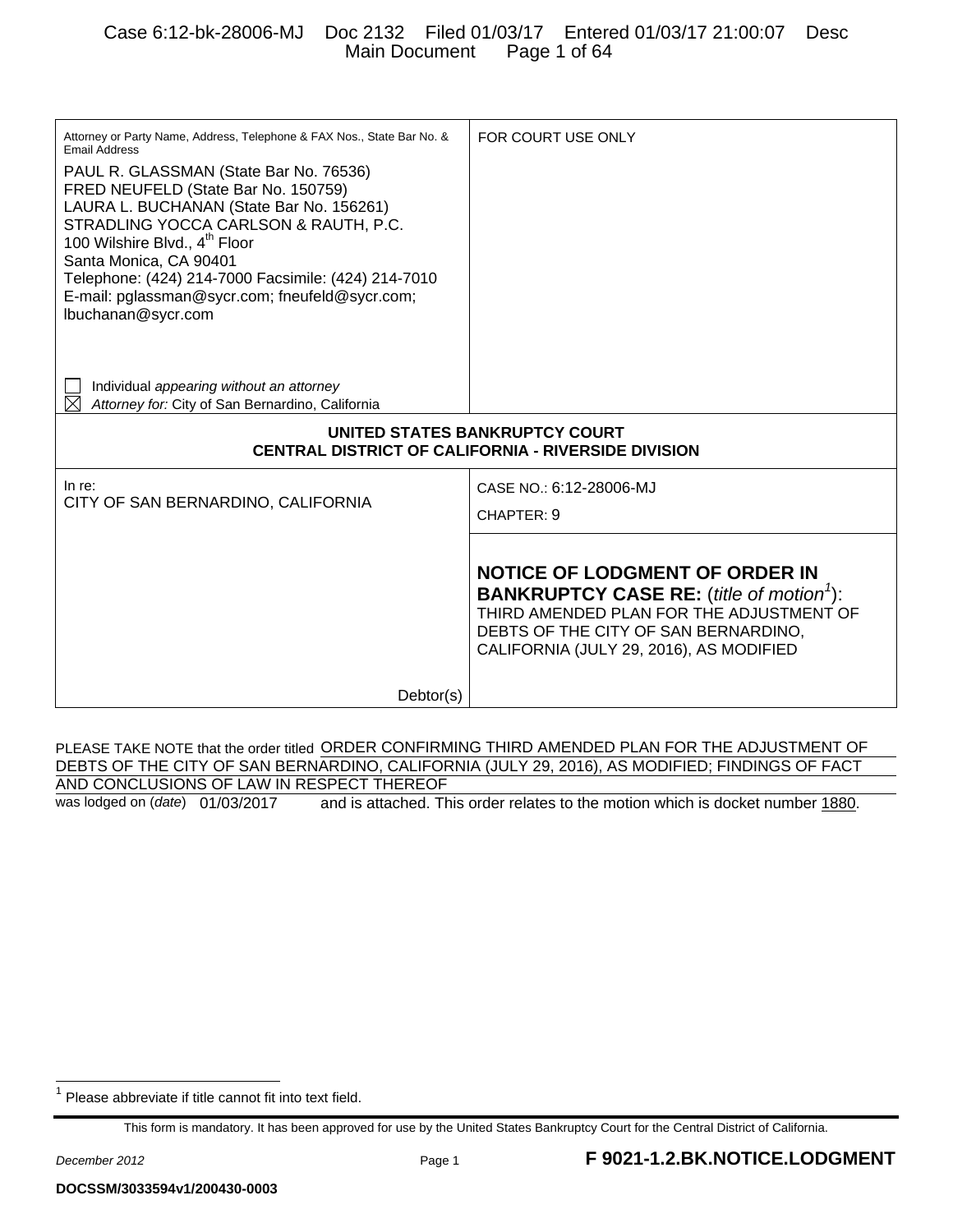|                                | Main Document                                                                                                                                             | Case 6:12-bk-28006-MJ Doc 2132   Filed 01/03/17   Entered 01/03/17   21:00:07<br>Desc<br>Page 2 of 64 |  |  |  |
|--------------------------------|-----------------------------------------------------------------------------------------------------------------------------------------------------------|-------------------------------------------------------------------------------------------------------|--|--|--|
| $\mathbf{1}$<br>$\overline{2}$ | PAUL R. GLASSMAN (State Bar No. 76536)<br>FRED NEUFELD (State Bar No. 150759)                                                                             |                                                                                                       |  |  |  |
| 3                              | MARIANNE S. MORTIMER (State Bar No. 296193)<br>STRADLING YOCCA CARLSON & RAUTH<br>A Professional Corporation<br>100 Wilshire Blvd., 4 <sup>th</sup> Floor |                                                                                                       |  |  |  |
| 4                              | Santa Monica, CA 90401                                                                                                                                    |                                                                                                       |  |  |  |
| 5                              | Telephone: (424) 214-7000<br>Facsimile: (424) 214-7010                                                                                                    |                                                                                                       |  |  |  |
| 6                              | E-mail: pglassman@sycr.com<br>fneufeld@sycr.com<br>mmortimer@sycr.com                                                                                     |                                                                                                       |  |  |  |
| 7                              |                                                                                                                                                           |                                                                                                       |  |  |  |
| 8                              | GARY D. SAENZ (State Bar No. 79539)<br><b>CITY ATTORNEY</b>                                                                                               |                                                                                                       |  |  |  |
| 9<br>10                        | 300 North "D" STREET, Sixth Floor<br>San Bernardino, CA 92418                                                                                             |                                                                                                       |  |  |  |
| 11                             | Telephone: (909) 384-5355<br>Facsimile: (909) 384-5238<br>E-mail: saenz_ga@sbcity.org                                                                     |                                                                                                       |  |  |  |
| 12                             | <b>Attorneys for Debtor</b><br>City of San Bernardino, California                                                                                         |                                                                                                       |  |  |  |
| 13                             |                                                                                                                                                           |                                                                                                       |  |  |  |
| 14                             |                                                                                                                                                           | UNITED STATES BANKRUPTCY COURT                                                                        |  |  |  |
| 15                             | <b>CENTRAL DISTRICT OF CALIFORNIA</b><br><b>RIVERSIDE DIVISION</b>                                                                                        |                                                                                                       |  |  |  |
| 16<br>17                       |                                                                                                                                                           |                                                                                                       |  |  |  |
| 18                             | In re                                                                                                                                                     | Case No. 6:12-bk-28006-MJ                                                                             |  |  |  |
| 19                             | CITY OF SAN BERNARDINO,<br>CALIFORNIA,                                                                                                                    | Chapter 9                                                                                             |  |  |  |
| 20                             | Debtor.                                                                                                                                                   | <b>ORDER CONFIRMING THIRD</b>                                                                         |  |  |  |
| 21                             |                                                                                                                                                           | <b>AMENDED PLAN FOR THE</b><br><b>ADJUSTMENT OF DEBTS OF THE CITY</b>                                 |  |  |  |
| 22                             |                                                                                                                                                           | OF SAN BERNARDINO, CALIFORNIA                                                                         |  |  |  |
| 23                             |                                                                                                                                                           | (JULY 29, 2016), AS MODIFIED;<br><b>FINDINGS OF FACT AND CONCLUSIONS</b>                              |  |  |  |
| 24                             |                                                                                                                                                           | OF LAW IN RESPECT THEREOF                                                                             |  |  |  |
| 25                             |                                                                                                                                                           |                                                                                                       |  |  |  |
| 26                             |                                                                                                                                                           |                                                                                                       |  |  |  |
| 27                             |                                                                                                                                                           |                                                                                                       |  |  |  |
| 28                             |                                                                                                                                                           |                                                                                                       |  |  |  |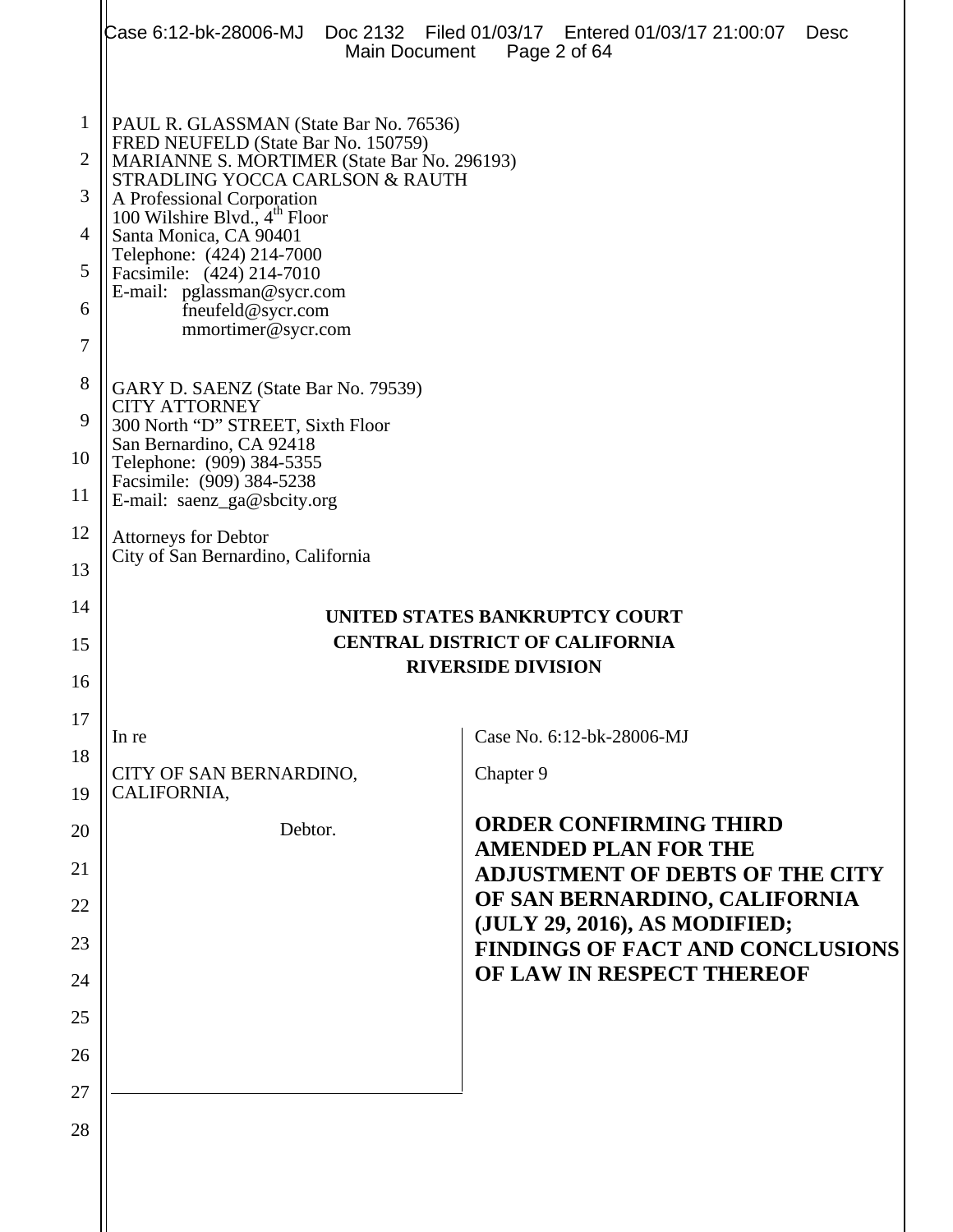1

5

11

21

24

2 3 4 6 7 8 9 10 1. On July 29, 2016, the City of San Bernardino, California ("City") filed with this U.S. Bankruptcy Court (the "Court") the City's *Third Amended Plan for the Adjustment of Debts of the City of San Bernardino, California* (*July 29, 2016)* (the "Plan"), the *Third Amended Disclosure Statement* with respect to the Plan (the "Disclosure Statement"), an Appendix of Exhibits, a notice of the materials distributed to all known creditors in connection with voting on the Plan and the hearing on confirmation of the Plan, and related documents [Dkt. Nos. 1880 through 1885] (the "Solicitation Materials"), and began solicitation of acceptances of the Plan. Prior to that date, on July 7, 2016, the Court entered its order approving the Disclosure Statement and setting certain deadlines and procedures for voting to accept or reject the Plan and filing objections to confirmation of the Plan [Dkt. No. 1874] (the "Disclosure Statement Order").

12 13 14 15 16 17 18 19 20 2. On September 30, 2016, the City filed and served its Memorandum of Law in Support of the Plan (the "Memorandum") and related pleadings, a Notice of Plan Modifications, the Declaration of Catherine Nownes-Whitaker (the "Ballot Tabulation") and the Declarations of John E. Bartel, Jarrod Burguan, Michael Busch, Kenneth Dieker, Georgeann Hanna, Mark Scott, Justin McCrary [Dkt. Nos. 1981-1992],and shortly thereafter a supplemental declaration from Justin McCrary [Dkt. Nos. 1997 and 1998] (the "Declarations"). The Ballot Tabulation reported that all classes of impaired claims voted to accept the Plan. With respect to Class 13 of the Plan, the impaired class of General Unsecured Claims, $<sup>1</sup>$ </sup> 983 creditors holding \$154 million in claims voted to accept the Plan, and 43 creditors holding \$2.8 million in claims voted to reject the Plan. Class 13, which is receiving a 1% distribution on allowed claims, voted to accept the Plan by more than 95% of votes cast and more than 98% in dollar amount of such claims.

22 23 3. The hearings on confirmation of the Plan commenced on October 14, 2016, at 10:00 a.m. and continued on November 15 and December 6, 2016 (the three hearings, the "Confirmation Hearing").

<sup>25</sup> 26 1 1 All capitalized terms used but not defined herein are used as defined in the Plan or Disclosure Statement. Any term used in the Plan or this Confirmation Order that is not defined in the Plan, Disclosure Statement or this Confirmation Order but that is used in the Bankruptcy Code or the

Bankruptcy Rules, shall have the meaning ascribed to that term in the Bankruptcy Code or the

<sup>27</sup> 28 Bankruptcy Rules. To the extent of any conflict or inconsistency between the terms of the Plan and this Confirmation Order, the Confirmation Order shall govern. Any ambiguity in the Plan shall be resolved by reference to this Confirmation Order to the fullest extent possible.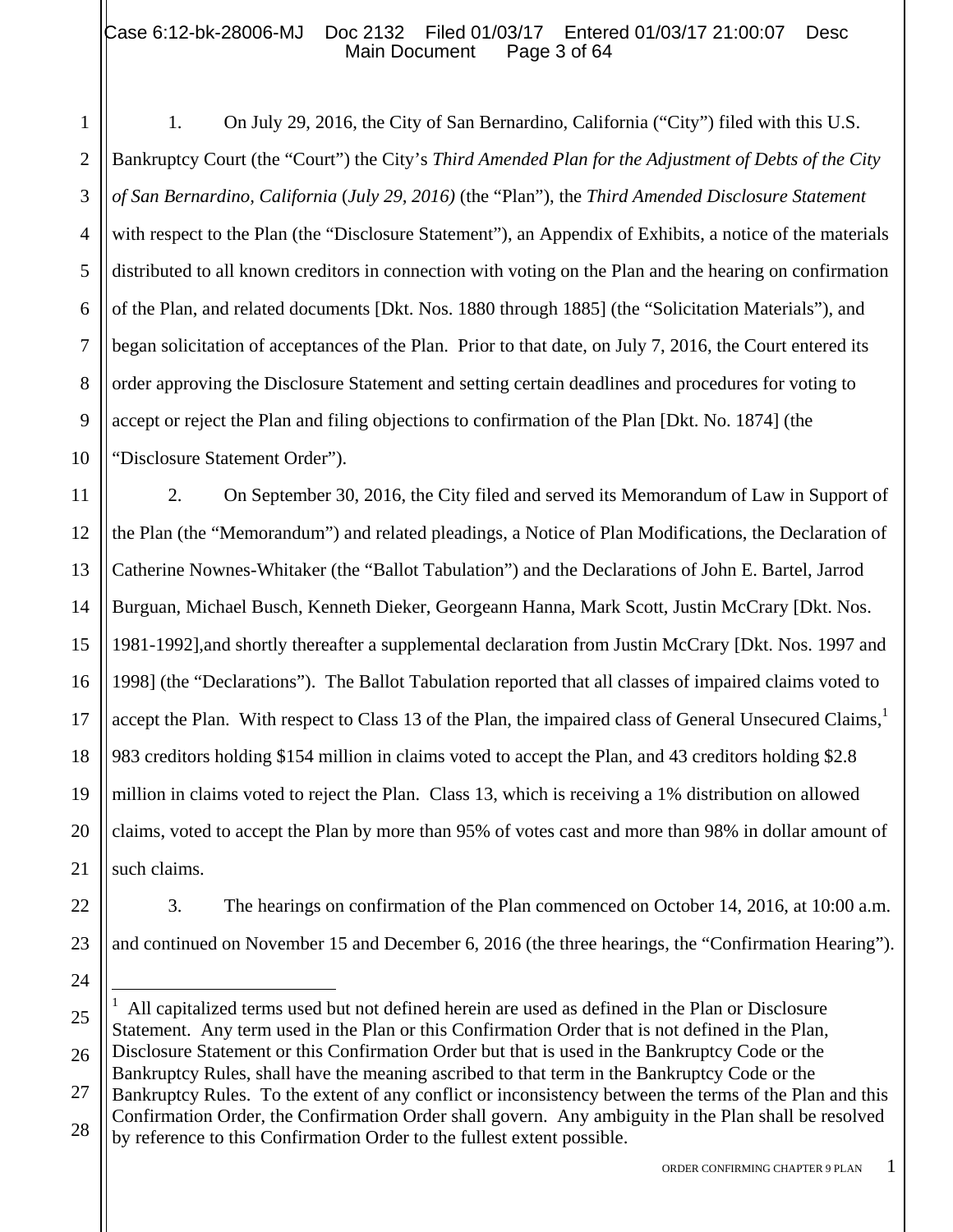1 2 3 4 5 6 7 8 9 At the Confirmation Hearing, only four creditors holding unliquidated Litigation Claims maintained objections to confirmation of the Plan – William Schmart, Paul Triplett, Rovinski Renter and Javier Banuelos (the "Objections"), all other objections having been resolved or withdrawn. At the Confirmation Hearing, the Court admitted the Ballot Tabulation and Declarations into evidence, including the reports and other exhibits attached to such Declarations, without objection by any creditor or other party in interest. Based upon the Declarations, the legal authority set forth in the Memorandum, the record of the Confirmation Hearing and this Confirmation Order, all objections to confirmation of the Plan, including the Objections, that have not been consensually resolved, are overruled on the merits pursuant to this order (this "Confirmation Order").<sup>2</sup>

10 11 12 13 14 15 16 17 18 19 20 21 4. The Court having reviewed the Plan, the Disclosure Statement, the Disclosure Statement Order, the Appendix of Exhibits, the Ballot Tabulation, the Declarations and the reports and other exhibits attached to such Declarations, the Objections, the Memorandum, and the other papers before the Court in connection with the confirmation of the Plan; having heard the statements of counsel in support of and in opposition to confirmation of the Plan at the Confirmation Hearing as reflected in the record at the Confirmation Hearing; having considered all evidence admitted at the Confirmation Hearing; having taken judicial notice of the papers and pleadings on file in the Bankruptcy Case<sup>3</sup>; and after due deliberation and having determined that (i) notice of the Confirmation Hearing and the opportunity of any party in interest to object to confirmation of the Plan were adequate and appropriate in accordance with Federal Rules of Bankruptcy Procedure ("Bankruptcy Rule(s)") 2002 and 3016 through 3020 and the Disclosure Statement Order, as to all entities to be affected by the Plan and the injunctions provided for therein, and (ii) the legal and factual bases set forth in the Memorandum and at the Confirmation

22

 $\overline{a}$ 

27 28 3 The Court takes judicial notice of the docket of the Bankruptcy Case maintained by the Clerk of the Court, including, without limitation, all pleadings and other documents filed, all orders entered, and all evidence and argument made, proffered or adduced at the hearings held before the Court during the pendency of the Bankruptcy Case. *See* Federal Rule of Evidence 201(c).

<sup>23</sup> 24 25 26 2 In addition to overruling the Objections on the merits, the Banuelos Objection is separately overruled because it was filed 39 days after the Court-established deadline for filing objections to confirmation of the Plan, and the Renter Objection is separately overruled because it was filed as a joinder to an objection to confirmation that was subsequently withdrawn. *See* Bankruptcy Rule 3020(b)(1) ("An objection to confirmation of the plan shall be filed . . . within a time fixed by the court.").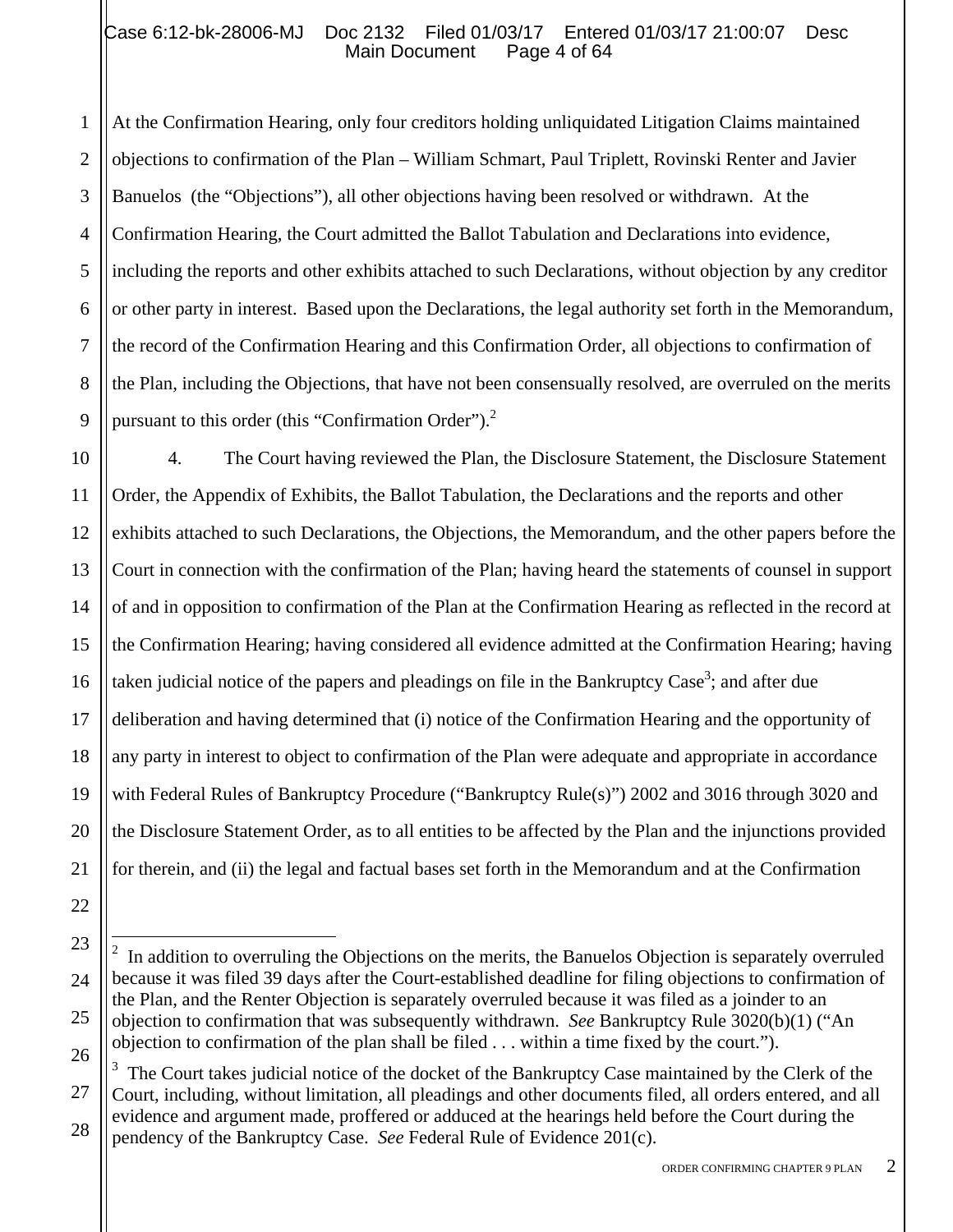## Case 6:12-bk-28006-MJ Doc 2132 Filed 01/03/17 Entered 01/03/17 21:00:07 Desc<br>Main Document Page 5 of 64 Main Document

1 2 Hearing and as set forth in this Confirmation Order establish just cause for the relief granted herein, the Court hereby makes the following Findings of Fact and Conclusions of Law:

3 4

5

6

7

8

9

# **IT IS HEREBY FOUND AND DETERMINED THAT**:

5. Exclusive Jurisdiction; Venue; Core Proceeding (28 U.S.C. §§ 157 and 1334). This Court has jurisdiction over the Bankruptcy Case pursuant to 28 U.S.C. §§ 157 and 1334. Venue is proper in this Court pursuant to 28 U.S.C. §§ 1408 and 1409. Confirmation of the Plan is a core proceeding pursuant to 28 U.S.C. § 157(b)(2)(L), and this Court has exclusive jurisdiction to determine whether the Plan complies with the applicable provisions of the Bankruptcy Code and should be confirmed, and to enter a final order with respect thereto. The City is a proper debtor under Section<sup>4</sup> 109 and the proper proponent of the Plan under Section 941. The City filed the Plan by the deadline set by the Court.

# 6. Modifications of the Plan.

22 23 24 25 26 6.1. On September 30, 2016, the City filed and served certain Plan modifications (Dkt. No. 1992, the "First Modifications"). Only one party in interest, the Big Independent Cities Excess Pool Joint Powers Authority ("BICEP"), filed an objection to the First Modifications, and on November 10, 2016, the City proposed additional Plan modifications to address BICEP's concerns (Dkt. No. 2049 at 17:9-11 and 18:9-21, the "Second Modifications"). The Second Modifications became part of the settlement between BICEP and the City (Dkt. 2096, 3:7-20), which settlement will be approved pursuant to this Confirmation Order. The Court also requested that the City clarify Article VII.D. of the Plan with respect to indemnification of employees. The City modified the Plan by revising the language in Article VII.D. of the Plan, which had provided, "In addition, following the Effective Date, the City will continue to provide Indemnification in accordance with the City's pre-petition practices (as revised from time to time). The City reserves the right to provide or deny requests or demands for Indemnification in accordance with its practices," to provide, "The City shall indemnify the past and present officers and employees of the City with respect to claims against such officers and employees that arose prior to the Confirmation Date in accordance with the City's pre-petition practices and state law, and the City shall

27

1

<sup>4</sup> Unless otherwise indicated, all "Section" references are to title 11 of the U.S. Code, the Bankruptcy Code.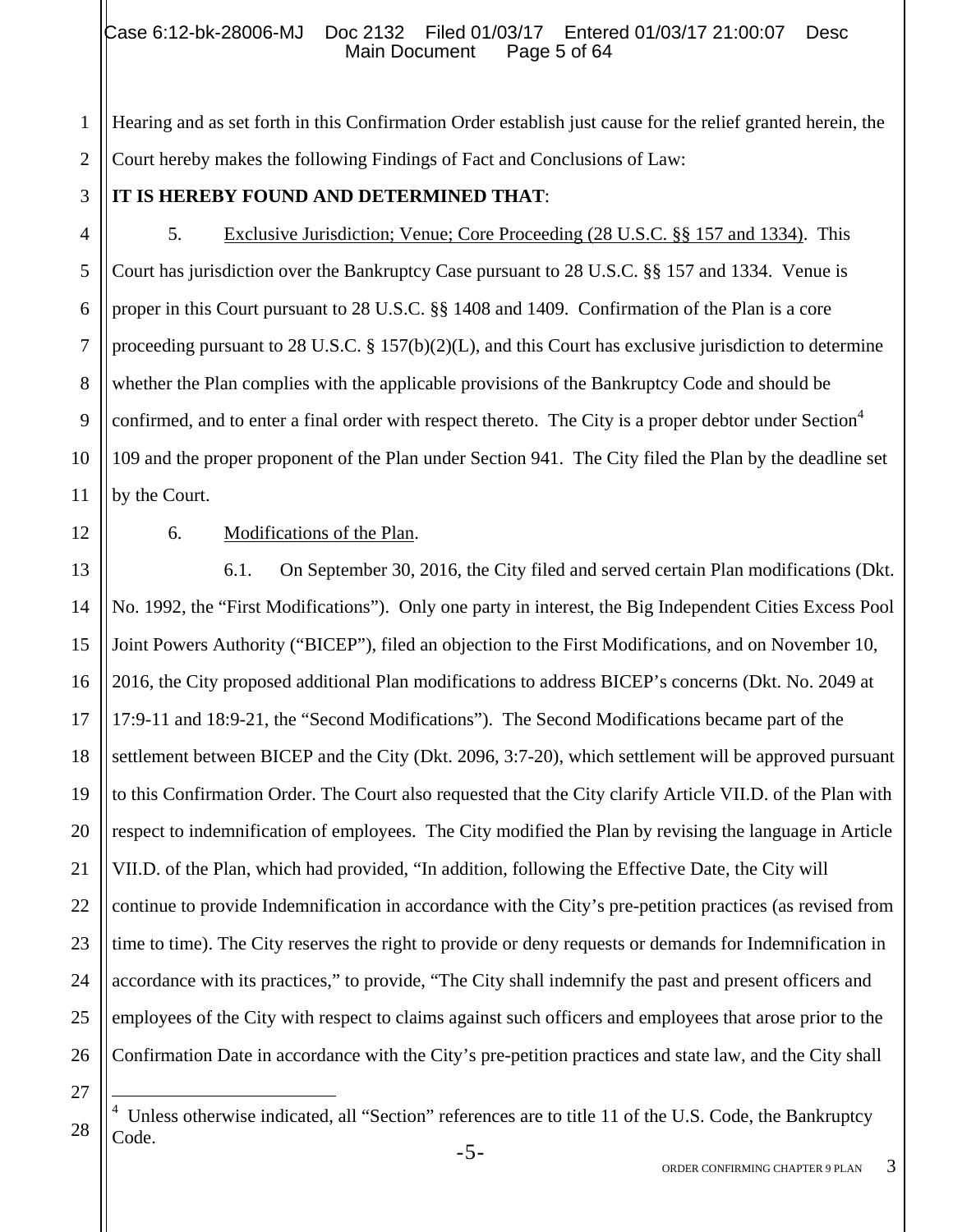#### Case 6:12-bk-28006-MJ Doc 2132 Filed 01/03/17 Entered 01/03/17 21:00:07 Desc<br>Main Document Page 6 of 64 Main Document

1 2 continue to provide such indemnification with respect to claims against officers and employees that arise after the Confirmation Date." (the "Third Modification").

3 4 5 6 7 8 9 10 11 12 13 14 15 16 17 6.2. The First, Second and Third Modifications are hereinafter referred to as the "Plan Modifications." The City asserted that the Plan Modifications benefit creditors, and the Court finds that the Plan Modifications do not materially adversely affect or change the treatment of any holders of claims who have not accepted such Plan Modifications. Accordingly, pursuant to Section 942 and Bankruptcy Rule 3019, the Plan Modifications do not require additional disclosure under Section 1125 or re-solicitation of acceptances or rejections under Section 1126, nor do the Plan Modifications require that holders of claims be afforded an opportunity to change previously cast acceptances or rejections of the Plan. Disclosure of the Plan Modifications in the filings and service on September 30 and November 10, 2016 and in the record at the Confirmation Hearing constitutes due and sufficient notice thereof under the circumstances of the Bankruptcy Case. Accordingly, all references to the Plan herein shall mean the Plan as modified by the Plan Modifications, and all votes cast with respect to the Plan prior to the filing of the Plan Modifications shall continue to be binding and shall apply with respect to the Plan as modified by the Plan Modifications. A redline showing the Plan filed on July 29, 2016 as modified by the Plan Modifications was filed by the City on January 3, 2017. The Plan attached hereto as Exhibit A incorporates the Plan Modifications and is the Plan confirmed by this Confirmation Order.

18 19 20 21 22 23 24 25 26 27 28 7. Transmittal and Mailing of Materials; Notice. The Solicitation Materials were transmitted and served upon all interested parties in compliance with the Disclosure Statement Order and in compliance with the Bankruptcy Rules, and such transmittal and service was adequate and sufficient. *See Notice of Materials Distributed to Creditors in Connection with the Hearing on Confirmation of the City's Chapter 9 Plan of Adjustment of Debts* [Dkt. No. 1883]. Notice of the Confirmation Hearing and all deadlines in the Disclosure Statement Order was given in compliance with the Bankruptcy Rules and the Disclosure Statement Order and was good and sufficient notice in accordance with Bankruptcy Rules 2002 and 3020, and no other or further notice is or was required. Votes for acceptance or rejection of the Plan were solicited in good faith, after transmittal of the Disclosure Statement containing adequate information, and otherwise in compliance with Bankruptcy Code sections 1125 and 1126 and Bankruptcy Rules 3016 through 3020.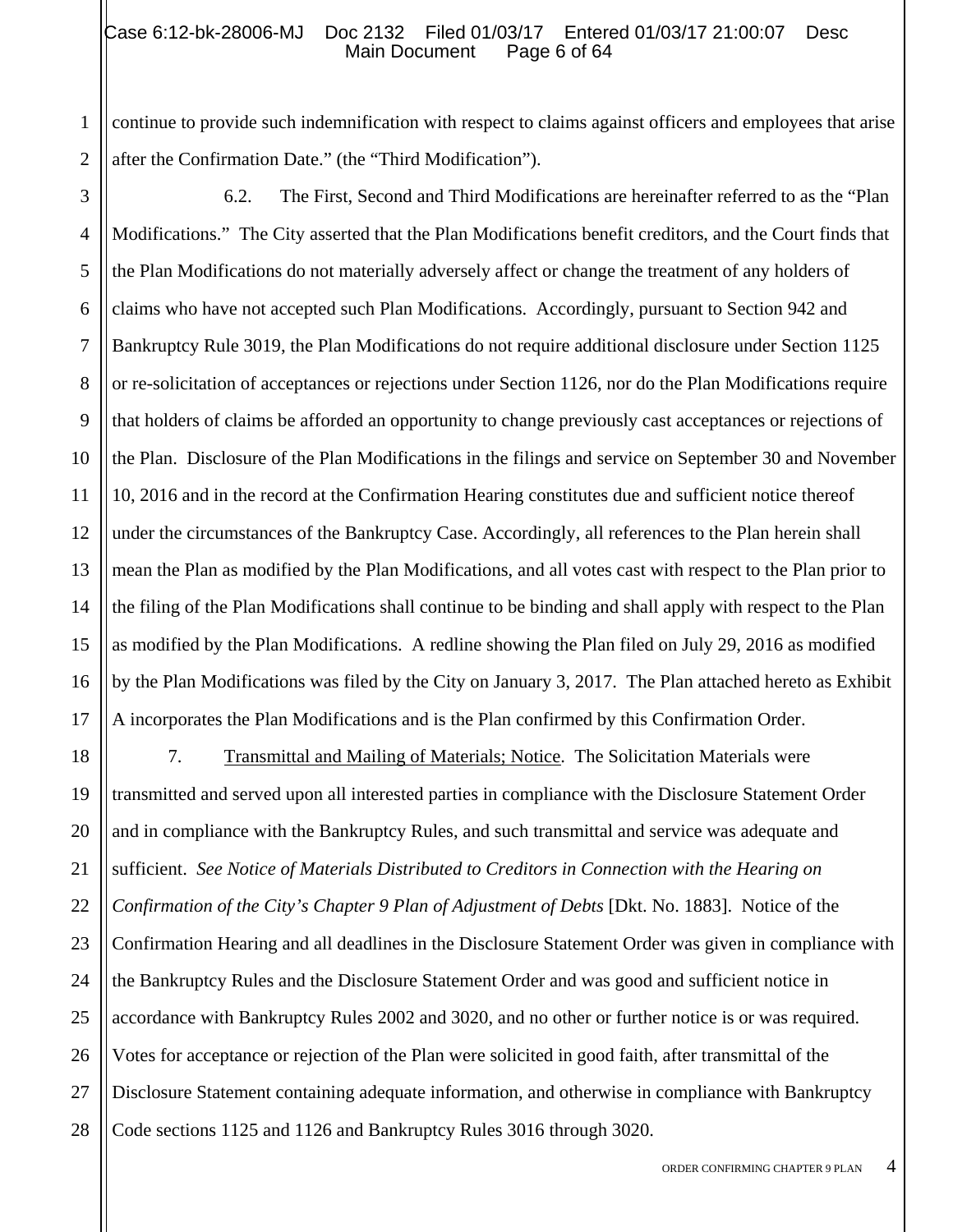# Case 6:12-bk-28006-MJ Doc 2132 Filed 01/03/17 Entered 01/03/17 21:00:07 Desc<br>Main Document Page 7 of 64 Main Document

1 2 3 4 8. Impaired Classes Voting to Accept the Plan. As evidenced by the Ballot Tabulation, all impaired Classes of Claims, meaning Classes 1, 2, 5, 6, 9, 12, 13 and 14 (and Classes 10 and 11 that are incorporated into Class 13), voted to accept the Plan pursuant to the requirements of Sections 1124 and 1126. Thus, at least one impaired class of Claims has voted to accept the Plan.

9. Classes Deemed To Accept the Plan. Classes 3, 4, 7 and 8 are not impaired under the Plan and are deemed to have accepted the Plan pursuant to Section 1126(f).

10 10. No Cramdown Required. Since all Classes of Claims either voted to accept the Plan or are deemed to accept the Plan, Section 1129(b) does not apply and the Court is not required to consider the cramdown requirements of Section 1129(b) as to any Class of Claims (as there are no dissenting Classes).

11. Plan Compliance With Section 941. Section 941 requires that the Debtor file a plan of adjustment with the petition for relief, or by any deadline for doing so set by the Court. The City complied with each of the Court's deadlines related to filing of the Plan, including timely filing the Plan that creditors voted on. Thus, the Plan satisfies Section 941.

15 16 12. Plan Compliance With Section 943(b)(1). The Plan complies with the provisions of the Bankruptcy Code made applicable to chapter 9.

17

5

6

7

8

9

11

12

13

14

12.1. Classification and Treatment of Claims (11 U.S.C. §§ 1122, 1123(a)(1) - (4)).

18 19 20 21 22 23 24 25 26 27 28 12.1.1. In accordance with Section 1122(a), Article III of the Plan classifies each Claim against the City into a Class containing only substantially similar Claims. The legal rights under applicable law of each holder of Claims within each Class under the Plan are substantially similar in nature and character to the legal rights of all other holders of Claims within such Class. No Claims were separately classified under the Plan to gerrymander favorable votes with respect to the Plan. In accordance with Section 1122(b), convenience claims are separately classified in Class 14 under the Plan solely for the purpose of administrative convenience. In accordance with Section  $1123(a)(1)$ , Article III of the Plan properly classifies all Claims that require classification. Valid factual and legal reasons exist for the separate classification of (a) certain secured Claims from other secured Claims and (b) certain unsecured Claims from other unsecured Claims. In accordance with Section 1123(a)(2), Article IV of the Plan properly identifies and describes each Class of Claims that is not impaired under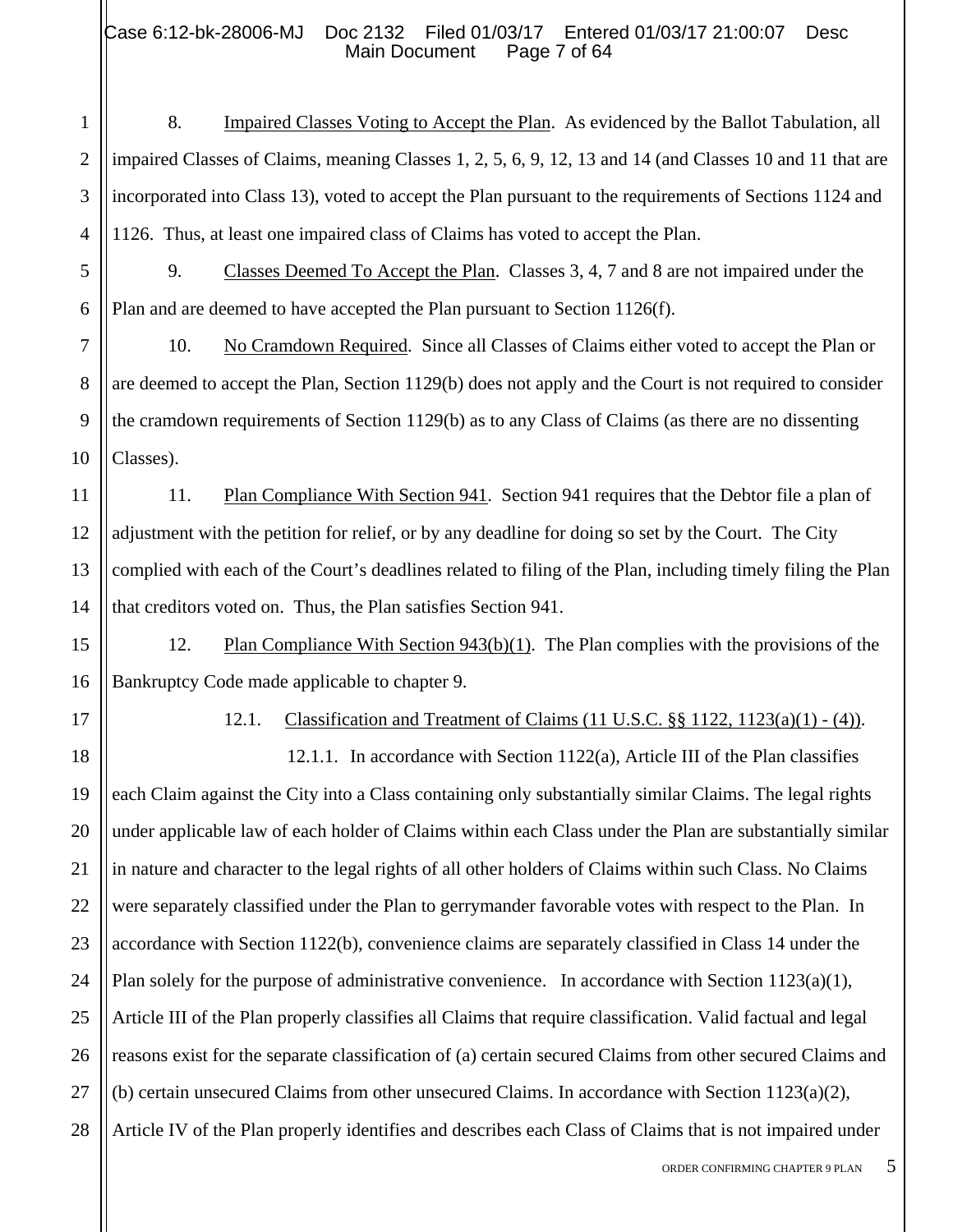the Plan. In accordance with Section  $1123(a)(3)$ , Article IV of the Plan properly identifies and describes the treatment of each Class of Claims that is impaired under the Plan. In accordance with Section 1123(a)(4), the Plan provides the same treatment for each Claim of a particular Class.

12.1.2. Class 8 is comprised of the claims of CalPERS. After a successful mediation led by Judge Zive, the City entered into a settlement with CalPERS that resolved a number of complex and disputed statutory and contractual claims of CalPERS. Good business, economic and public policy reasons supported the City's entering into the settlement with CalPERS, including that the City is unable to hire and maintain a sustainable workforce at this time without continuing to provide CalPERS pension benefits to its employees. In order to treat CalPERS' claims pursuant to the settlement, the City separately classified the claims. Therefore, the City had legitimate economic reasons for separately classifying CalPERS' claims. Not a single confirmation objection was filed to (i) the City's settlement with CalPERS, (ii) the separate classification of CalPERS' claims or (iii) the treatment of CalPERS' claims under the Plan.

12.1.3. Class 12 is comprised of the claims of the POB Creditors (which defined term, as used herein and in the Plan, the Disclosure Statement and related documents, shall include, for the avoidance of doubt, Ambac Assurance Corporation), who held claims of approximately \$51 million based upon the POBs. Although the City argued that the POB Creditors hold general unsecured claims, that position was disputed by the POB Creditors who argued that under California law they were entitled to payment on their claims with the same priority as the payments the City makes to CalPERS. The Court entered an order dismissing the POB Creditors' complaint for declaratory relief on the matter, but the POB Creditors took an appeal to the Bankruptcy Appellate Panel for the Ninth Circuit (the "B.A.P."), which appeal is still pending at the B.A.P. The treatment of the POB Creditors under the Plan, paying them approximately 40 cents on the dollar over a 30 year term, reflects the City's decision to settle rather than litigate with the POB Creditors. Settlements and compromises are "a normal part of the process of reorganization." *Protective Comm. for Indep. Stockholders of TMT Trailer Ferry, Inc. v. Anderson*, 390 U.S. 414, 424, 88 S. Ct. 1157, 1163 (1968) (quoting *Case v. Los Angeles Lumber Prods. Co*., 308 U.S. 106, 130 (1939)). In evaluating whether a proposed agreement is fair and equitable, courts in the Ninth Circuit generally consider four factors: (a) the probability of success in the litigation;

1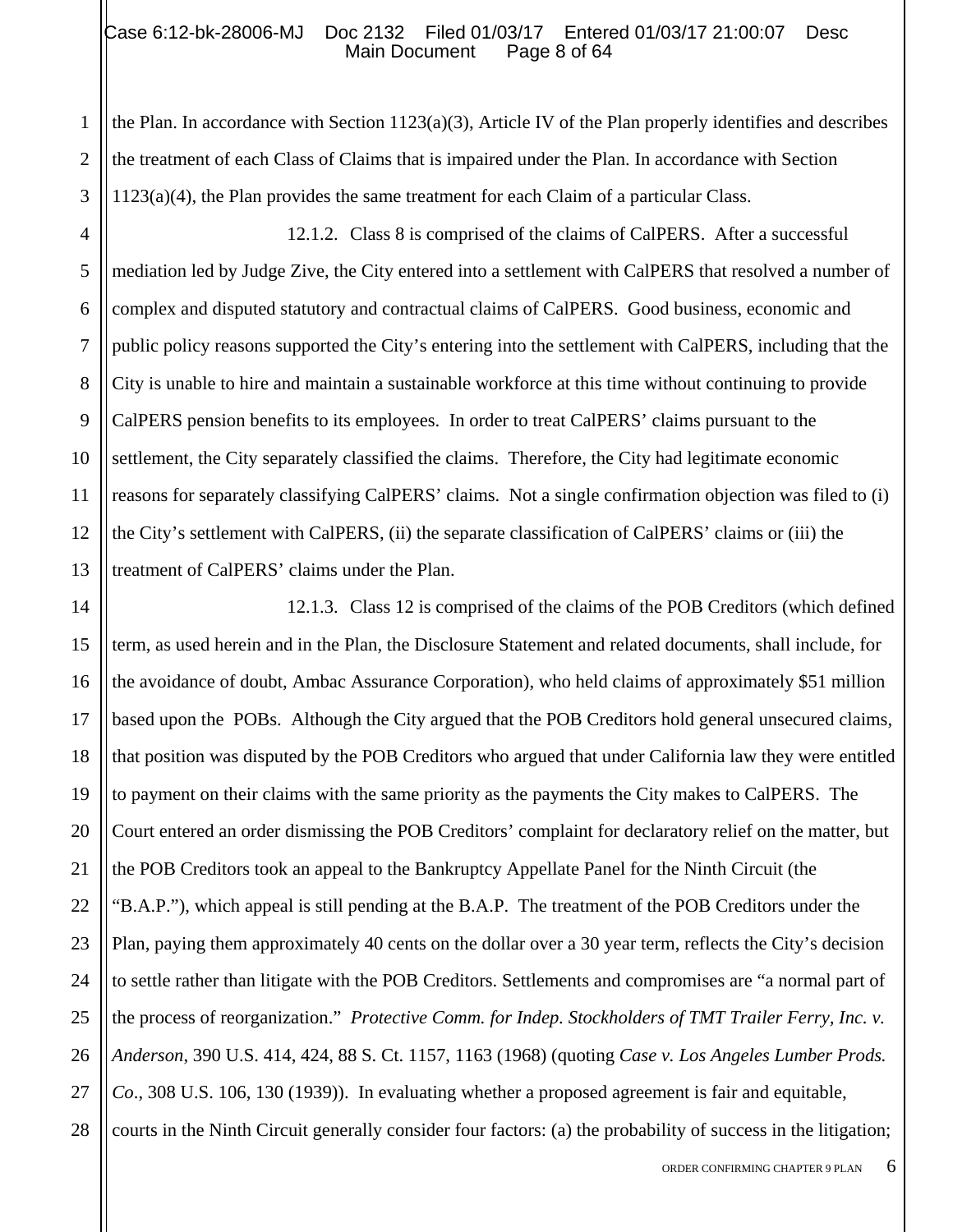1 2 3 4 5 6 7 8 9 10 11 12 13 (b) the difficulties, if any, to be encountered in the matter of collection; (c) the complexity of the litigation involved, and the expense, inconvenience and delay necessarily attending it; and (d) the interest of the creditors and a proper deference to their reasonable views. *Arden v. Motel Partners (In re Arden)*, 176 F.3d 1226, 1228 (9th Cir. 1999); *In re Woodson*, 839 F.2d 610, 620 (9th Cir. 1988); *Martin v. Kane (In re A & C Properties)*, 784 F.2d 1377, 1381 (9th Cir. 1986). Given the unique litigation risk – the complexity of the litigation, the procedural posture and the potential impact a reversal on appeal could have on the feasibility of the Plan – and the fact that the City believed that settlement would assist the City in obtaining necessary public financing in the capital markets in the future, the City was well within its discretion to settle. Moreover, no creditor or other party filed an objection to the separate classification and treatment of the POB Creditors. There is no evidence that the City classified the POB Creditor claims separately for the purpose of gerrymandering the vote. As the vote tabulation shows, even without Class 12, several other classes of impaired creditors voted to accept the Plan, so Class 12 was not separately classified to create an impaired consenting class.

14 15 16 17 12.1.4. Thus, the City was well within its discretion to separately classify and treat the claims of CalPERS and the POB Creditors, and did so for good business and economic reasons. The Court finds that the CalPERS Claims and POB Claims are validly classified separately from other claims because they have a different legal character, and there are good business reasons to do so.

18 19 20 21 22 23 24 12.1.5. Under the Plan, Litigation Claims are included in Class 13, the class of General Unsecured Claims that receives a 1% distribution on the allowed amount of the claim. One or more of the Objections to confirmation of the Plan argued that the Litigation Claims should have been separately classified and not included in Class 13 and should have received better treatment than other General Unsecured Claims. However, the Litigation Claims are substantially similar to the other claims in Class 13 and classifying them in the same class with the other General Unsecured Claims is a legitimate exercise of the City's discretion in structuring its Plan.<sup>5</sup> Substantially similar claims are those

<sup>25</sup> 26  $\overline{a}$ <sup>5</sup> *See Steelcase Inc. v. Johnston (In re Johnston)*, 21 F.3d 323, 327-28 (9th Cir. 1993) (proponent of plan has wide latitude in determining whether similar claims should be separately classified); *Franklin* 

<sup>27</sup> *High Yield Tax-Free Income Fund et al. v. City of Stockton, California (In re City of Stockton, California*), 542 B.R. 261, 280 (B.A.P. 9th Cir. 2015) ("Generally, § 1122 allows plan proponents broad

<sup>28</sup> discretion to classify claims and interests according to the particular facts and circumstances of each case.").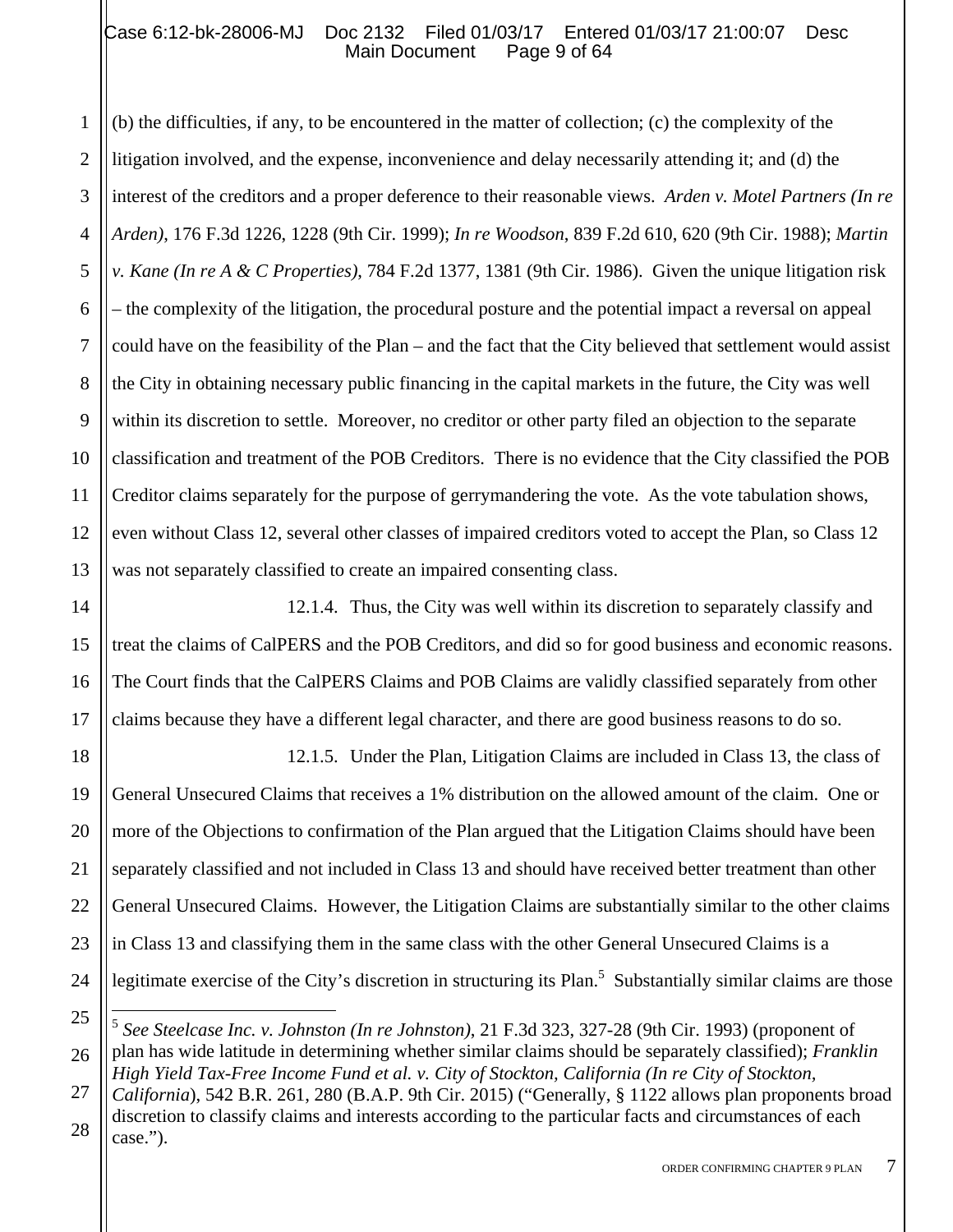#### Case 6:12-bk-28006-MJ Doc 2132 Filed 01/03/17 Entered 01/03/17 21:00:07 Desc<br>Main Document Page 10 of 64 Main Document

1 2 3 4 5 6 7 8 9 10 11 12 13 14 15 16 17 18 that "share common priority and rights against the debtor's estate." *In re Greystone III Joint Venture*, 995 F.2d 1274, 1278 (5th Cir. 1991). "Unsecured claims will, generally speaking, comprise one class . . . because they are claimants of equal legal rank entitled to share pro rata in values remaining after payment of secured and priority claims*." FGH Realty Corp. v. Newark Airport/Hotel Ltd. P'ship*, 155 B.R. 93, 99 (D. N.J. 1993). Numerous courts have held that litigation claims against a debtor have the same rights under state law as unsecured notes, unsecured claims for goods and services, and unsecured contract claims, and all such claims should generally be placed in a single class. *See e.g., In re Frascella Enterprises, Inc.*, 360 B.R. 435, 443 (Bankr. E.D. Pa. 2007) ("Unsecured claims, whether trade, tort, unsecured notes, or deficiency claims of secured creditors, are generally included in a single class because they are of equal rank entitled to share pro rata in values remaining after payment of secured and priority claims.") (quoting *In re 266 Washington Assoc.*, 141 B.R. 275, 282 (Bankr. E.D.N.Y. 1992)); *see also Norton Bankruptcy Law and Practice*, § 60.5 ("Unsecured claims will, generally speaking, comprise one class, whether trade, tort, publicly held debt or a deficiency of a secured creditor."). Under applicable non-bankruptcy law, the holders of Litigation Claims have no greater right, interest or priority of payment on their claims against the City than the unpaid providers of goods and services, or contract counterparties with breach claims against the City. Therefore, the Litigation Claims are substantially similar to the other claims in Class 13, and the City was authorized under Section 1122(a) to classify all those unsecured claims in a single class.

19 20 21 22 23 24 25 26 27 28 12.1.6. A related classification objection made in one or more of the Objections was that certain of the Litigation Claims are civil rights claims arising under 42 U.S.C. § 1983 ("§ 1983"), and such claims should not be discharged or impaired in bankruptcy proceedings. But civil rights claims may be impaired in bankruptcy proceedings, and are dischargeable, just like other claims against a debtor. "Congress has restructured the bankruptcy act several times and has never sought to restrain cities from using bankruptcy as a tool to restructure debts incurred by civil rights judgments." *Silver Sage Partners, Ltd. v. City of Desert Hot Springs (In re City of Desert Hot Springs),* 339 F.3d 782, 791 (2003), *cert. denied*, 540 U.S. 1110, 124 S. Ct. 1076 (2004); *see also O'Loghlin v. County of Orange,* 229 F.3d 871, 874 (9th Cir. 2000) (holding that discharge provision of Section 944(b) barred any post-confirmation prosecution of claims arising under the Americans with Disability Act ("ADA")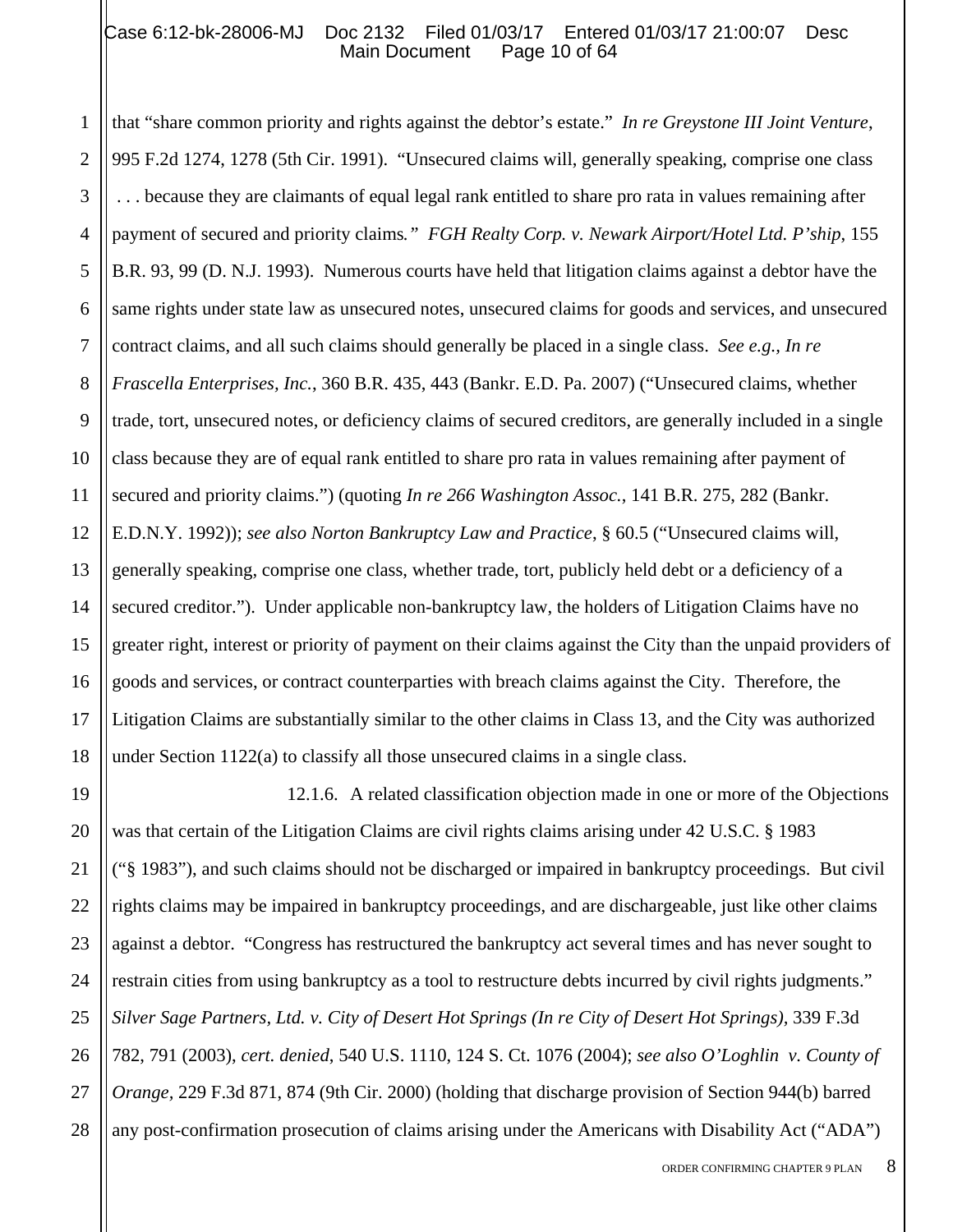1 2 3 4 5 6 7 8 9 that arose prior to the entry of the confirmation order in the chapter 9 case of Orange County, including both pre-petition and post-petition claims, as long the claims are based upon pre-confirmation violations of the ADA). Similarly, in *Ortiz v County of Orange*, 1998 U.S. App. LEXIS 16486 (9<sup>th</sup> Cir. 1998), the Ninth Circuit held that a civil rights plaintiff's prepetition § 1983 claims against Orange County and three County officials were discharged by the operation of Section 944(b) and confirmation of Orange County's chapter 9 plan. "The confirmation of the County's plan thus erases the County's liability for damages on Ortiz's § 1983 claims." *Id*.<sup>6</sup> Under these precedents, § 1983 and other civil rights claims against the City and the City's police officers in their official capacity are discharged under Section 944(b).

10 11

12.1.7. The question of whether claims arising under § 1983 can be discharged

was also addressed in the recent Detroit chapter 9 case. Under the Detroit chapter 9 plan, § 1983 claims

12 were treated as general unsecured claims and received notes with an estimated recovery value of 10-13

13 cents on the dollar.<sup>7</sup> Holders of § 1983 claims objected to confirmation and argued that treatment of

14 their claims as unsecured claims violated their Fourteenth Amendment right to receive compensation for

the violations of their constitutional rights, $<sup>8</sup>$  which claims they argued cannot be impaired under a</sup>

16

17

18

19

15

20 21 22 <sup>7</sup> *See Eighth Amended Plan for Adjustment of Debts of the City of Detroit* at 51, *In re City of Detroit, Mich.,* (Bankr. E.D. Mich.), Case No. 13-53846, Dkt. No. 8045; *see also In re City of Detroit, Michigan,* 524 B.R. 147, 262 (Bankr. E.D. Mich. 2014) (referring to Detroit's Fourth Amended Disclosure Statement, Dkt. No. 4391, at 41).

23 24 25 26 27 <sup>8</sup> The Fourteenth Amendment does not itself provide any right of action for constitutional violations but instead assigns that task to Congress, which has the "power to enforce, by appropriate legislation, the provisions of" the Fourteenth Amendment. U.S. Const. amend. XIV, § 5. In § 1983, Congress created a cause of action for individuals who suffer violations of their federal constitutional rights committed under color of state law. § 1983 imposes "a species of tort liability," and creates a right to money damages for those who are the victims of constitutional violations perpetrated under color of state law. *City of Monterey v. Del Monte Dunes at Monterey, Ltd.*, 526 U.S. 687, 709 (1999) (quoting *Heck v. Humphrey*, 512 U.S.477, 483 (1994)). § 1983 claims are statutory tort claims, not constitutional claims because the damages remedy in § 1983 exists only by legislative grace and not constitutional

28 requirement.

 $\overline{a}$ <sup>6</sup> *See also, V.W. ex rel. Barber v. City of Vallejo (In re City of Vallejo)*, 2013 U.S. Dist. LEXIS 109145 (E.D. Cal. 2013) (holding that § 1983 claims against City of Vallejo and its chief of police in his official capacity that arose after commencement of the chapter 9 case and before confirmation of the plan are discharged under Section 944(b) and barred from further prosecution); *Johnson v. Hoagland*, 32 Fed. Appx. 22, 23 (3d Cir. 2002) (pre-confirmation date § 1983 claim against police officer discharged when police officer obtained a chapter 7 discharge).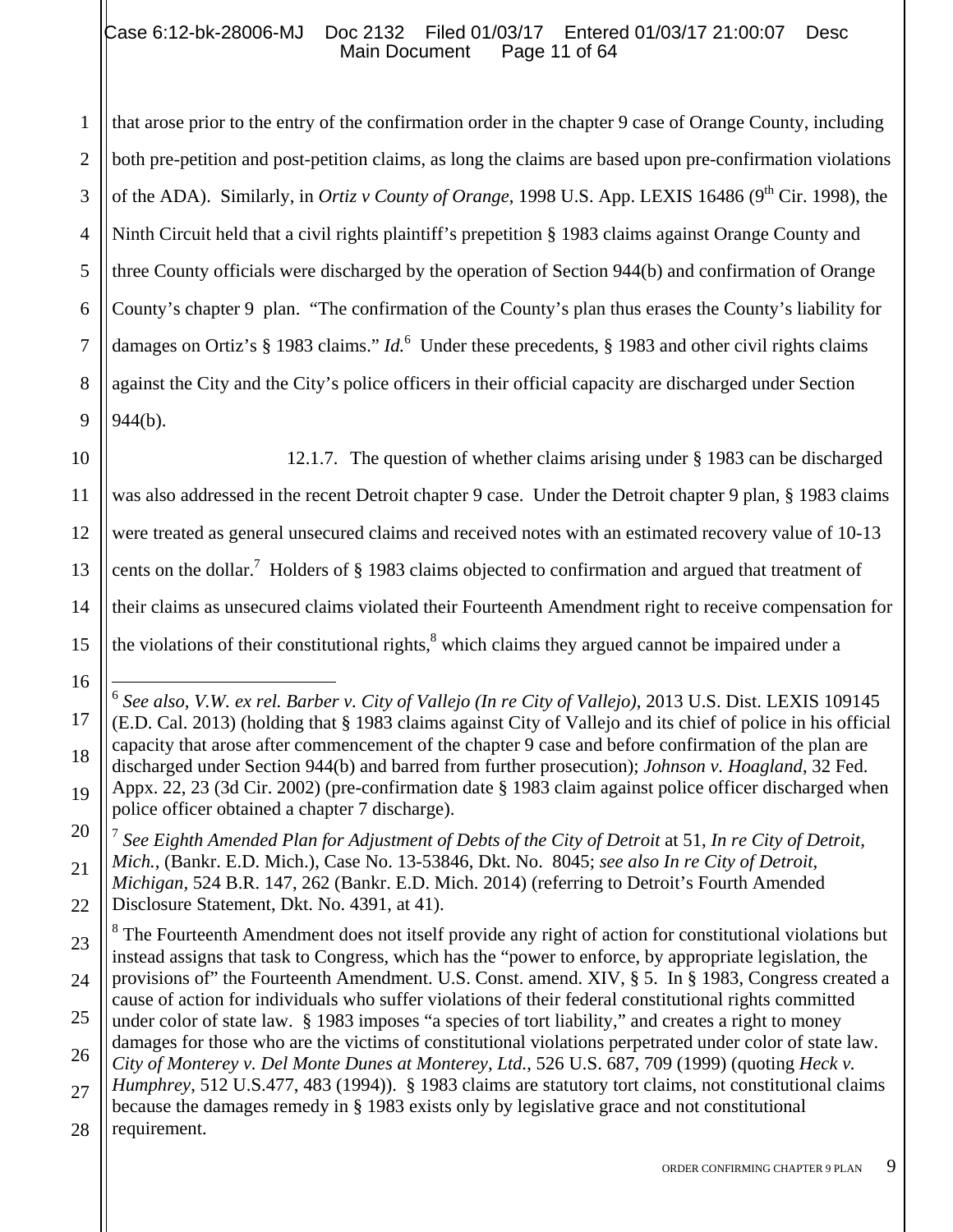# Case 6:12-bk-28006-MJ Doc 2132 Filed 01/03/17 Entered 01/03/17 21:00:07 Desc<br>Main Document Page 12 of 64 Main Document

1

26

 $\overline{a}$ 

28

2 3 4 5 6 bankruptcy plan.<sup>9</sup> In support of its treatment of the  $\S$  1983 claims as unsecured claims and dischargeable, Detroit argued that (a) the claims fell squarely within the definition of claim under Bankruptcy Code Section 101(5), (b) had Congress intended to carve out such claims from dischargeability in chapter 9 cases it could have done so, and (c) instead, § 1983 claims are not included in applicable exceptions to discharge.<sup>10</sup> Accordingly, Detroit argued that Congress did not intend that § 1983 claims be deemed non-dischargeable.

7 8 9 10 11 12 13 14 15 16 17 18 12.1.8. U.S. Bankruptcy Judge Rhodes certified to the U.S. Attorney General that the constitutionality of chapter 9 was called into question by the § 1983 claimants, and the Attorney General filed a brief. The Attorney General agreed with Detroit that the damages remedy set forth in § 1983 exists by legislative grace and is not a constitutional requirement. The Attorney General concluded that "[b]ecause section 1983 creates a damages remedy and not substantive rights and because that remedy arises from congressional enactment and not constitutional mandate, the United States submits that the Plan's treatment of the section 1983 claims does not raise an issue arising under the Fourteenth Amendment." *See United States of America's Brief in Response to Order of Certification Pursuant to 28 U.S.C. § 2403(a)*, Detroit Docket No. 6664. Judge Rhodes agreed. *See In re City of Detroit, Michigan*, 524 B.R. 147, 262-65 (Bankr. E.D. Mich. 2014) (impairing and discharging the § 1983 claims against the City of Detroit does not violate the Fourteenth Amendment), *appeal dismissed as moot*, 2015 U.S. Dist. LEXIS 134477, \*16 (E.D. Mich. September 29, 2015).

19 20 21 22 23 24 25 12.1.9. In sum, the Ninth Circuit has held that prepetition and post-petition civil rights claims in general, and § 1983 claims specifically, are dischargeable claims in a chapter 9 case, the U.S. Department of Justice agrees, as did the bankruptcy court in the largest chapter 9 bankruptcy in U.S. history, and the U.S. District Court in the Detroit case dismissed the appeal from the order confirming the Detroit chapter 9 plan. The Objection that civil rights claims must be or should be separately classified and treated better than other General Unsecured Claims is not supported by any precedent or convincing argument and is overruled.

<sup>10</sup> *See Debtor's Supplemental Brief On Legal Issues*, Detroit Docket No. 5707.

<sup>27</sup> <sup>9</sup> *See Objection of Creditors Deborah Ryan, et al.,* Detroit Dkt. No. 4099; *Brief in Concurrence of Creditors Dwayne Provience, et al.,* Detroit Dkt. No. 5693.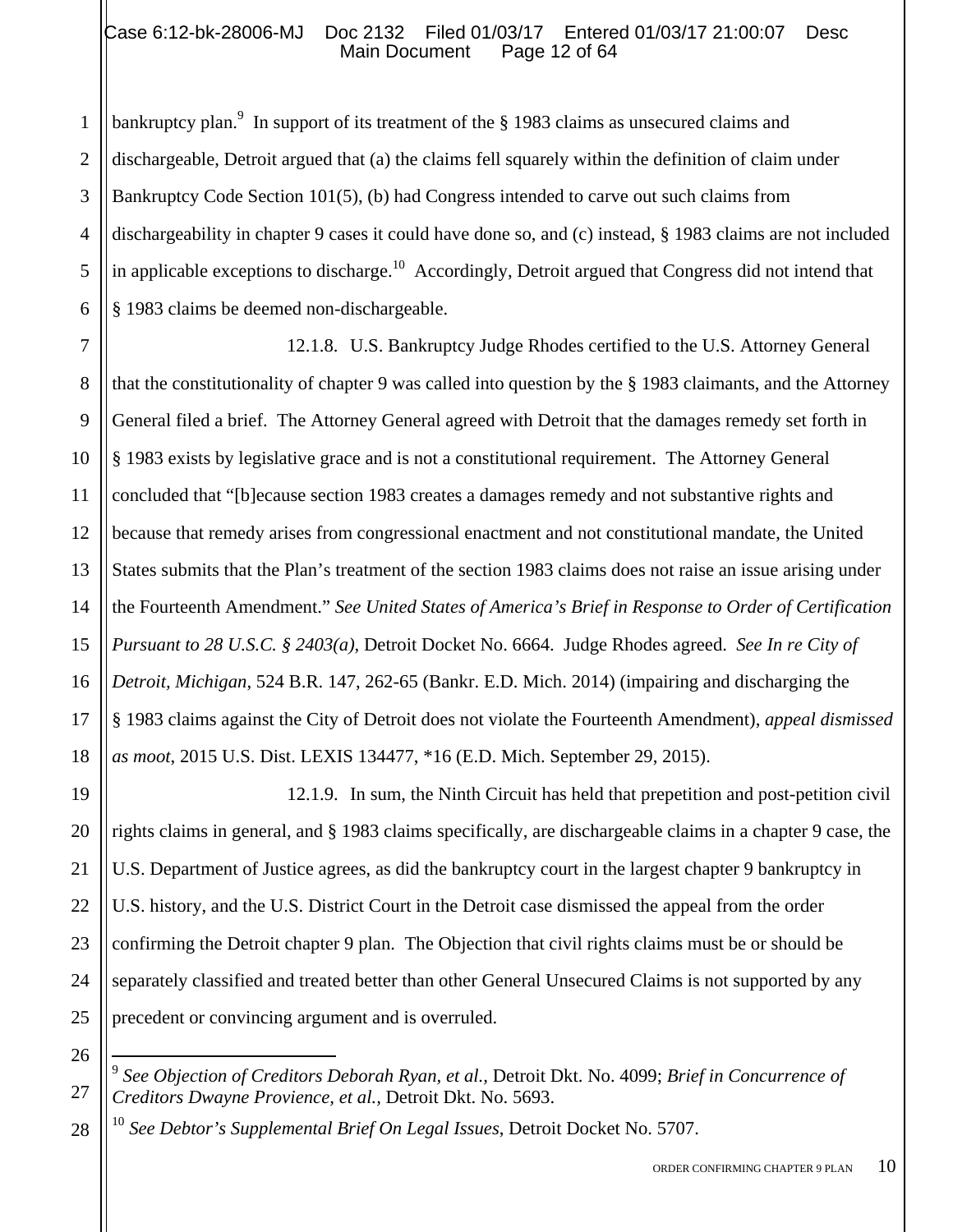#### Case 6:12-bk-28006-MJ Doc 2132 Filed 01/03/17 Entered 01/03/17 21:00:07 Desc<br>Main Document Page 13 of 64 Main Document

1 2 12.1.10. Therefore, the Plan complies with the requirements of Sections 1122, 1123(a)(1), 1123(a)(2), 1123(a)(3) and 1123(a)(4).

3 4 5 6 7 8 9 10 11 12 13 14 15 16 17 18 19 20 21 22 23 24 25 26 27 28 12.1.11. Even if, *arguendo*, the Plan had classified Litigation Claims as a separate class, and assuming that such a hypothetical class had voted to reject the Plan, the Plan would still satisfy the cramdown requirements of Section 1129(b) with respect to such hypothetical dissenting class of Litigation Claims. Section 1129(b) authorizes the Court to confirm the Plan even if not all impaired classes have accepted the Plan, provided that the Plan has been accepted by at least one impaired class and that "the plan does not discriminate unfairly, and is fair and equitable, with respect to each class of claims or interests that is impaired under, and has not accepted, the plan." 11 U.S.C. § 1129(b)(1). Here, impaired classes 1, 2, 5, 6, 9, 12, 13 (inclusive of Classes 10 and 11 incorporated therein) and 14 voted to accept the Plan, therefore the Plan has been accepted by at least one impaired class. Section 1129(b)(2)(B) of the Bankruptcy Code (the codification of the so-called "absolute priority rule") provides that, for a plan to be fair and equitable, unsecured creditors may receive less than the value of their claims as of the effective date of a plan only if no class of junior claims or interests receives any distribution on account of their claims or interests. 11 U.S.C. § 1129(b)(2)(B). Application of the absolute priority rule to unsecured creditors of a municipal debtor generally is not possible because, in chapter 9, there can be no junior class of equity interests, the class most commonly prevented from receiving or retaining property by the application of the absolute priority rule. *See In re Corcoran Hosp. Dist*., 233 B.R. 449, 458 (Bankr. E.D. Cal. 1999) (holding that the proposed chapter 9 plan did not implicate the absolute priority rule because there were no holders of equity interests in the debtor hospital). Rather, the requirement that a plan be fair and equitable as to unsecured creditors of a municipal debtor is satisfied where creditors receive "all that they can reasonably expect in the circumstances." *See Lorber v. Vista Irr. Dist.*, 127 F.2d 628, 639 (9th Cir. 1942) (collecting cases), *cert. denied* 323 U.S. 784, 65 S. Ct. 270 (1944); *see also West Coast Life Ins. Co. v. Merced Irr. Dist.*, 114 F.2d 654, 679 (9th Cir. 1940) (affirming confirmation of plan under municipal debtor provisions of Bankruptcy Act of 1898 when the plan payments were "all that could reasonably be expected in all the existing circumstances"). In determining what can reasonably be expected under the circumstances, it is not necessary that all taxes collected go to pay creditors, because the municipality must retain adequate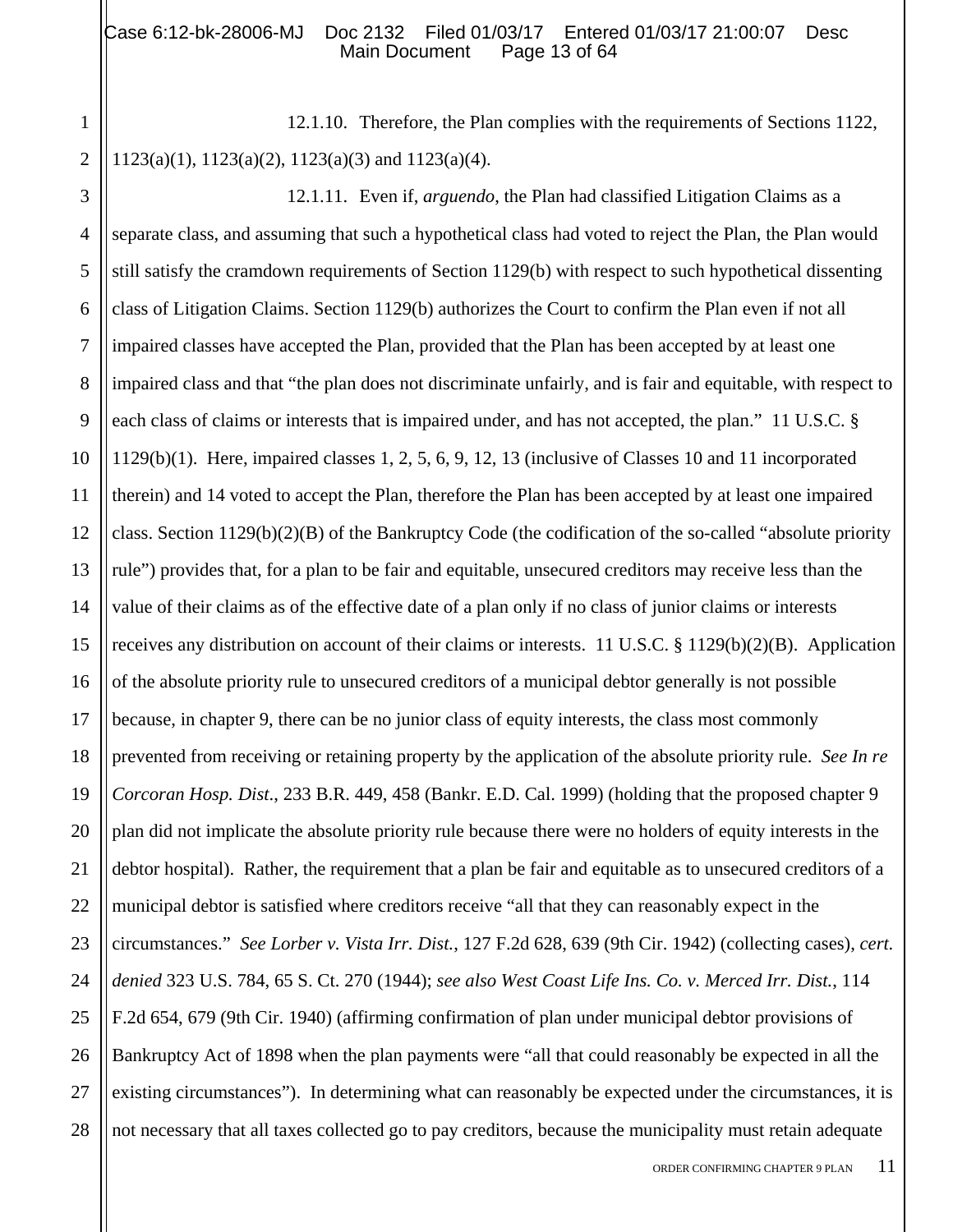### Case 6:12-bk-28006-MJ Doc 2132 Filed 01/03/17 Entered 01/03/17 21:00:07 Desc<br>Main Document Page 14 of 64 Main Document

funding to continue operations. *Lorber*, 127 F.2d at 639, *Corcoran*, 233 B.R. at 459; *Collier on Bankruptcy,* ¶ 943.03[1][f][B], Alan N. Resnick & Henry J. Sommer, 16th ed. (further references to this source are cited as "*Collier*").

5 6 7 8 9 10 11 12 13 14 15 16 17 18 12.1.12. Here, the City is proposing to pay creditors what the circumstances allow, which is all that can reasonably be expected. The City's financial crisis forced the City to severely cut municipal services, which process continued during the chapter 9 case. As demonstrated in the Busch Decl. and described in the Plan, the City does not now have, and is not projected to have, the financial resources to fully fund its infrastructure repairs and necessary rebuilding of police and other municipal services, let alone pay anything more on general unsecured claims than 1%. The amount of the City's deferral of spending on basic municipal infrastructure has been dramatic: \$180 million deferred for street repairs, \$130 million deferred for facility repairs and improvements, the failure to inspect 80% of the sewer system. Even after paying only 1% on Class 13 General Unsecured Claims, those and other basics of municipal services will not be fully funded during the course of the City's 20 year Financial Model; indeed some may not be funded at even 50% of what is required. *See* Busch Decl. at ¶¶21-26; Scott Decl. at ¶9; and discussion in the City's Disclosure Statement of the extensive deferrals. Even that limited funding, to keep the City moving towards service solvency, is based upon the Financial Model's assumption that the City can discharge its \$209.3 million of unsecured debt based upon a 1% distribution on allowed claims. *See* Busch Decl. at ¶14; Scott Decl. at ¶9.

19 20 21 22 23 24 25 26 27 28 12.1.13. Under the Plan, approximately \$209.3 million in General Unsecured Claims will receive a distribution of 1% on the Allowed Claims, comprised of approximately: \$46.7 million of liquidated retiree claims; \$129.8 million of liquidated Consenting Union Claims; \$22.8 million of estimated Litigation Claims; and \$10 million of additional unsecured claims. If the City is required to pay more on general unsecured claims, it will have nothing left to fund its rehabilitation and service stabilization. If the City cannot provide adequate services, especially police services, it will not be able to attract new economic activity. If the City cannot dedicate its resources to rehabilitation, it will continue a cycle of decline that led to the chapter 9 case in the first place. Therefore, the City's proposed 1% distribution to general unsecured creditors is all that can reasonably be expected under the existing circumstances. The 1% distribution would apply to the Litigation Claims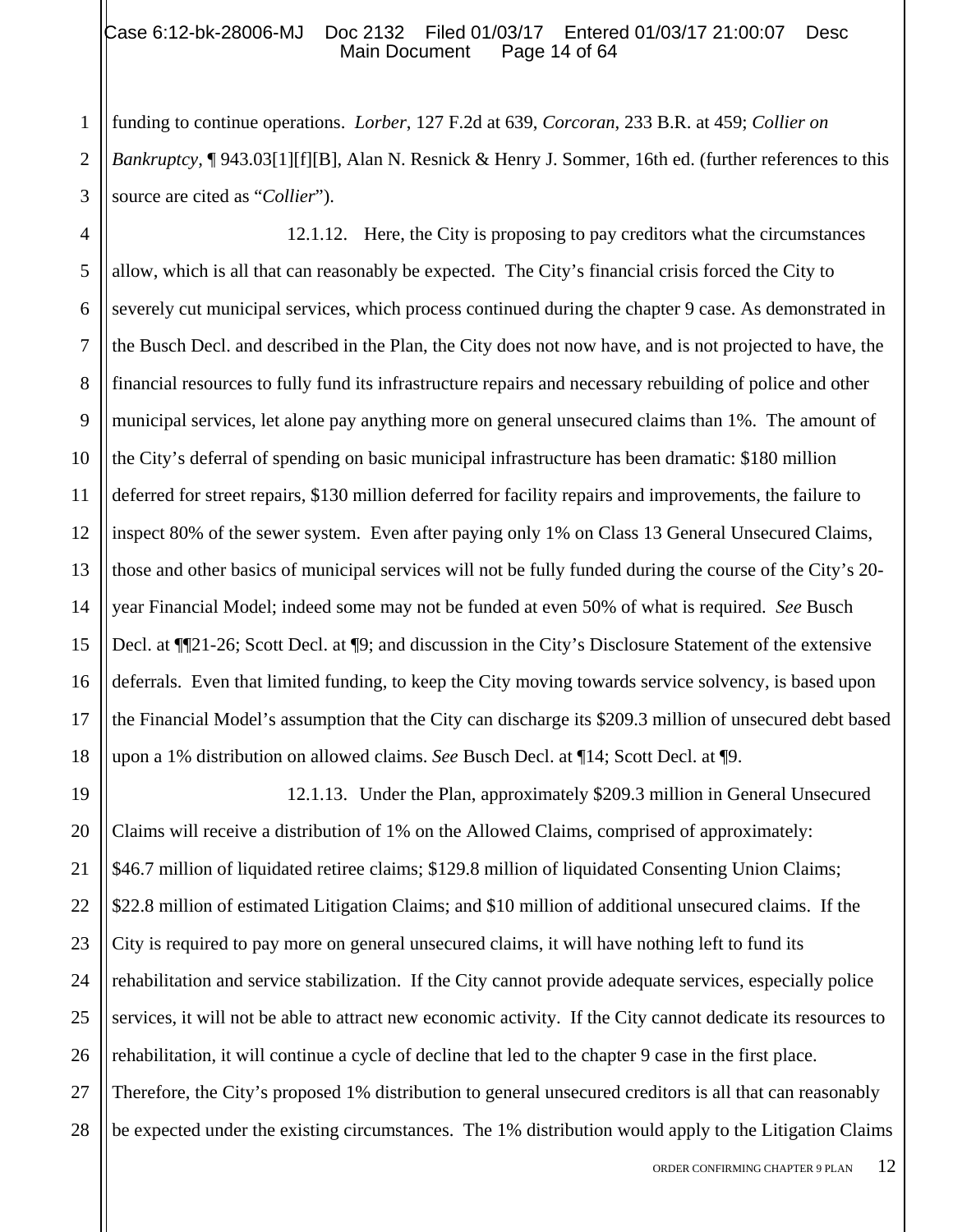### Case 6:12-bk-28006-MJ Doc 2132 Filed 01/03/17 Entered 01/03/17 21:00:07 Desc<br>Main Document Page 15 of 64 Main Document

2 3 4 whether they are included in Class 13 or separately classified. Thus, there is no benefit to separate classification of the Litigation Claims; they would still only get 1%, because the unrefuted evidence shows that 1% is all that the City has available to pay them. Therefore, the Plan is fair and equitable under Section 1129(b) as to Litigation Claims and all other claims.

1

5

6

7

8

9

10

12.1.14. The Plan is also fair and equitable in the nonbankruptcy sense because it treats substantially all unsecured claims, including Litigation Claims, equally – holders of Litigation Claims against Indemnified Parties are treated the same as holders of comparable Litigation Claims against the City. That Plan feature avoids a potential scenario where a § 1983 claim against one of the City's police officers could get paid 100%, while a comparable § 1983 claim against the City, even on the same facts, would receive only a 1% distribution.

11 12 13 14 15 16 17 18 12.1.15. The Plan also does not discriminate unfairly with respect to holders of Litigation Claims. The estimated \$23 million of Litigation Claims are receiving the very same treatment as the other \$186 million in General Unsecured Claims that are in Class 13. All holders of General Unsecured Claimants – retirees, employees, trade creditors and holders of Litigation Claims – are sharing the pain, equally. Accordingly the Court finds and concludes that the Plan is fair and equitable and does not discriminate unfairly with respect to any hypothetical separate class of Litigation Claims and satisfies the cramdown requirements of Section 1129(b) with respect to such hypothetical class of Litigation Claims and all other claims.

19 20 21 22 23 24 25 26 27 28 12.2. Adequate Means to Implement the Plan (11 U.S.C. § 1123(a)(5)). In accordance with Section 1123(a)(5), Article VII of the Plan provides adequate means for its implementation, including that the City will continue to collect sales tax revenues, real property tax revenues, user utility taxes, and other taxes, fees, and revenues following the Effective Date. *See* Plan at Article VII; *see also* Disclosure Statement at Article V.C. (discussing revenue enhancement measures, regionalization or outsourcing of City services, the City's Police Resources Plan, street and road repair, seismic retrofits and Charter reform). These revenues will enable the City to maintain and fund municipal services, including fire and police protection, as well as to satisfy the City's obligations to its creditors as restructured pursuant to the Plan. The City's financial advisors prepared a detailed long-term financial plan (the "Financial Model") which projects that, with the savings from the adjustment of debts under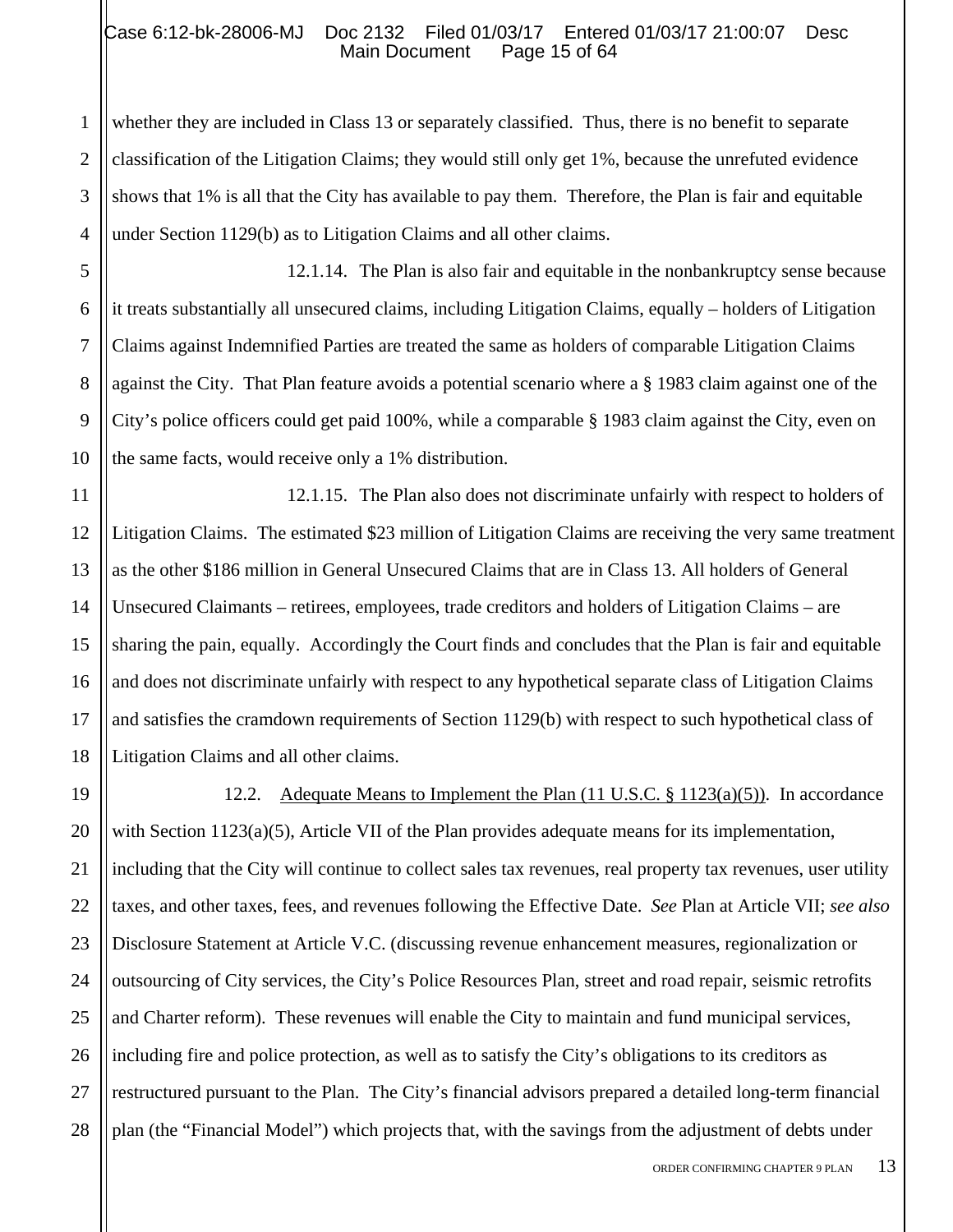#### Case 6:12-bk-28006-MJ Doc 2132 Filed 01/03/17 Entered 01/03/17 21:00:07 Desc<br>Main Document Page 16 of 64 Main Document

the Plan, the City will achieve a balanced and sustainable budget for the foreseeable future. *See* Disclosure Statement at Article VI.D.; *see also* Busch Declaration at ¶14.

3 4 5 6 7 8 9 10 11 12 13 14 15 12.3. Permitted Plan Provisions (11U.S.C. § 1123(b)). In accordance with Section 1123(b)(1), Article IV of the Plan impairs or leaves unimpaired, as the case may be, each Class of Claims. In accordance with Section 1123(b)(2), Article VI of the Plan provides for the assumption, assumption and assignment, or rejection of the Executory Contracts or Unexpired Leases of the City that have not been previously assumed, assumed and assigned, or rejected pursuant to section 365 of the Bankruptcy Code and orders of the Court. In accordance with Section 1123(b)(3), Article VIII of the Plan provides that the City shall retain all of its claims, causes of action, rights of recovery, rights of offset, recoupment rights to refunds, and similar rights*.* In accordance with Section 1123(b)(5), Article IV of the Plan modifies or leaves unaffected, as the case may be, the rights of holders of Claims in each Class. In accordance with Section  $1123(b)(6)$ , the Plan includes additional appropriate provisions that are not inconsistent with applicable provisions of the Bankruptcy Code, including the provisions of Articles IX (Distributions), X (Disputed Claims), XI (Effect of Confirmation), XII (Retention of Jurisdiction), XIII (Conditions Precedent) and XIV (Miscellaneous Provisions).

1

2

12.4. Disclosure, Solicitation & Acceptance (11 U.S.C. §§ 1125, 1126 and 1129(a)(2).

21 22 23 24 25 26 27 28 12.4.1. In accordance with Section  $1129(a)(2)$ , the City has complied with the applicable provisions of the Bankruptcy Code. The legislative history to Section 1129(a)(2) reveals that the purpose of this requirement is to incorporate the provisions of Sections 1125 and 1126 regarding disclosure and plan solicitation. *See* H.R. Rep. No. 95-595, at 412 (1977); S. Rep. No. 95-989 (1978). The City has complied with the requirements of Sections 1125 and 1126. Specifically, in the Disclosure Statement Order, the Court ruled that the Disclosure Statement satisfied the requirements of section 1125(b). Dkt. No. 1874 at ¶4. On July 29, 2016, the City served by mail the following Solicitation Materials on all parties entitled to vote on the Plan: (a) a cover letter; (b) a CD that contained the Plan, the Disclosure Statement, the Appendix of Exhibits, the Disclosure Statement Order and the Notice of Voting Procedures (the "CD"); (c) the "Notice of: (1) October 14, 2016 Hearing to Consider Confirmation of 'Third Amended Plan for the Adjustment of Debts of the City of San Bernardino, California (July 29, 2016)'; (2) September 2, 2016 Deadline for Filing Objections to Confirmation of the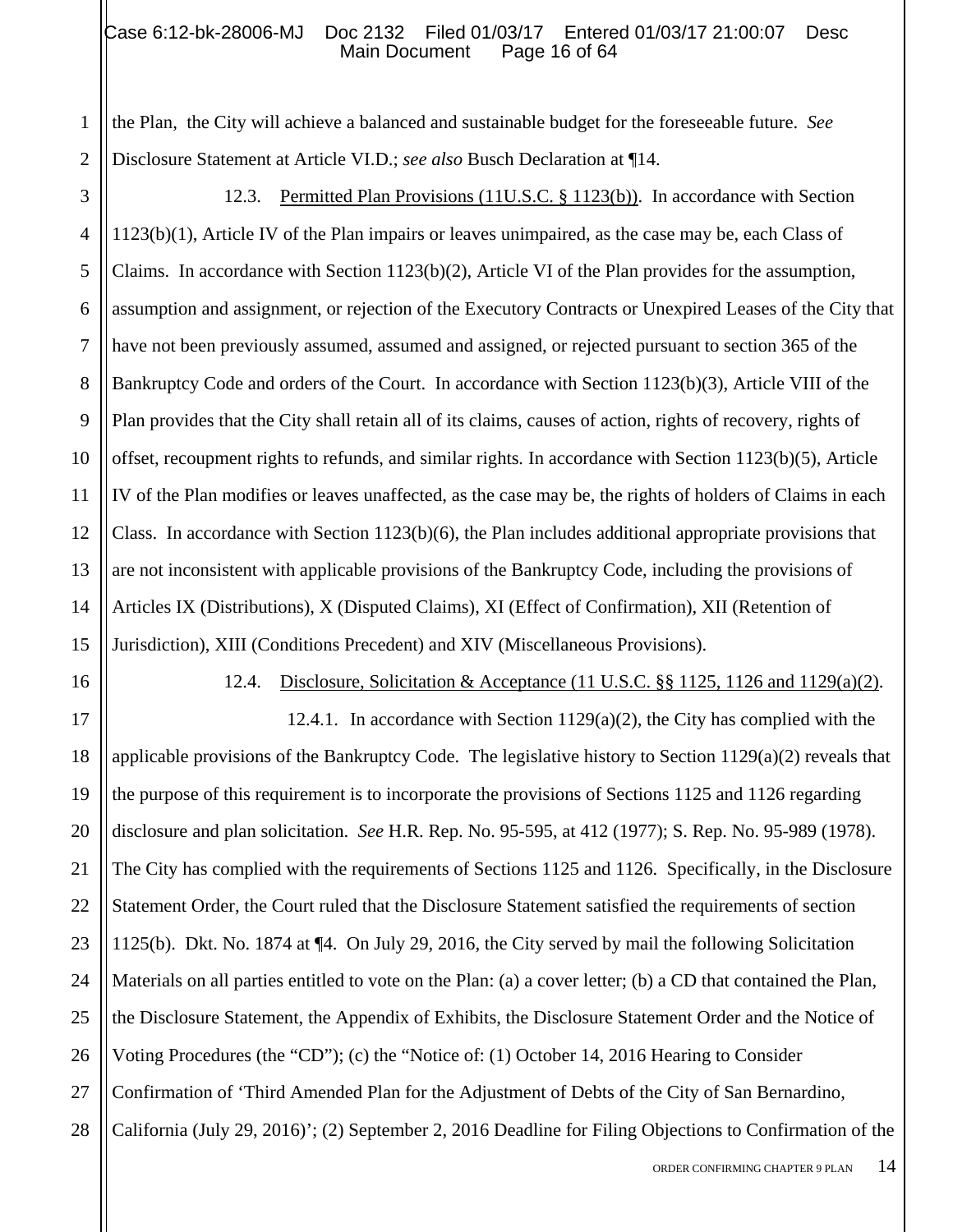### Case 6:12-bk-28006-MJ Doc 2132 Filed 01/03/17 Entered 01/03/17 21:00:07 Desc<br>Main Document Page 17 of 64 Main Document

2 3 4 6 Third Amended Plan; (3) Other Deadlines; and (4) Effect of Confirmation of the Plan (the "Confirmation Hearing Notice"); (d) a Ballot and a preaddressed return envelope (postage prepaid), and (e) for some voters, one of the following notices: a letter from the Official Retiree Committee to holders of Retiree Health Benefit Claims; a notice to the holders of 1996 Refunding Bonds and 1999 Refunding Certificates of Participation; or a notice to holders of Litigation Claims regarding certain insurance coverage issues (the "Notice to Holders of Litigation Claims").

7 8 9 10 11 12 13 14 15 16 17 12.4.2. The Solicitation Materials were sent to all eligible voters deemed to be holders of allowed claims for voting purposes. Under the Voting Procedures, that meant all creditors whose claims were listed in the City's schedules as not disputed, contingent or unliquidated, or who filed proofs of claim. Thus, the City complied with the requirements of Sections 1125 and 1126. Also on July 29, 2016, the City sent copies of the CD and the Confirmation Hearing Notice to all known creditors of the City and all other parties in interest that had requested notice. This mailing to all known creditors also included, for holders of Litigation Claims, the Notice to Holders of Litigation Claims. *See generally* Notice of Materials Distributed to Creditors in Connection With the Hearing on Confirmation of the City's Chapter 9 Plan of Adjustment of Debts (Dkt. No. 1883), filed on July 29, 2016; *see also* Ballot Tabulation at ¶8. The City also published the Confirmation Hearing Notice in two local newspapers, the San Bernardino County Sun and the Riverside Press Enterprise.

12.4.3. Service of the Solicitation Materials satisfied the requirements of:

19 20 21 22 23 12.4.3.1. Bankruptcy Rules 2002 and 3016, including that the Plan at Article XI, and the Disclosure Statement at Article VI.G., describe in specific and conspicuous language (bold, italic, or underlined text) all acts to be enjoined by, and identify the entities that would be subject to, the third party injunction provisions of Article XI of the Plan (the "Plan Injunction"). Article VI.G.7. of the Disclosure Statement also describes the City's reasons for the necessity of the Plan Injunction.

12.4.3.2. Bankruptcy Rule 3017, including that the Court set deadlines for accepting or rejecting the Plan and filing objections to the Plan, and such deadlines were prominently displayed in the Solicitation Materials, that the Solicitation Materials included all documents required to be distributed to creditors in connection with a plan confirmation hearing, and

24

25

26

27

18

1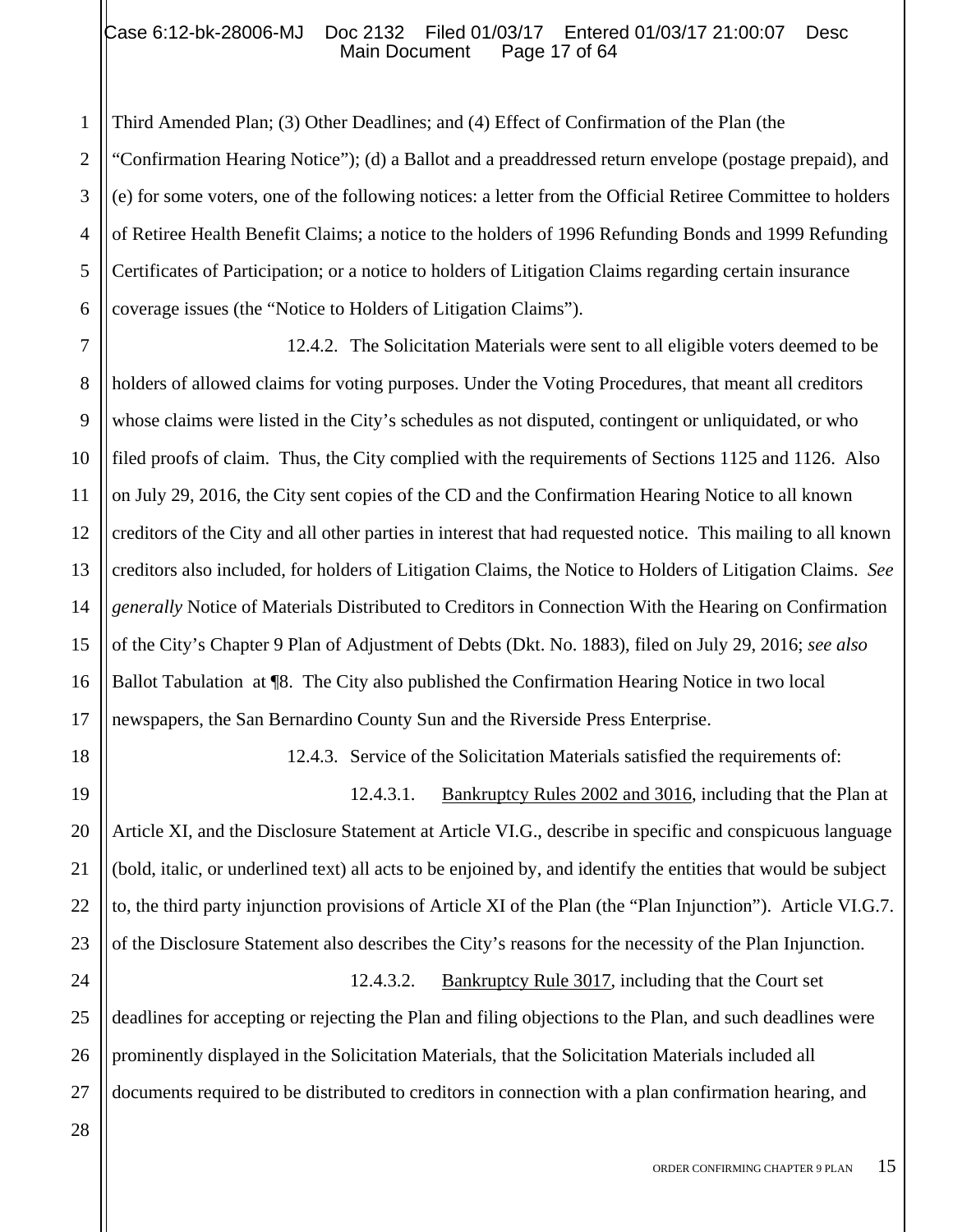1 2 that creditors received the Solicitation Materials with at least 28 days notice for filing objections as required by Bankruptcy Rule 3017(f) with respect to the Plan Injunction.

3 4 5 6 12.4.3.3. Bankruptcy Rule 3018, because the Solicitation Materials were distributed to all creditors eligible to vote on the Plan and in accordance with the specific requirements of the Disclosure Statement Order, using forms of ballots approved by the Court in the Disclosure Statement Order.

12.4.3.4. Bankruptcy Rule 3019, because the City gave adequate notice of the Plan Modifications, no creditor except BICEP objected to the Plan Modifications, and BICEP's objections were consensually resolved (*see* Dkt. No. 2096), and the Court has determined that the Plan Modifications do not adversely change the treatment of any claim.

11 12 13 14 15 16 17 12.4.3.5. Bankruptcy Rule 3020, because the Court scheduled the Confirmation Hearing and set a deadline for filing objections to confirmation of the Plan, and adequate notice thereof was given to all known creditors of the City, including adequate notice of the terms of the Plan Injunction, as required in Bankruptcy Rules 2002, 3016 and 3017; the Court is entering this Confirmation Order after the conclusion of the Confirmation Hearing; and this Confirmation Order describes in specific detail the terms of the Plan Injunction and all acts to be enjoined pursuant to the Plan Injunction, and identifies the entities subject to the Plan Injunction.

18

19

20

21

7

8

9

10

12.4.3.6. Thus, the City complied with all of the requirements of

Section 1129(a)(2).

12.5. Plan Proposed in Good Faith and Not by Any Means Prohibited by Law (11 U.S.C. § 1129(a)(3)).

22 23 24 25 26 27 28 12.5.1. Section 1129(a)(3) requires that a plan be proposed in good faith and not by any means forbidden by law. The determination of what constitutes good faith is based upon the totality of the circumstances in a particular case, and is a very fact-dependent exercise. *Franklin High Yield Tax-Free Income Fund et al. v. City of Stockton, California (In re City of Stockton, California*), 542 B.R. 261, 228-79 (B.A.P. 9th Cir. 2015). "In order to satisfy the statutory requirement of good faith, a plan must be intended to achieve a result consistent with the objectives of the Bankruptcy Code." *In re Corey*, 892 F.2d 829, 835 (9th Cir. 1989) (citing *Stolrow v. Stolrow's, Inc. (In re Stolrow's, Inc.)*,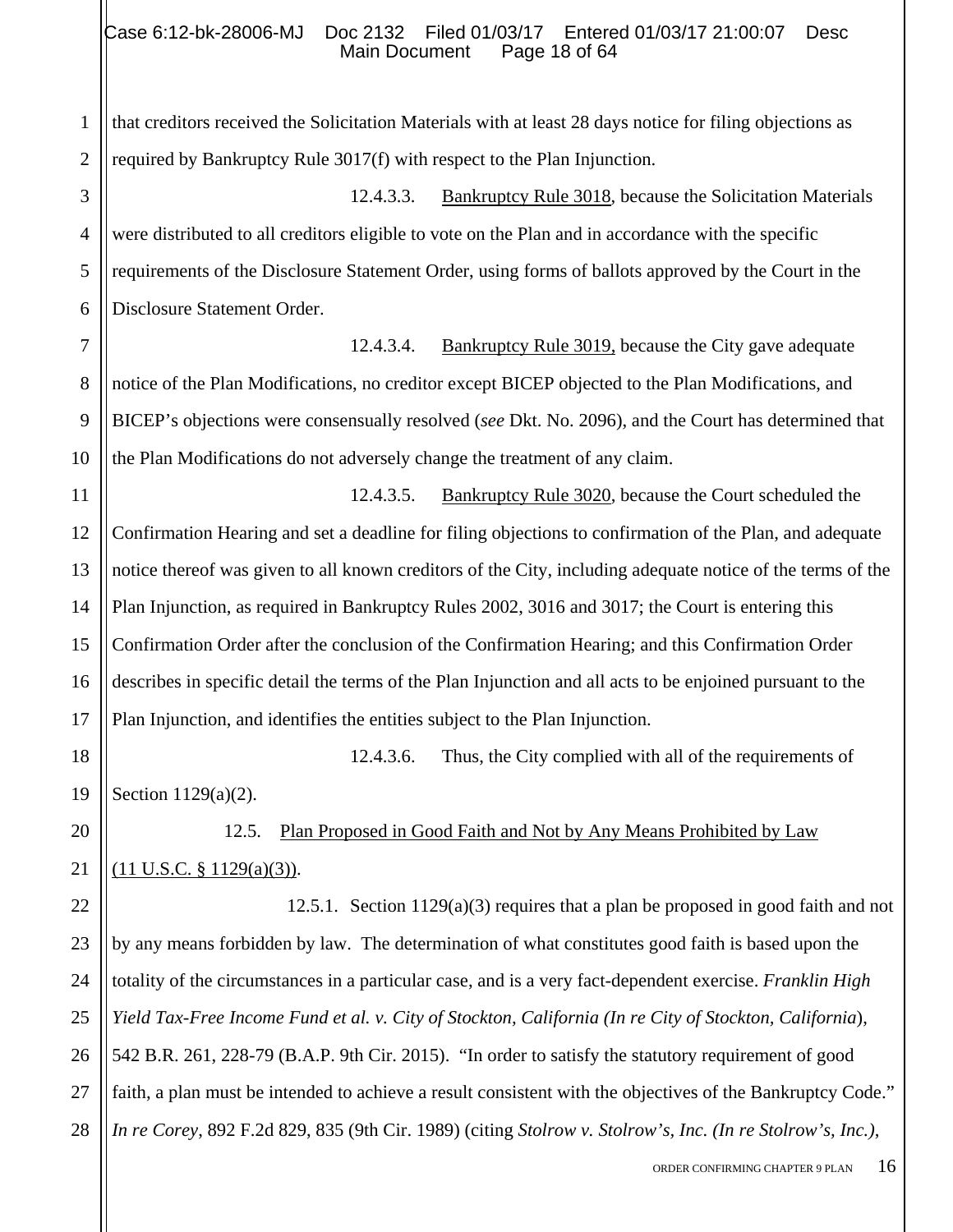#### Case 6:12-bk-28006-MJ Doc 2132 Filed 01/03/17 Entered 01/03/17 21:00:07 Desc<br>Main Document Page 19 of 64 Main Document

1

5

7

8

9

10

11

12

13

2 3 4 6 84 Bankr. 167, 172 (Bankr. 9th Cir. 1988) and *Jorgensen v. Federal Land Bank of Spokane (In re Jorgensen)*, 66 Bankr. 104, 108-09 (Bankr. 9th Cir. 1986)). The principal purpose of chapter 9 "is to allow an insolvent municipality to restructure its debts in order to continue to provide public services." *In re Mount Carbon Metro. Dist.*, 242 B.R. 18, 41 (Bankr. D. Colo. 1999). An overarching goal of chapter 9 is to relieve the municipality's residents from the effects of further declining services caused by the enormity of the claims pending against a city, by restructuring that debt. *Collier* ¶ 943.03[7][a].

12.5.2. Based on the record of this Bankruptcy Case, the City has demonstrated that its primary objective in proposing the Plan is to restructure its debts and continue providing services to its residents, and the Plan achieves precisely that result. The City has remained open and honest at all stages of the Bankruptcy Case regarding its motivations for structuring the Plan, particularly the need to improve the level of municipal services delivered to its residents generally (and in particular to rebuild the San Bernardino Police Dept.) within a reasonable period of time, and the consequent inability of the City to fund significant recoveries for creditors.

14 15 16 17 18 19 20 21 22 23 24 25 26 27 28 12.5.3. The Plan satisfies the good faith standard. Ever since the City filed its petition for relief under chapter 9, the City's actions have demonstrated good faith. In its opinion decreeing that the City was eligible for relief under chapter 9, after a comprehensive review of the facts, the Court determined that the City commenced its chapter 9 case with the desire to restructure debt and effect a plan of adjustment, and the "steps taken after the petition date show that the City began implementation of the steps necessary to restructure its debt." *In re City of San Bernardino*, 499 B.R. 776, 787-88 (Bankr. C.D. Cal. 2013). The Court added: "The City's financial problems fall within the situations contemplated by chapter 9. Here, the City cannot achieve a balanced budget unless it is allowed to reorganize its debt. The City cannot keep current with its mounting obligations because it is insolvent. The City's filing is consistent with the purposes of chapter 9, which is to give a debtor a 'breathing spell' so that it may establish a plan of adjustment." *Id.* at 790. Ever since the Court gave the City that breathing spell, the City's management team and its outside professionals have devoted thousands of hours to negotiating with the City's creditors, largely facilitated by Judge Zive's mediation efforts, to reach settlements with the creditor constituencies. Those settlements have been entered into with CalPERS, the Official Retiree Committee, the holders of the PARS Claims, the SBPOA (the police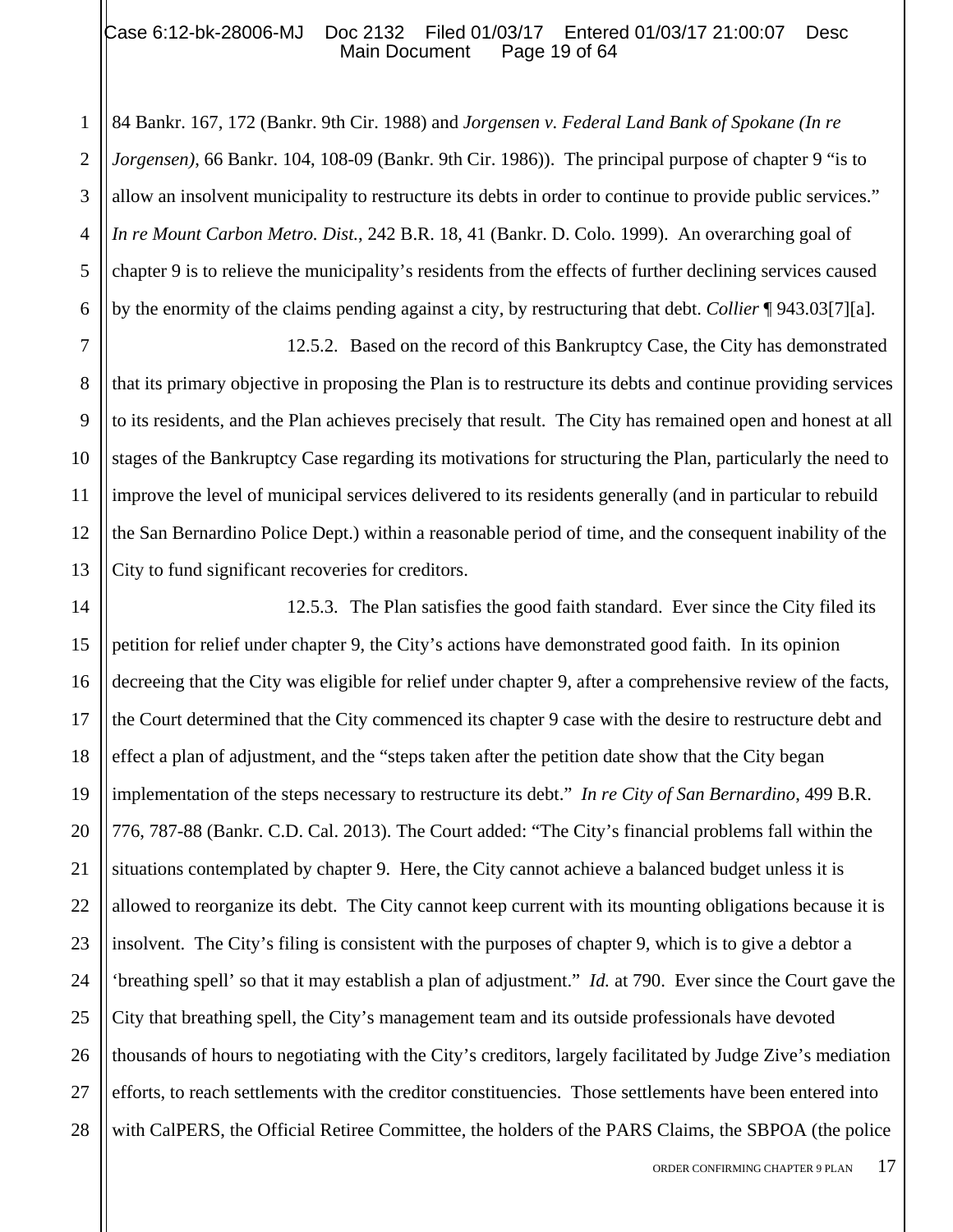1 2 3 4 5 6 7 8 9 10 officers union), the SBCPF (the firefighters union), all other City employee unions, the holders of the 1996 Refunding Bond Claims and the 1999 Refunding Certificates of Participation Claims, the POB Creditors, and all secured creditors of the City.<sup>11</sup> The success of those settlements is evidenced by the fact that all impaired classes of creditors voted to accept the Plan, by wide margins. Even Class 13 – the class receiving a 1% distribution – voted to accept the Plan, with more than 95% in dollar amount and number of votes cast voting to accept the Plan. The City's almost completely successful effort to replace confrontation with consensus provides ample evidence for this Court to conclude that the Plan was proposed with honesty and good intentions, and in good faith. The Plan, the Plan Injunction and the treatment of claims are, and the process pursuant to which the City has sought confirmation of the Plan has been, fundamentally fair to the City's creditors.

11 12 13 14 15 16 17 18 19 20 21 22 12.5.4. The unrefuted evidence shows that the City is not able to pay more than 1% on its more that \$209 million in unsecured claims, without placing in jeopardy the feasibility of the Plan and the City's return to service solvency. The City has also submitted unrefuted evidence that it must dedicate much of its limited resources to its Police Resources Plan. The City is a high crime area, yet most of the City's fleet of police vehicles are beyond their scheduled service life, much of the Police Department's technology is severely out of date, and the Police Department is severely understaffed due to the City's financial crisis. Investing in police safety is properly a critical part of the Plan and a key to economic growth. The City's proposal to use its limited income for upgrading the safety of the City's communities reflects the good faith of the City. So too, that the City has proposed to treat substantially all unsecured creditors equally in terms of the 1% distribution, and that substantially all creditors are consenting (not having objected) to "share the pain" equally, also is evidence that this Plan has been proposed in good faith.

23 24 1129(a)(3).

25

26

1

12.5.5. Thus, the City has satisfied the good faith requirement of Section

27 28 <sup>11</sup> *See Franklin High Yield Tax-Free Income Fund et al. v. City of Stockton, California (In re City of Stockton, California*), 542 B.R. 261 (B.A.P. 9th Cir. 2015) ("At the outset the record reflects that the Plan was the product of extended negotiations . . . resulting in multiple collective bargaining agreements and settlements with creditor constituencies.").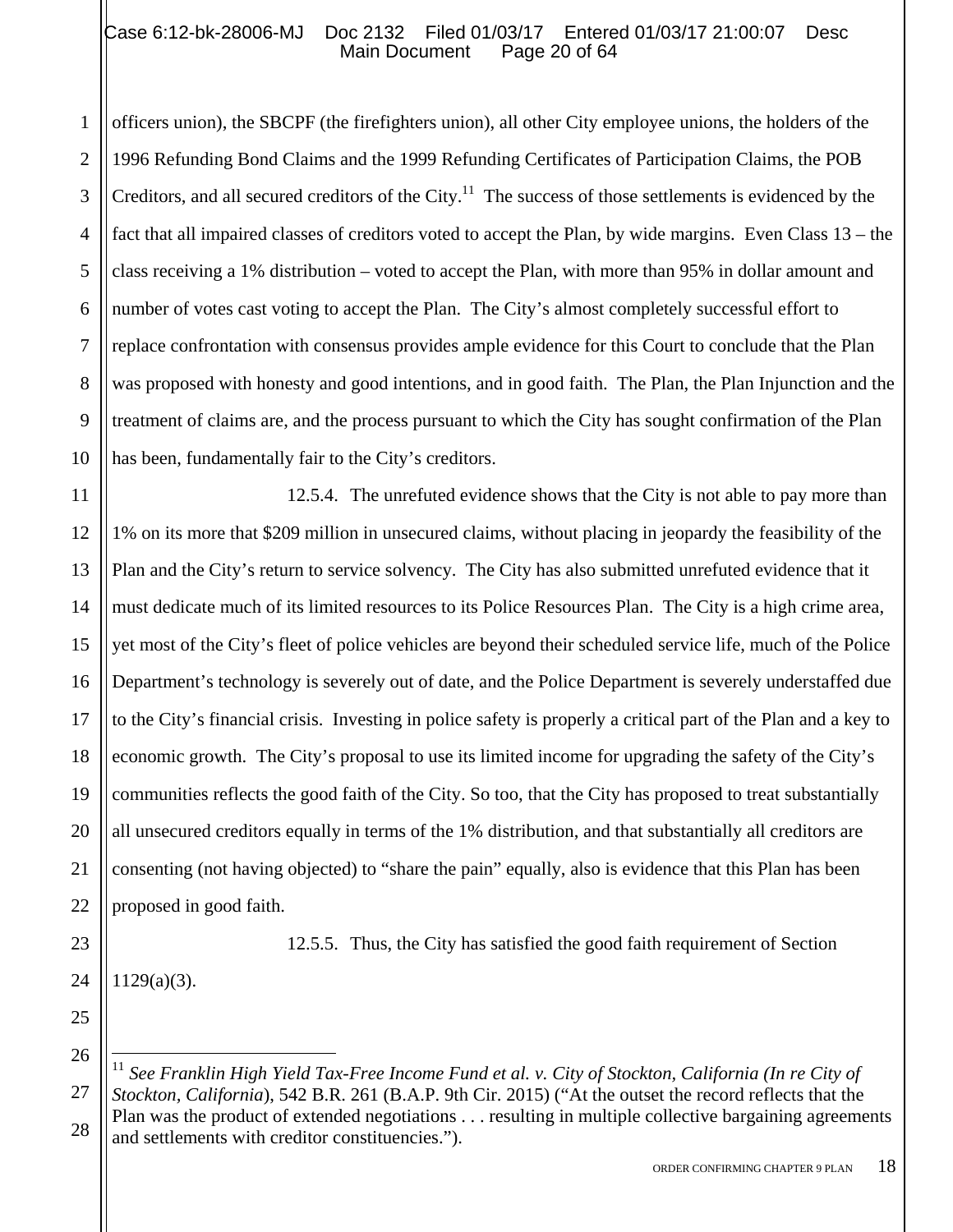2 3 12.5.6. The Plan also has not been proposed by any means forbidden by law. As provided in Article VII.A. of the Plan, the City will implement the Plan by continuing to operate pursuant to its Charter, the California Constitution, and applicable state and federal laws.

4 5 6 7 8 9 10 12.5.7. One of the Objections to confirmation of the Plan argued that the Plan Injunction contravenes the Anti-Injunction Act. The Anti-Injunction Act provides that "[a] court of the United States may not grant an injunction to stay proceedings in a State court except as expressly authorized by Act of Congress, or where necessary in aid of its jurisdiction, or to protect or effectuate its judgments." 28 U.S.C. § 2283. The Anti-Injunction Act prohibits courts of the United States<sup>12</sup> from enjoining state court proceedings except in three situations: (i) if expressly authorized by an Act of Congress, or (ii) where necessary in aid of its jurisdiction or (iii) to protect or effectuate its judgments.

11 12 13 14 15 16 17 18 19 20 21 22 12.5.8. Section 105(a) is an expressly authorized exception to the Anti-Injunction Act, and Section 105(a) authorizes the Bankruptcy Court to stay proceedings in state courts. *Si Yeon Park v. State Street Bank & Trust Co. (In re Si Yeon Park)*, 198 B.R. 956, 967 (Bankr. C.D. Cal. 1996). The basic purpose of Section 105(a) is to enable the bankruptcy court to do whatever is necessary to aid its jurisdiction, i.e., anything arising in or relating to a bankruptcy case*. Id.*; *see also, Parker v. Goodman (In re Parker),* 499 F.3d 616, 627 (6th Cir. 2007) ("Courts have widely affirmed that the expressly authorized exception to the Anti-Injunction Act includes injunctions authorized under the bankruptcy laws. Section 105 includes the authority to enjoin litigants from pursuing actions pending in other courts that threaten the integrity of a bankrupt's estate. . . . [Section 105] provides an 'expressly authorized' exception to the Anti-Injunction Act."); *Alard v. Weitzman (In re DeLorean Motor Co.)*, 991 F.2d 1236, 1242 (6th Cir. 1993) ("Section 105(a) contemplates injunctive relief in precisely those instances where parties are pursuing actions pending in other courts that threaten the integrity of a

1

ORDER CONFIRMING CHAPTER 9 PLAN 19

<sup>23</sup>

<sup>24</sup> 25 26 27 28 1 <sup>12</sup> Courts have held that the bankruptcy courts are not "courts of the United States" and thus the Anti-Injunction Act does not apply in bankruptcy court. *See In re G.S.F. Corp.,* 938 F.2d 1467, 1477 (1st Cir. 1991); *see also In re Perroton*, 958 F.2d 889 (9th Cir. 1992) (bankruptcy court not "court of the United States" for purposes of 28 U.S.C. § 1915 and thus not authorized to waive filing fees). In *G.S.F.,* the First Circuit held that, "[b]y its terms, the Anti-Injunction Act does not govern bankruptcy courts. Its provisions restrict only the 'courts of the United States' defined as including 'the Supreme Court of the United States, courts of appeals, district courts constituted by chapter 5 of this title including the Court of International Trade and any court created by Act of Congress the judges of which are entitled to hold office during good behavior." *Id.* (quoting 28 U.S.C. § 451).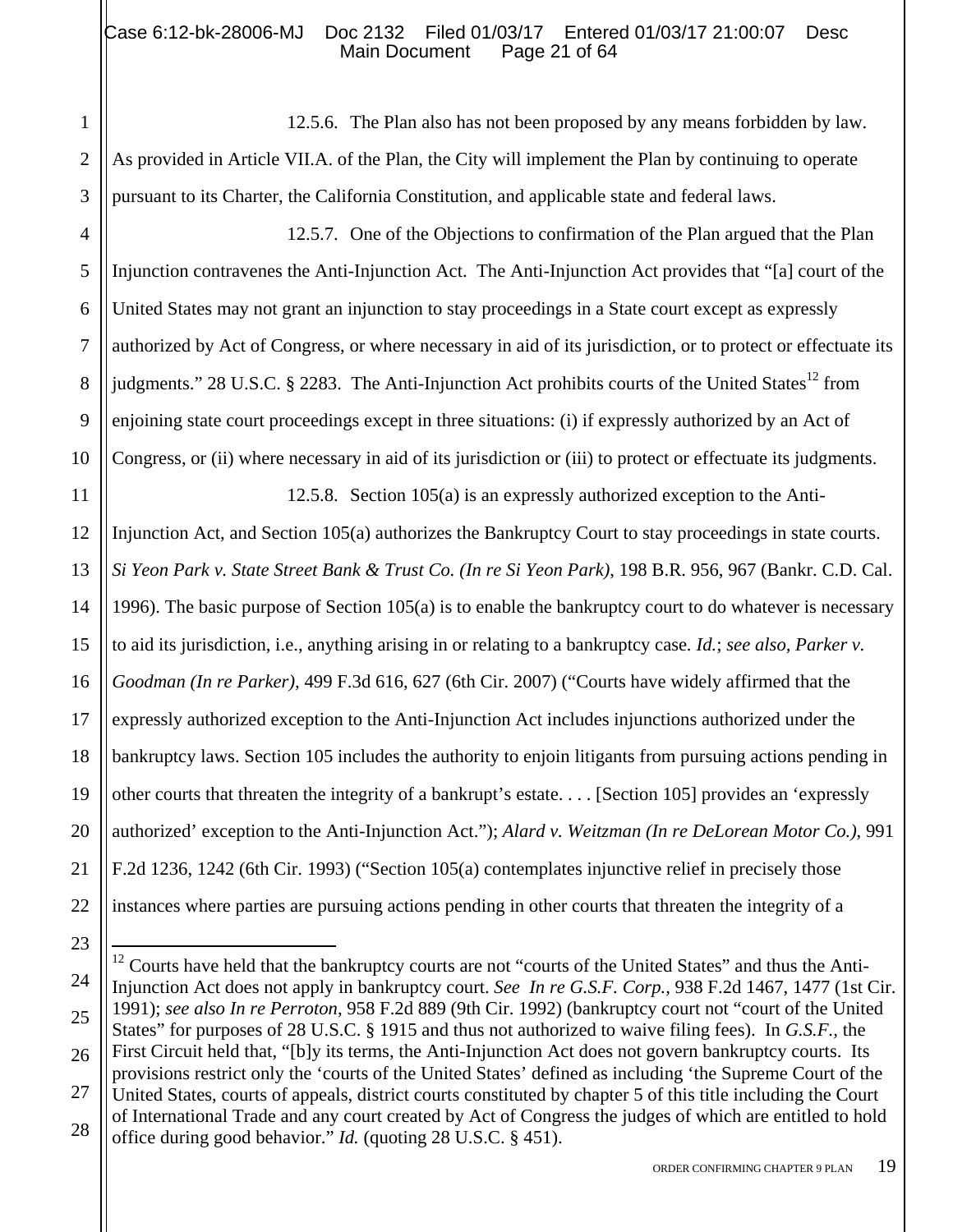1 2 3 4 bankrupt's estate." (internal quotation marks omitted)); *Unencumbered Assets Trust v. Hampton-Stein (In re Nat'l Century Fin. Enters.)*, 407 B.R. 895, 900 (Bankr. S.D. Oh. 2009) (Anti-Injunction Act does not prevent court from enjoining state court action). The Bankruptcy Appellate Panel for the Ninth Circuit summed it up this way:

The legislative history of § 105(a) clearly indicates that this provision was intended to be a statutory exception to the Anti-Injunction Act, 28 U.S.C. 2283, which provides that "a court of the United States may not grant an injunction to stay proceedings in a State court *except as expressly authorized by Act of Congress*, or where necessary in aid of its jurisdiction, or to protect or effectuate its judgments." 28 U.S.C. § 2283 (1994) (emphasis added). *See* H.R. Rep. No. 95-959, 95th Cong., 1st Sess., at 316-17 (1977), *reprinted in*, 1978 *U.S.C.C.A.N.* 5787, 5815 (stating that § 105 is "an authorization, as required under 28 USC 2283, for a court of the United States to stay the action of a State court"); S. Rep. No. 989, 95th Cong., 2d Sess., at 29 (1978) (same).

11 *Huse v. Huse-Sporsem (In re Birting Fisheries, Inc.)*, 300 B.R. 489, 497 n.7 (B.A.P. 9th Cir. 2003).

12 Therefore, the Anti-Injunction Act does not apply to prohibit the Plan Injunction.

13 14 15 16 17 18 19 12.5.9. Another Objection to confirmation of the Plan, citing the U.S. Supreme Court's decision in *Law v. Siegel,* 134 S. Ct. 1188 (2014), argued that the Plan violates Bankruptcy Code Section 524(e) and circumvents the statutory scheme of 42 U.S.C. § 1983. *Law v. Siegel* held that a bankruptcy court has statutory authority under Section 105(a) to issue any order, process, or judgment that is necessary or appropriate to carry out the provisions of the Bankruptcy Code, except when doing so overrides explicit mandates of other sections of the Bankruptcy Code. 134 S. Ct. at 1194.<sup>13</sup> Here, the Plan does not violate Section 524(e) because Section 524(e) does not apply in chapter 9. *See* Sections 103)(f) and 901 (delineating which sections of the Bankruptcy Code apply in chapter 9, and expressly

1

5

6

7

8

9

<sup>20</sup> 21 22

<sup>23</sup> 13 Courts have rejected attempts to expand *Law v. Siegel* beyond the holding that Section 105(a) cannot contravene explicit provisions of the Bankruptcy Code. *See e.g.*, *Clark's Crystal Springs Ranch, LLC v. Gugino (In re Clark*), 548 B.R. 246, 252-53 (B.A.P. 9th Cir. 2016) (holding that *Law v. Siegel* does not prevent Section 105(a) substantive consolidation order); *Redmond v. Jenkins (In re Alternate Fuels,* 

<sup>24</sup> *Inc.)*, 789 F.3d 1139, 1149 (10th Cir. 2015) (holding *Law v. Siegel* does not prevent a court from recharacterizing debt as equity because "*Law* held simply that a court may not employ § 105(a) to

<sup>25</sup> override other explicit mandates in the Bankruptcy Code."); *Official Comm. of Unsecured Creditors of SGK Ventures, LLC v. NewKey Group, LLC (In re SGK Ventures, LLC*), 521 B.R. 842, 848-49 (Bankr.

<sup>26</sup> N.D. Ill. 2014) (ruling that *Law v. Siegel* does not limit trustee derivative standing, because "[t]here is no

<sup>27</sup> provision of the Bankruptcy Code prohibiting a grant of derivative trustee standing, and so *Law* has no bearing here."); *In re Sunland, Inc*., 2014 Bankr. LEXIS 5000, at \*14 (Bankr. D.N.M. Dec. 11, 2014)

<sup>28</sup> (*Law v. Siegel* does not prevent bankruptcy court from issuing a channeling injunction).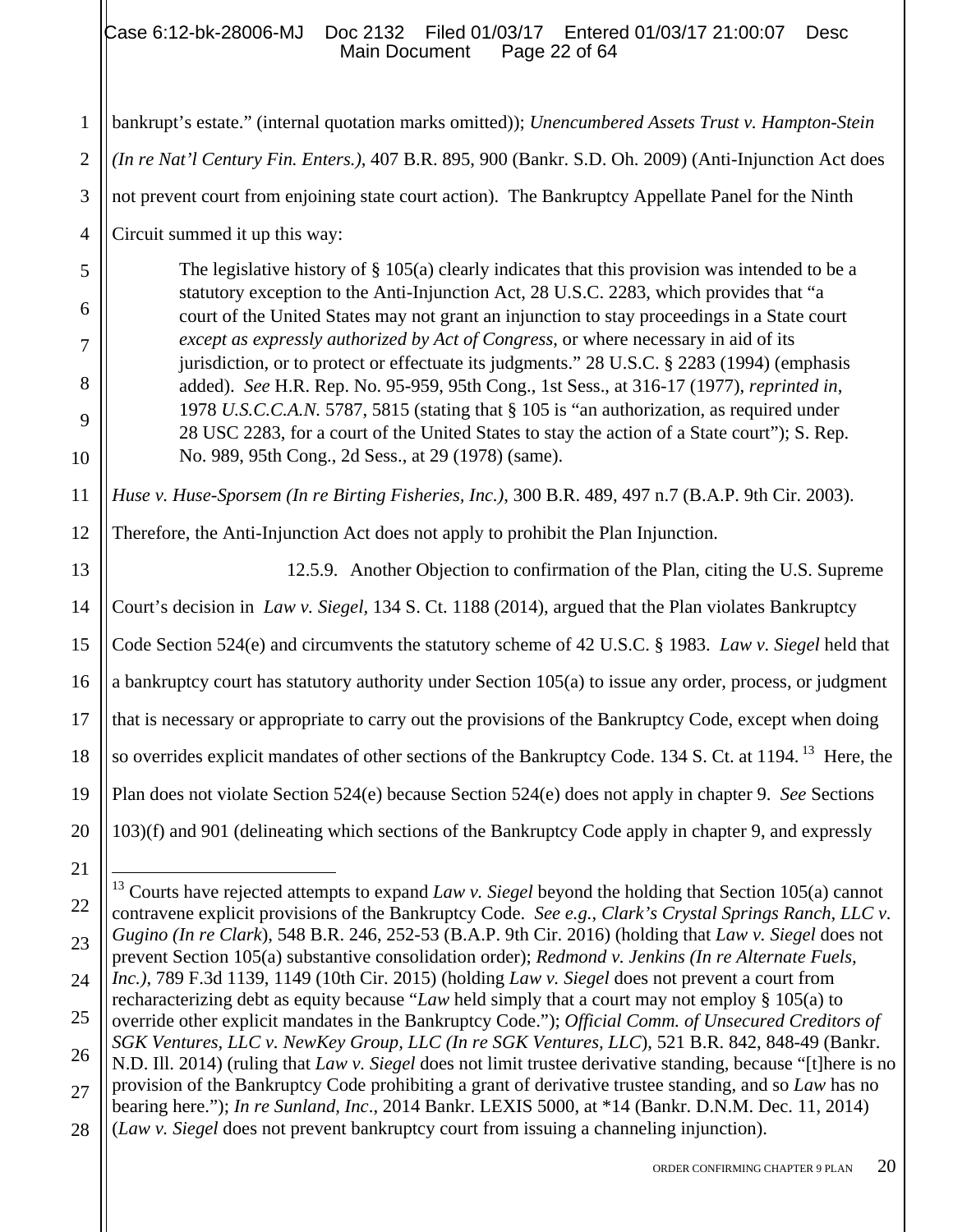# Case 6:12-bk-28006-MJ Doc 2132 Filed 01/03/17 Entered 01/03/17 21:00:07 Desc<br>Main Document Page 23 of 64 Main Document

1

16

17

18

19

20

21

22

23

24

25

26

2 3 4 5 6 7 excluding 524(e)); *Deocampo v. Potts*, 836 F.3d 1134, 1143 (9th Cir. 2016) ) ("Chapter 9, unlike Chapter 11, does not incorporate Section  $524(e)$ "). The Plan also does not circumvents the statutory scheme of 42 U.S.C. § 1983 because § 1983 claims are dischargeable in bankruptcy cases, including in chapter 9 cases (*see* findings and conclusions at ¶¶ 12.1.6 through 12.19, *supra*), just as claims arising under other federal statutory schemes may be impaired and discharged under bankruptcy plans (*e.g.*, certain environmental, collective bargaining agreement and tax claims). Accordingly, the Objection to confirmation of the Plan based upon *Law v. Siegel* is overruled.

8 9 12.5.10. Accordingly, the Plan has been proposed in good faith and not by means forbidden by law and the City has satisfied the requirements of Section 1129(a)(3).

10 11 12 13 14 15 12.6. Regulatory Approval of Rate Changes (11 U.S.C. § 1129(a)(6)). The City is not subject to any governmental rate-setting commission, and section 1129(a)(6) is therefore not applicable. Nevertheless, it is worth noting that the Article XII.B.4. of the Plan provides that it shall be a condition to the occurrence of the Effective Date of the Plan that "[t]he City shall have received any and all authorizations, consents, regulatory approvals, rulings, no-action letters, opinions, and documents that are necessary to implement this Plan and that are required by law, regulation or order."

12.7. Acceptance of Plan by all Impaired Classes of Claims (11 U.S.C. § 1129(a)(8)). Classes 3, 4, 7 and 8 are unimpaired under the Plan. Therefore, these classes are deemed to have accepted the Plan. 11 U.S.C. § 1126(f). Classes 1, 2, 5, 6, 9, 12, 13 and 14 (and Classes 10 and 11 that are incorporated into Class 13) are impaired under the Plan and entitled to vote. The Ballot Tabulation shows that each such impaired class voted overwhelmingly to accept the Plan. Thus, the Plan complies with the requirement set forth in section 1129(a)(8).

12.8. Acceptance of Plan by at Least One Impaired Class of Claims (11 U.S.C. § 1129(a)(10)). Section 1129(a)(10) requires that at least one class of claims that is impaired under the Plan accept the Plan, determined without including acceptances of the Plan by any insider. Each of impaired classes 1, 2, 5, 6, 9, 12, 13 and 14 voted to accept the Plan. Thus, the Plan satisfies Section 1129(a)(10).

27 28 13. Plan Compliance With Section 943(b)(2). Section 943(b)(2) requires that the Plan comply with the plan confirmation requirements expressly provided in chapter 9. As discussed above,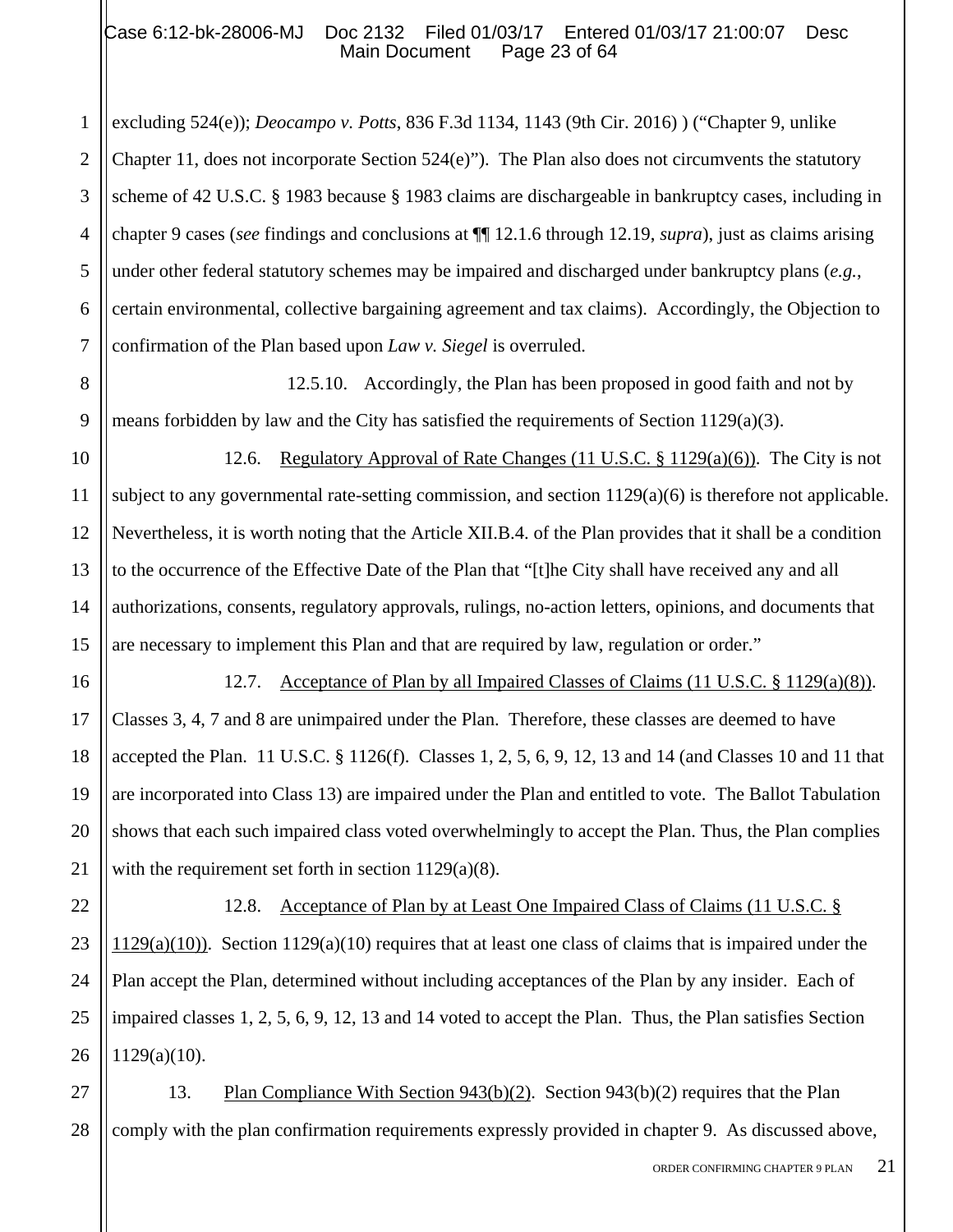## Case 6:12-bk-28006-MJ Doc 2132 Filed 01/03/17 Entered 01/03/17 21:00:07 Desc<br>Main Document Page 24 of 64 Main Document

2 the Plan complies with the requirements of Section 941 and 942. The Plan's compliance with the remaining requirements of Section 943 is discussed below.

3 4 5 6 7 14. Disclosure and Reasonableness of Amounts to be Paid by the City for Services or Expenses in the Case or Incident to the Plan  $(11 \text{ U.S.C.} \text{ § } 943(b)(3))$ . The City represented that it has been paying its professionals and those of the Official Retiree Committee in the ordinary course, and that there are no outstanding unpaid costs and expenses that fall within the ambit of Section 943(b)(3). Therefore, the City has complied with the requirements of Section 943(b)(3).

8

1

15. Plan Compliance With Section 943(b)(4).

9 10 11 12 13 14 15 16 17 18 19 20 15.1. Section 943(b)(4) prevents confirmation of a plan of adjustment that requires the debtor to take any action prohibited by law. This section is intended to prevent chapter 9 debtors from using chapter 9 cases for the purpose of circumventing compliance with state law after confirmation. *See In re Sanitary & Improvement Dist. No. 7*, 98 B.R. 970 (Bankr. D. Neb. 1989); *Collier* ¶ 943.03[4]. The Plan provides that the City will comply with all laws, regulations, and ordinances following confirmation, and nothing in the Plan proposes an action in violation of existing applicable laws. For example, (1) the Plan makes clear that funds restricted to certain uses by applicable non-bankruptcy law would not and cannot be used to pay General Fund obligations; (2) the Plan provides that the City will comply with all laws and regulations applicable to its obligations to CalPERS; and (3) the Plan provides that the City will continue to cooperate with the County in implementing the annexation of the City into the County Fire District in accordance with the annexation approval requirements of the Local Agency Formation Commission for San Bernardino County.

21 22 23 24 25 26 27 15.2. The City also is not using the Plan to shirk its statutory obligations under Government Code §§ 825, 825.2, 995 and 996.4 to indemnify City employees for judgments and costs of defense of such employees incurred in lawsuits based upon pre-Confirmation Date acts or omissions of such employees that arose within the scope of their employment (indeed, the Plan was modified to expressly so provide, *see* discussion of Plan Modifications, *supra*; *see also* discussion of City's statutory indemnification obligations *infra*). Therefore, the Plan complies with the requirement of Section 943(b)(4).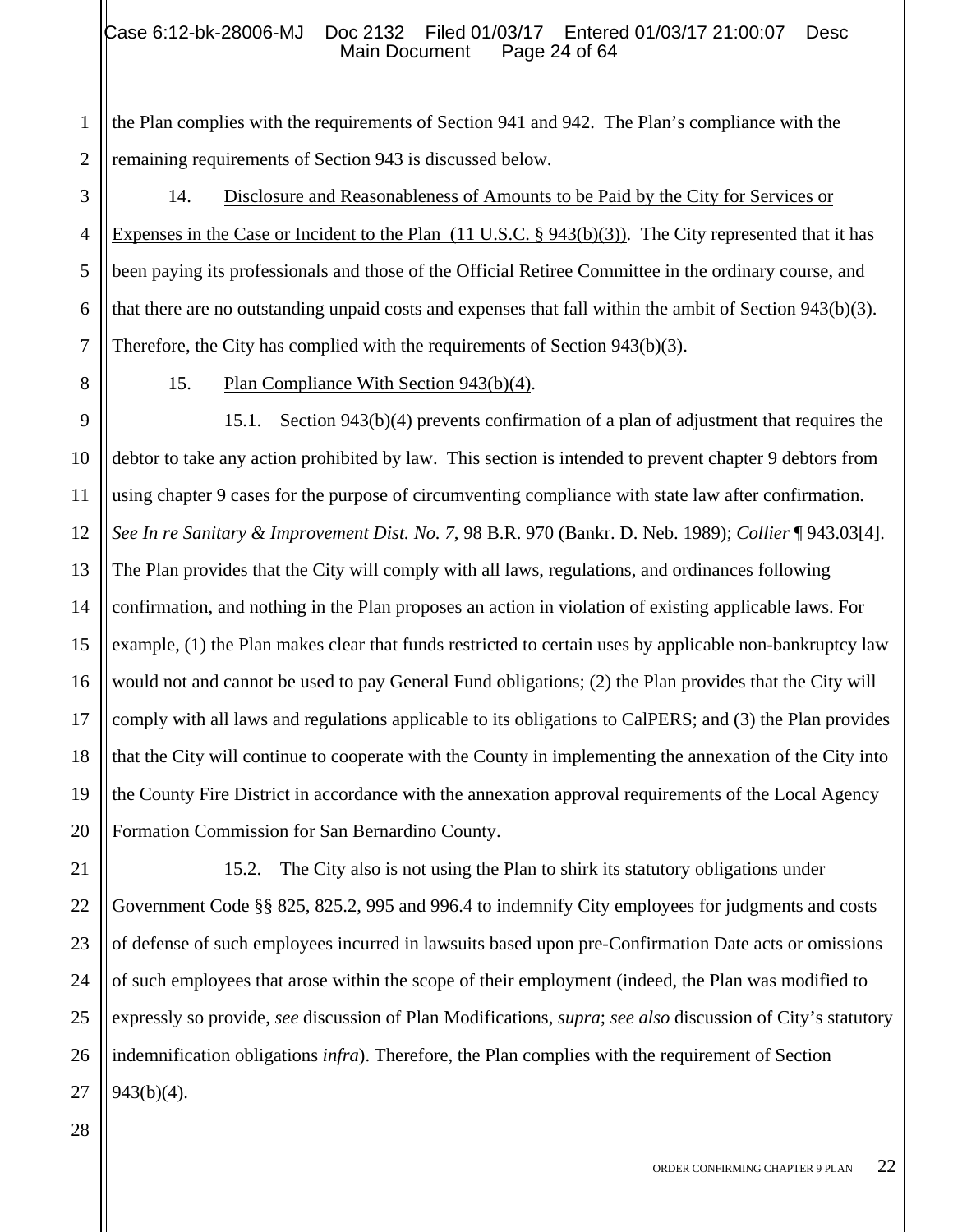1

18

19

20

21

22

23

24

25

26

 $\overline{a}$ 

# 16. Payment of Administrative Claims (11 U.S.C. § 943(b)(5)).

2 3 4 5 6 7 8 9 10 11 12 13 14 15 16 17 16.1. The Plan satisfies the requirements of Section 943(b)(5) because the Plan expressly provides for the cash payment, in full, of Allowed Administrative Claims, including administrative expenses allowed under section 503(b) of the Bankruptcy Code, either (1) on the Effective Date or as soon as reasonably practicable thereafter or (2) if the Administrative Claim is not Allowed as of the Effective Date, 30 days after the date on which such Administrative Claim becomes an Allowed Claim. The Plan provides at Articles I.B.16. and II.A, and the City argued in the Memorandum at Section III(B)(3), that Administrative Claims in this Bankruptcy Case means the costs or expenses of administration of the Bankruptcy Case, and are limited to claims arising under Section  $503(b)(3)(D)$  and  $(F)$ , and  $503(b)(4)$  and  $(b)(5)$ , which are claims for: making a substantial contribution in the chapter 9 case, expenses of official committee members incurred in the performance of their duties, and reasonable compensation for attorneys or accountants working for parties making a substantial contribution to the chapter 9 case.<sup>14</sup> If such claims are allowed, they will be paid under the Plan as Administrative Expenses. Otherwise, all other post-petition claims against the City are classified as Other Post-petition Claims, which are included in Class 13 General Unsecured Claims and receive the treatment afforded Class 13 Claims, including claims that creditors may assert are post-petition claims under Section 503(b)(1(A), *i.e.*, the "actual, necessary costs and expenses of preserving the estate."

16.2. The Plan's treatment of claims asserted under Section 503(b)(1)(A) as Class 13 Other Post-petition Claims, rather than as expenses entitled to administrative claim priority, is based upon the City's position that there are no Section  $503(b)(1)(A)$  claims in a chapter 9 case because there is no estate in a chapter 9 case. *See e.g., Diamond Z Trailer, Inc. v. JZ L.L.C. (In re JZ L.L.C.),* 371 B.R. 412, 419 n.4 (B.A.P. 9th Cir. 2007); *In re City of Vallejo*, 403 B.R. 72, 78, n.2 (Bankr. E.D. Cal. 2009); *In re Jefferson County, Ala.*, 484 B.R. 427, 460-61 (Bankr. N.D. Ala. 2012). There can be no "necessary costs and expenses of preserving the estate" in a case where no estate exists. *In re New York City Off-Track Betting Corp.,* 434 B.R. 131, 142 (Bankr. S.D.N.Y. 2010). Statutes allowing

<sup>27</sup> 28 <sup>14</sup> The City acknowledged in the Memorandum that claims arising under Sections 503(b)(7), (8) and (9) may be allowable administrative expenses in this chapter 9 case but the City stated there are no such claims pending against the City.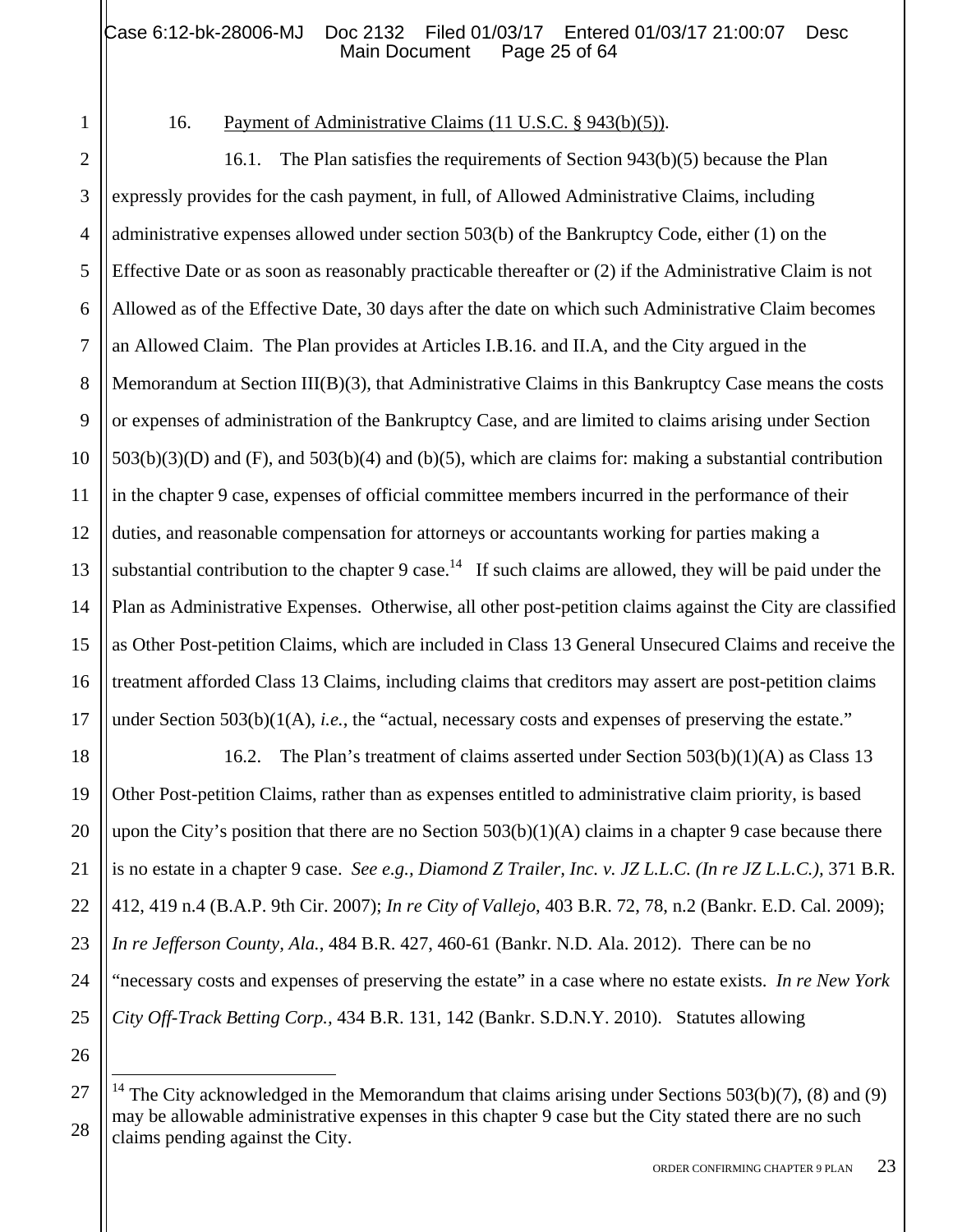### Case 6:12-bk-28006-MJ Doc 2132 Filed 01/03/17 Entered 01/03/17 21:00:07 Desc<br>Main Document Page 26 of 64 Main Document

1 2 3 4 5 6 7 administrative priorities in bankruptcy "must be tightly construed." *Howard Delivery Serv. v. Zurich Am. Ins. Co., 5*47 U.S. 651, 667, 126 S. Ct. 2105, 2116 (2006). "[I]f one claimant is to be preferred over others, the purpose should be clear from the statute*.*" *Id.* "We take into account, as well, the complementary principle that preferential treatment of a class of creditors is in order only when clearly authorized by Congress. *Id.* at 655. Administrative expenses are narrowly construed in chapter 9 cases. *In re Orange County,* 179 B.R. 195, 201 (Bankr. C.D. Cal. 1995). None of the Objections refuted the City's argument.

8 9 10 11 12 13 16.3. The scope of administrative claims in chapter 9 cases was the subject of disputes in earlier stages of the Bankruptcy Case, but those disputes were all resolved without the Court having to address the proper treatment of Section 503(b)(1)(A) claims in chapter 9. The Court is again not called upon to resolve the dispute because there is none. No creditor filed an objection to the Plan's exclusion of Section 503(b)(1)(A) claims from Administrative Claim classification and treatment. Under those circumstances, the Court finds that the Plan complies with the requirements of Section 943(b)(5).

14 15 16 17 18 19 20 21 22 23 17. Regulatory or Electoral Approvals (11 U.S.C. § 943(b)(6)). Section 943(b)(6) requires that any regulatory or electoral approval necessary under applicable non-bankruptcy law in order to carry out any provision of the plan has been obtained, or such provision is expressly conditioned on such approval. Article XIII.B.4. of the Plan expressly provides that a condition precedent to the Effective Date is that the "City shall have received any and all authorizations, consents, regulatory approvals, rulings, no-action letters, opinions, and documents that are necessary to implement this Plan and that are required by law, regulation or order." The City needed and obtained the agreement of the County and the approval of LAFCO for the annexation of the City into the County Fire District. No other regulatory or electoral approvals are required to carry out the provisions of the Plan. Thus, the Plan satisfies the requirements of Section 943(b)(6).

- 
- 25

24

18. Best Interests of Creditors; Feasibility of Plan (11 U.S.C. § 943(b)(7)).

# 18.1. Best Interests of Creditors.

26 27 28 18.1.1. Unlike the best interests test under chapter 11, where the plan proponent is obligated to show that each objecting creditor will receive under the plan at least as much as the creditor would receive in a chapter 7 liquidation, no such comparison is available in chapter 9 because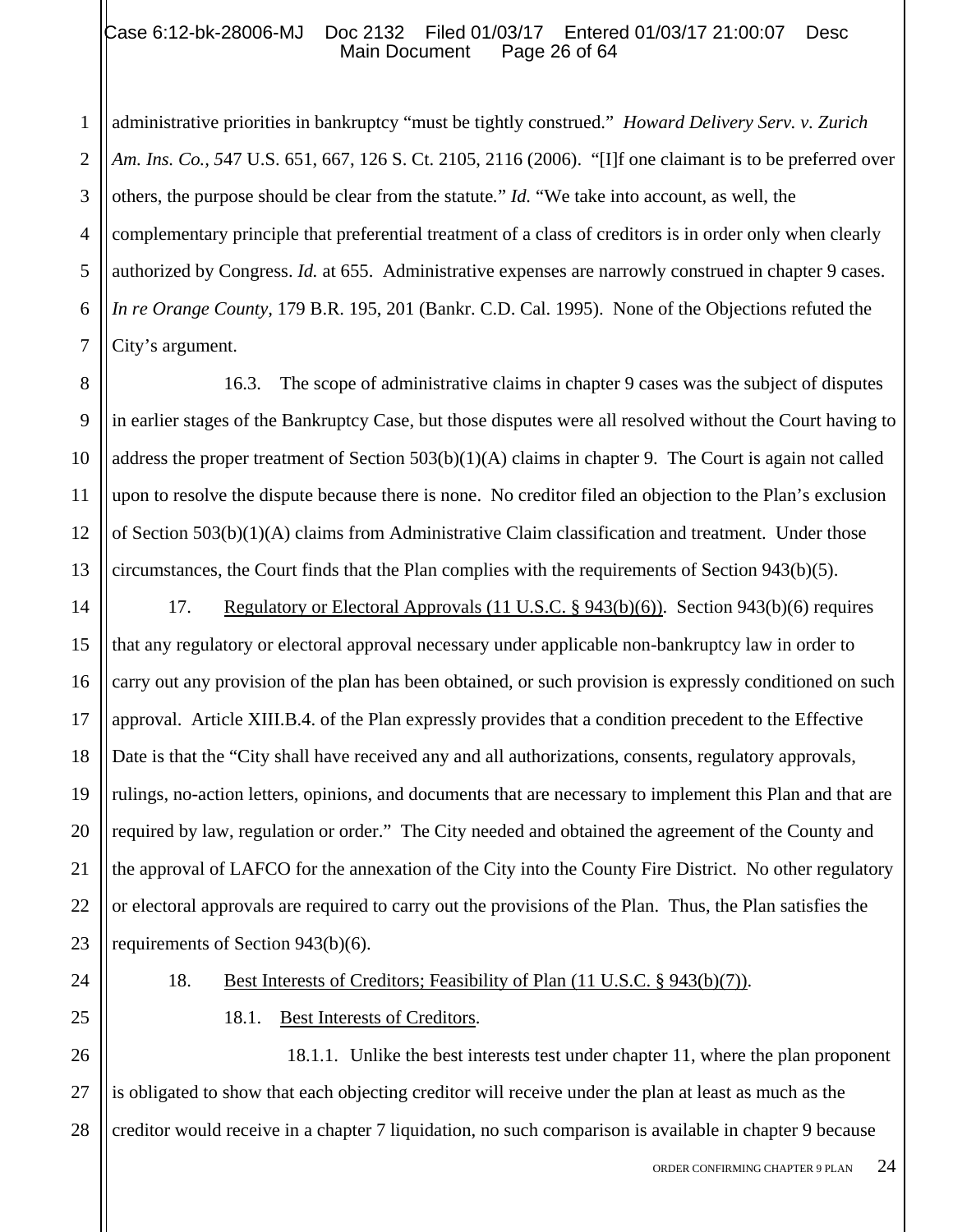1 2 3 4 5 6 7 8 9 10 municipalities cannot be liquidated. Therefore, the best interests test in chapter 9 compares what creditors as a group receive under the plan, compared to what each creditor individually could achieve if the Bankruptcy Case were dismissed. As the Ninth Circuit B.A.P. has explained it: "By their terms, the 'best interests' tests in chapters 9 and 11 are different, and only in chapter 11 is particular consideration of the best interests of individual creditors specified. By its terms, the 'best interests' test in chapter 9 is collective rather than individualized, and that interpretation is supported by the very context of chapter 9." *Franklin High Yield Tax-Free Income Fund et al. v. City of Stockton, California (In re City of Stockton, California*), 542 B.R. 261, 283 (B.A.P. 9th Cir. 2015). The B.A.P. added: "We conclude that the 'best interests' test in chapter 9 considers the collective interests of all concerned creditors in a municipal plan of adjustment rather than focusing on the claims of individual creditors." *Id.* at 286.

11 12 13 14 15 16 17 18.1.2. In determining if the Plan is in the collective best interests of all creditors, a court is required to determine whether or not the plan as proposed is better than the alternatives. *See In re Sanitary & Improvement Dist., No. 7*, 98 B.R. 970, 974 (Bankr. D. Neb. 1989). Since liquidation of a municipality is not contemplated under chapter 9, and dismissal of a chapter 9 case is the only real alternative to confirmation of a plan, a court is required to determine whether the chapter 9 plan is a better alternative for creditors than dismissal of the case. *Cnty. of Orange v. Merrill Lynch & Co. (In re Cnty. of Orange)*, 191 B.R. 1005, 1020 (Bankr. C.D. Cal. 1996); *Collier* ¶ 943.03[7].

18 19 20 21 22 23 24 18.1.3. The Plan is in the best interests of creditors. The Plan provides the City's creditor body, as a whole, with a better alternative than dismissal of the Bankruptcy Case and all that creditors can reasonably expect under the circumstances.<sup>15</sup> Since liquidation is not an alternative, the only alternative to confirmation of the Plan is dismissal of the case altogether, leaving creditors to race to the state and federal courts. The result would be chaos because the creditors, of which there are thousands, would be required to fend for themselves in a mad scramble to litigate their claims in the state and federal courts. As the U.S. Supreme Court held in the chapter 9 case of *Faitoute Iron & Steel* 

<sup>25</sup> 26  $\overline{a}$ <sup>15</sup> *See, e.g., West Coast Life Ins. Co. v. Merced Irr. Dist.*, 114 F.2d 654, 679 (9th Cir. 1940) (affirming confirmation of plan under municipal debtor provisions of Bankruptcy Act of 1898 when the plan payments were "all that could reasonably be expected in all the existing circumstances"); *Lorber v. Vista* 

<sup>27</sup> 28 *Irr. Dist.*, 127 F.2d 628, 639 (9th Cir. 1942) (the test for the fairness of a chapter 9 plan is whether the creditors receive all that they can reasonably expect in the circumstances), *cert. denied* 323 U.S. 784, 65 S. Ct. 270 (1944).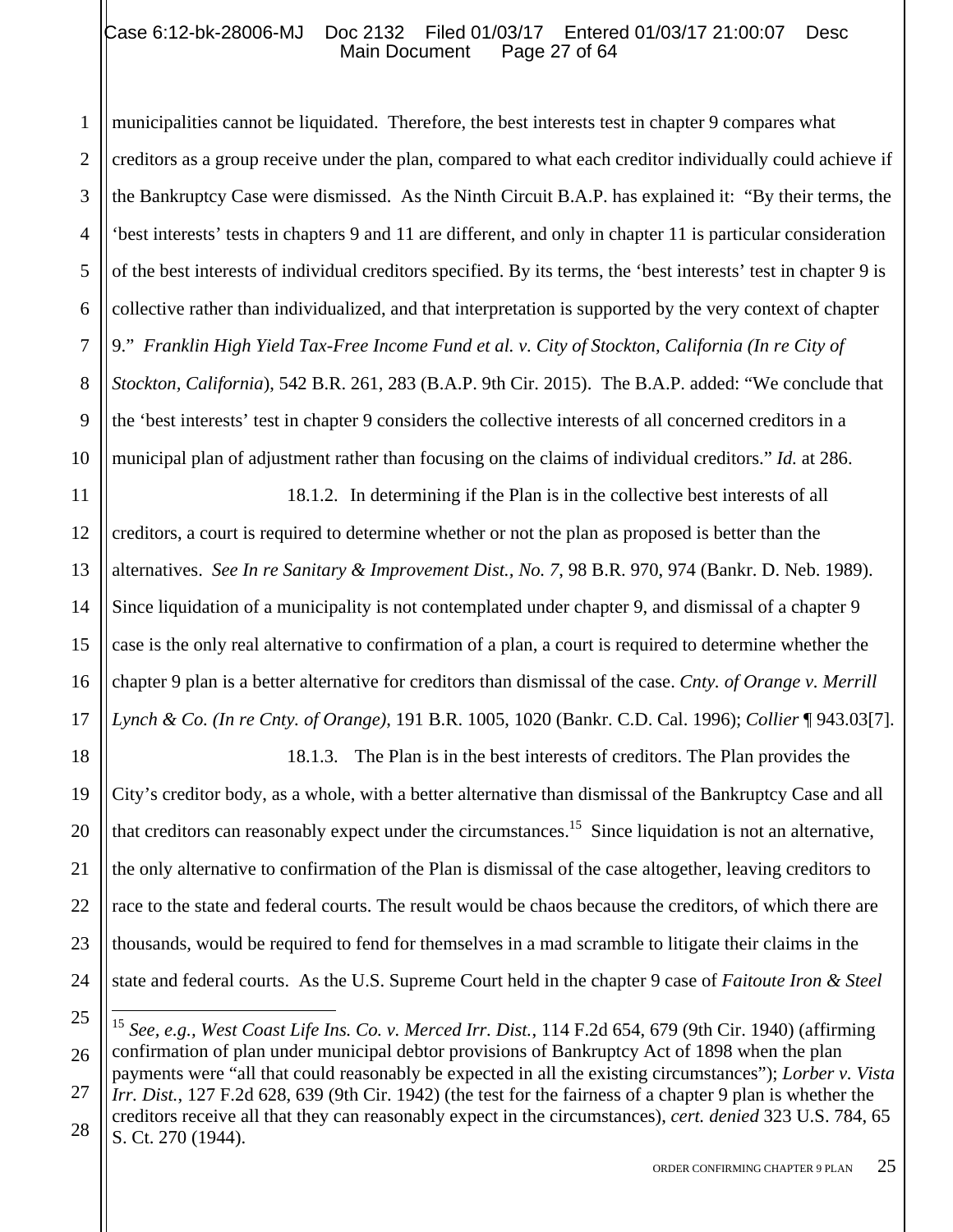## Case 6:12-bk-28006-MJ Doc 2132 Filed 01/03/17 Entered 01/03/17 21:00:07 Desc<br>Main Document Page 28 of 64 Main Document

6 *Co. v. City of Asbury Park*, 316 U.S. 502, 510, 62 S. Ct. 1129, 1134 (1942), this "policy of every man for himself is destructive of the potential resources upon which rests the taxing power which in actual fact constitutes the security for unsecured obligations outstanding to a city." The race to the courthouse is certainly not a viable alternative. "The experience of the two modern periods of municipal defaults, after the depressions of '73 and '93, shows that the right to enforce claims against the city through mandamus is the empty right to litigate." *Id.,* 316 U.S. at 510, 62 S. Ct. at 1133.

7 8 9 10 11 12 13 14 15 16 17 18 19 20 18.1.4. In the City's case, dismissal would result in the City being flooded with litigation from creditors with whom the City has achieved settlement agreements that are tied to confirmation of the Plan; settlements with: secured bondholders and other secured creditors, the POB Creditors, the PARS claimants, the SBCPF, SBPOA and the other employee unions, the Official Retiree Committee and CalPERS. Massive litigation costs would burden the City, its creditors, and all parties in interest, although creditors financially equipped to pursue litigation most quickly (and thus win "the race to the courthouse") would benefit disproportionately. But even the swiftest of creditors would likely find its ability to collect on a judgment stymied by the inability of the City to pay such judgments without violating provisions of the California Constitution that restrict payment of General Fund obligations with Restricted Funds. In short, dismissal of the chapter 9 case would result in chaos, with few if any creditors emerging safely from the blizzard of inevitable litigation. The City, its residents and its creditors cannot afford to be left in such a circumstance. Confirmation of the Plan is in the best collective interests of the City's creditors. All creditors are better off under the Plan, even with the 1% distribution, than they would be in the chaos that could ensue upon dismissal of the chapter 9 case.

21 22 23 24 25 26 27 18.1.5. Earlier in the Bankruptcy Case in connection with the approval of the Disclosure Statement, a creditor argued the City should liquidate assets to pay claims. However, as the City demonstrated in the course of the proceedings on the adequacy of the Disclosure Statement, substantially all of the City's public use properties are either vital to the operation of the City (*e.g.,* the police headquarters building) or have such distressed value that they have little financial value to creditors other than as public use facilities. The same is true for City owned equipment. *See generally*  Article IV.B. of the Disclosure Statement, "City Assets," and the documents in the Appendix of Exhibits

1

2

3

4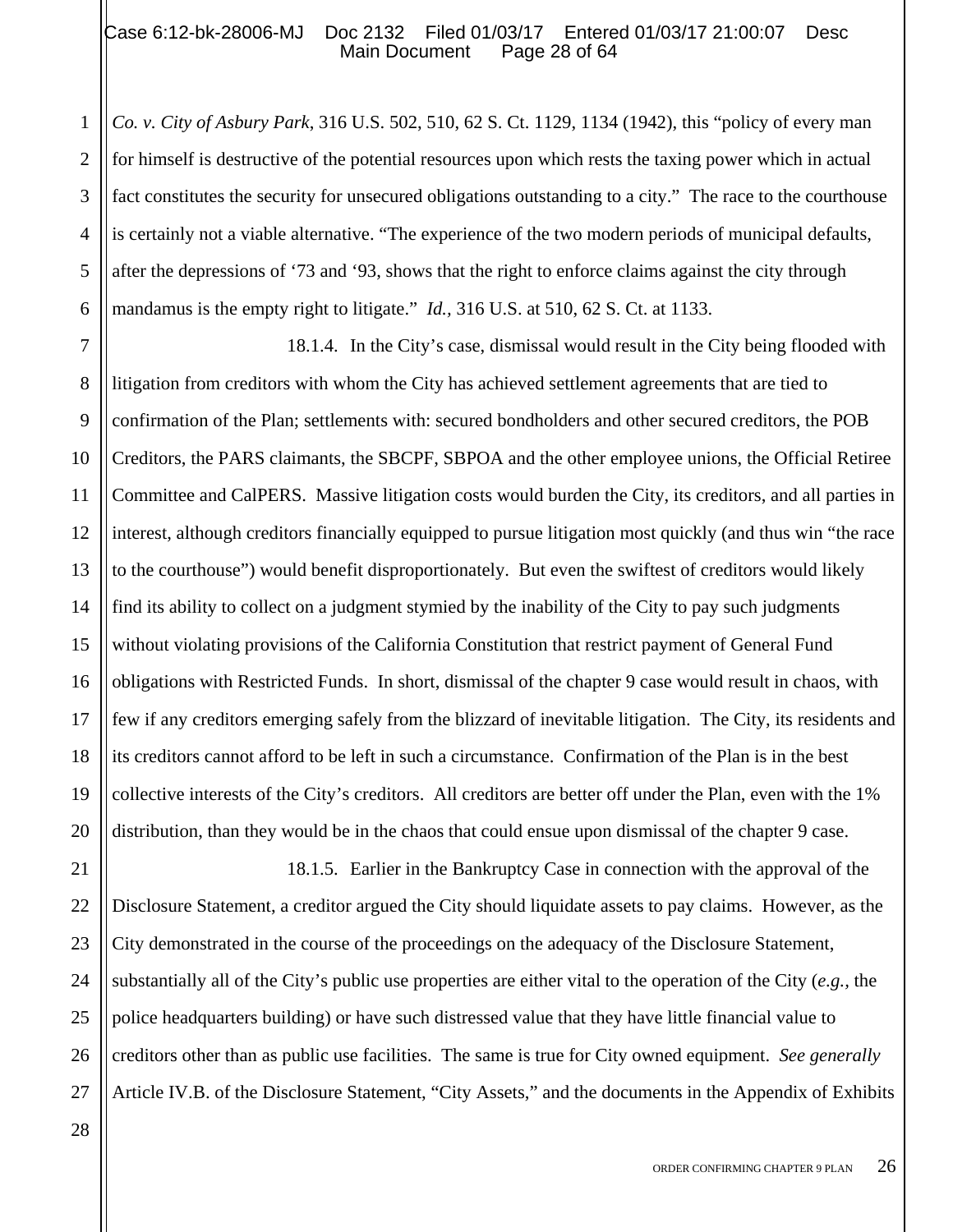2 referred to in Article IV.B. The City has demonstrated that the sale of City assets would not materially increase the funds available to pay creditor claims.

3 4 5 6 7 8 9 10 11 12 13 18.1.6. Even if, hypothetically, a sale of public use facilities like libraries, parks, youth centers and sports facilities would generate some financial value, such sale would reduce the provision of vital public services to the City's residents, particularly to the City's poorest residents who cannot afford alternative private sector for-profit facilities. The City is entitled to make the political and governmental decisions to retain such public facilities, as it is well accepted that a chapter 9 debtor cannot be compelled to liquidate assets. *See Silver Sage Partners, Ltd. v. City of Desert Hot Springs (In re City of Desert Hot Springs)*, 339 F.3d 782, 789 (9th Cir. 2003) (Chapter 9 makes no provision for conversion of the case to another chapter or for an involuntary liquidation of any of the debtor's assets); *Newhouse v. Corcoran Irr. Dist.*, 114 F.2d 690, 691 (9th Cir. 1940) (chapter 9 debtor's property cannot be disposed of as in an ordinary business bankruptcy proceeding); *Lorber v. Vista Irr. Dist.*, 127 F.2d 628, 637 (9th Cir. 1942) (same).

14 15 16 17 18.1.7. The Plan satisfies the best interests test because confirmation of the Plan is a better result for creditors than dismissal of the Bankruptcy Case, asset sales are not a viable or legal option, and the Plan is fair and equitable in the non-bankruptcy sense because creditors are receiving all that they can reasonably expect in the circumstances.

18

1

18.2. Feasibility of the Plan.

19 20 21 22 23 24 25 26 27 28 18.2.1. A chapter 9 plan is feasible if it shows that the debtor can make the payments promised under the plan and maintain post-confirmation operations. *Collier* ¶ 943.03[7][b]. For the Court to find that the City's Plan is feasible, the City need not prove that success is guaranteed; rather, it must establish that the assumptions and projections underlying the Plan are reasonable and that, as a result the Plan is more likely than not to succeed. *See e.g. Prime Healthcare Mgmt., Inc. v. Valley Health Sys. (In re Valley Health Sys.)*, 429 B.R. 692, 711 (Bankr. C.D. Cal. 2010) (chapter 9 plan is feasible if "it offers a reasonable prospect of success and is workable"). To prove that the Plan is feasible, the City must show that the City will be able to both maintain municipal services at the level it deems necessary to the continued viability of the City, and make the payments set forth in the Plan. *See, Mount Carbon*, 242 B.R. at 34-35; *In re Corcoran Hosp. Dist*., 233 B.R. 449, 453-54 (Bankr. E.D. Cal.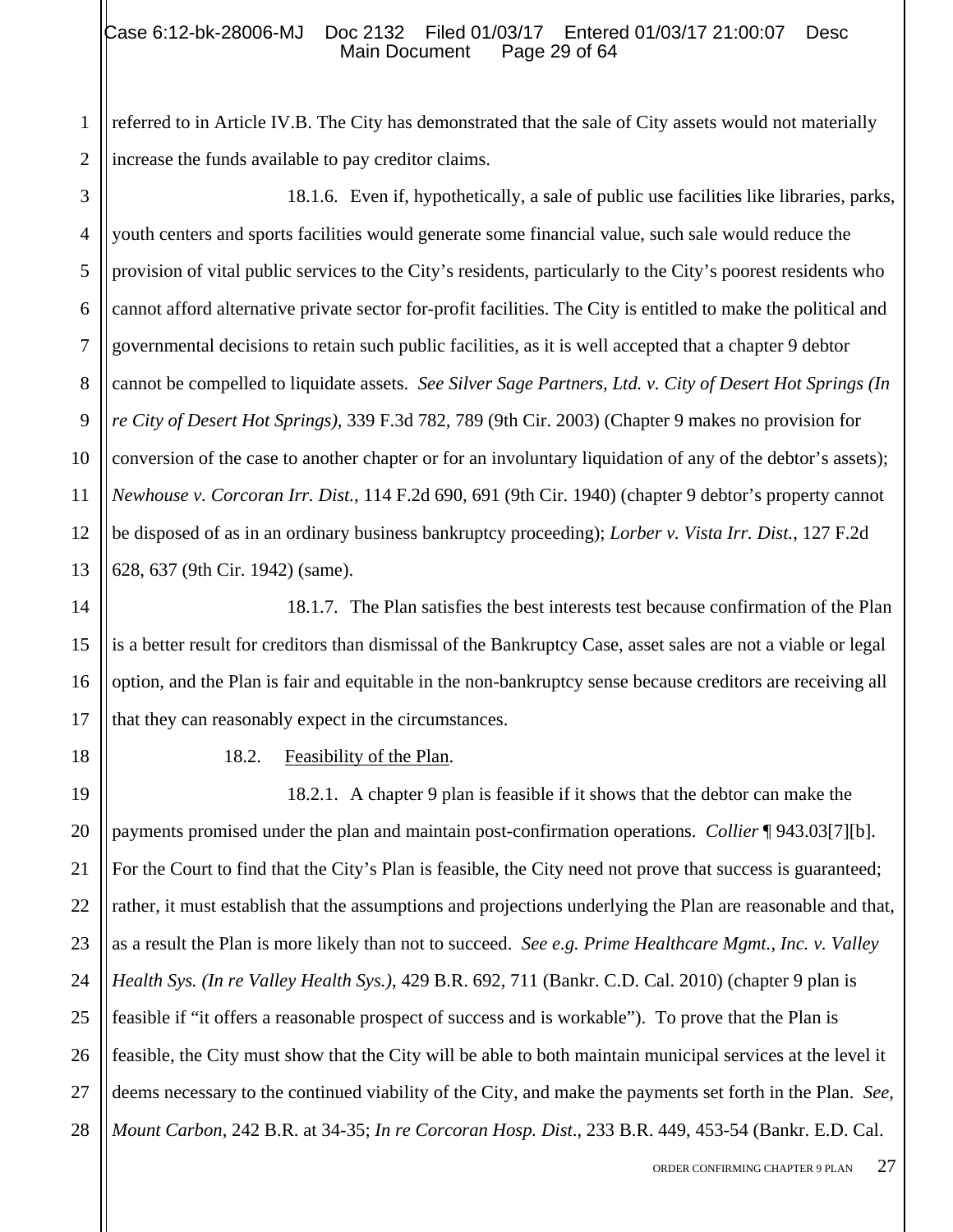#### Case 6:12-bk-28006-MJ Doc 2132 Filed 01/03/17 Entered 01/03/17 21:00:07 Desc<br>Main Document Page 30 of 64 Main Document

1999) (finding that chapter 9 plan was feasible based on reliable testimony that the debtor would be able to make the payments provided under the plan and that the plan was based on reasonable projections of future income and expenses); *In re Connector 2000 Ass'n*, 447 B.R. 752, 765-66 (Bankr. D.S.C. 2011) (chapter 9 plan was feasible based on reasonable projections regarding debtor's ability to make payments under the plan).

6 7 8 9 15 16 18.2.2. The Plan is feasible because it is more likely than not that the City will be able to (a) make all payments contemplated by the Plan without a significant probability of default and (b) sustainably provide adequate municipal services to its residents. Therefore, the City has demonstrated a reasonable prospect that the City will successfully implement the Plan. The City's Financial Model, which is attached to the Declaration of Michael Busch, projects, over a 20-year post-Confirmation Date period, revenues and expenditures, anticipated cost savings and future revenue enhancement actions necessary for the City to remain cash and budget solvent while providing an adequate level of basic services to the City's residents. It also budgets funds for road and street maintenance and repair, building upgrades, parks, libraries, community centers, the Police Resources Master Plan and other essential services which have been neglected for a long time due to the lack of funds. *See* Busch Declaration at ¶7.

17 18 19 20 21 22 23 24 25 26 27 18.2.3. According to Mr. Busch, the City must restructure its debts through the Plan in order to continue as a viable municipality and provide basic essential services to the City's residents. Without restructuring its debts through the Plan, the City will operate at a deficit within a few years after exiting bankruptcy. *Id.* at ¶8. With the adjustment of debts proposed under the Plan, the City will emerge from bankruptcy protection as a viable municipal service provider for its residents *Id.* at ¶14. The Busch testimony was uncontroverted by any creditor in the case, including those creditors like the bondholders that had engaged nationally-known financial advisory firms to review the City's finances and financial wherewithal. The projections in the Financial Model are reasonable and appropriate regarding the ability of the City generate the monies necessary to fund the Plan and provide basic essential services to its residents. Therefore, the Plan is feasible for the purposes of Section 943(b)(7).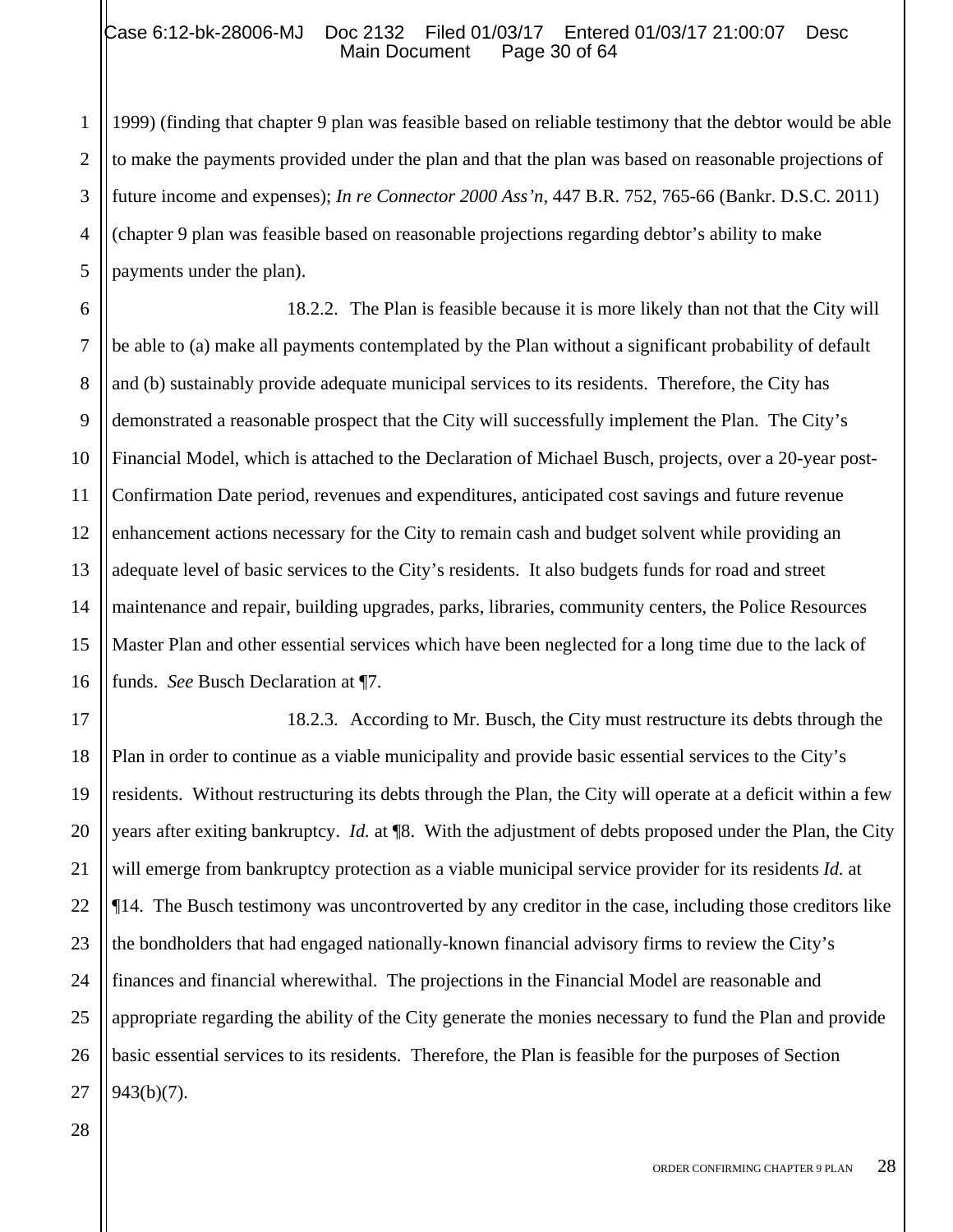#### Case 6:12-bk-28006-MJ Doc 2132 Filed 01/03/17 Entered 01/03/17 21:00:07 Desc<br>Main Document Page 31 of 64 Main Document

- 1 2 3 4 5 6 7 8 9 19. Article XI of the Plan; the Plan Injunction. Other than with respect to the terms of the Plan Injunction (separately discussed below), the discharge, release, injunction, stay and settlement provisions of Articles XI.A., XI.B, XI.C., XI.D. and XI.F. are standard plan provisions and no creditor or other party in interest objected to the terms of such provisions. The exculpation provision of Article XI.E of the Plan complies with applicable law and is appropriate. Such provision contains a carve-out for gross negligence and willful misconduct and is limited to claims arising out of the City's restructuring efforts and the Bankruptcy Case. In addition, the Plan's exculpation provision extends only to parties who either have settled with the City or have actively participated in the City's restructuring activities. No creditor or other party in interest objected to the exculpation provisions of Article XI.E.
- 10 11

19.1. City's Statutory Obligation to Pay the Judgments Against its Employees

12 13 14 15 16 17 18 19 20 21 19.1.1. The Plan Injunction arises from the City's state law obligations under California Government Code §§ 825, 970, 995 and 996 to indemnify its employees for judgments against the employees based upon employee acts or omissions arising within the scope of employment, and which act or omission was not due to actual malice, actual fraud or corruption (acts or omissions outside the scope of employment, or due to actual malice, actual fraud or corruption, are referred to as the "Exceptions"). Thus, subject to the Exceptions, the City is obligated to pay the debts created by entry of judgments against its employees. Pursuant to Government Code § 970.2, a court may issue a writ of mandate to compel the City to pay a judgment against one of its employees based on acts or omissions within the scope of employment. The statutory scheme imposes this duty on the City to ensure the "the zealous execution of official duties by public employees." *Johnson v. California*, 69 Cal. 2d 782, 792 (1968).

22 23 24 25 26 27 28 19.1.2. The City's obligation to indemnify typically arises in two circumstances. The first and most common circumstance is where the City assumes the defense of the employee at an initial stage of the lawsuit, well before a judgment is issued. Government Code § 995 requires the City to assume the defense unless one of the Exceptions applies, and Government Code § 825 requires that the City pay any ensuing judgment entered in favor of a third party plaintiff. *See L.A. Police Protective League v. City of L.A.*, 27 Cal. App. 4th 168, 174-76 (Cal. App. 1994). The second more unusual circumstance is where the City refuses to assume the defense (presumably because the City believes an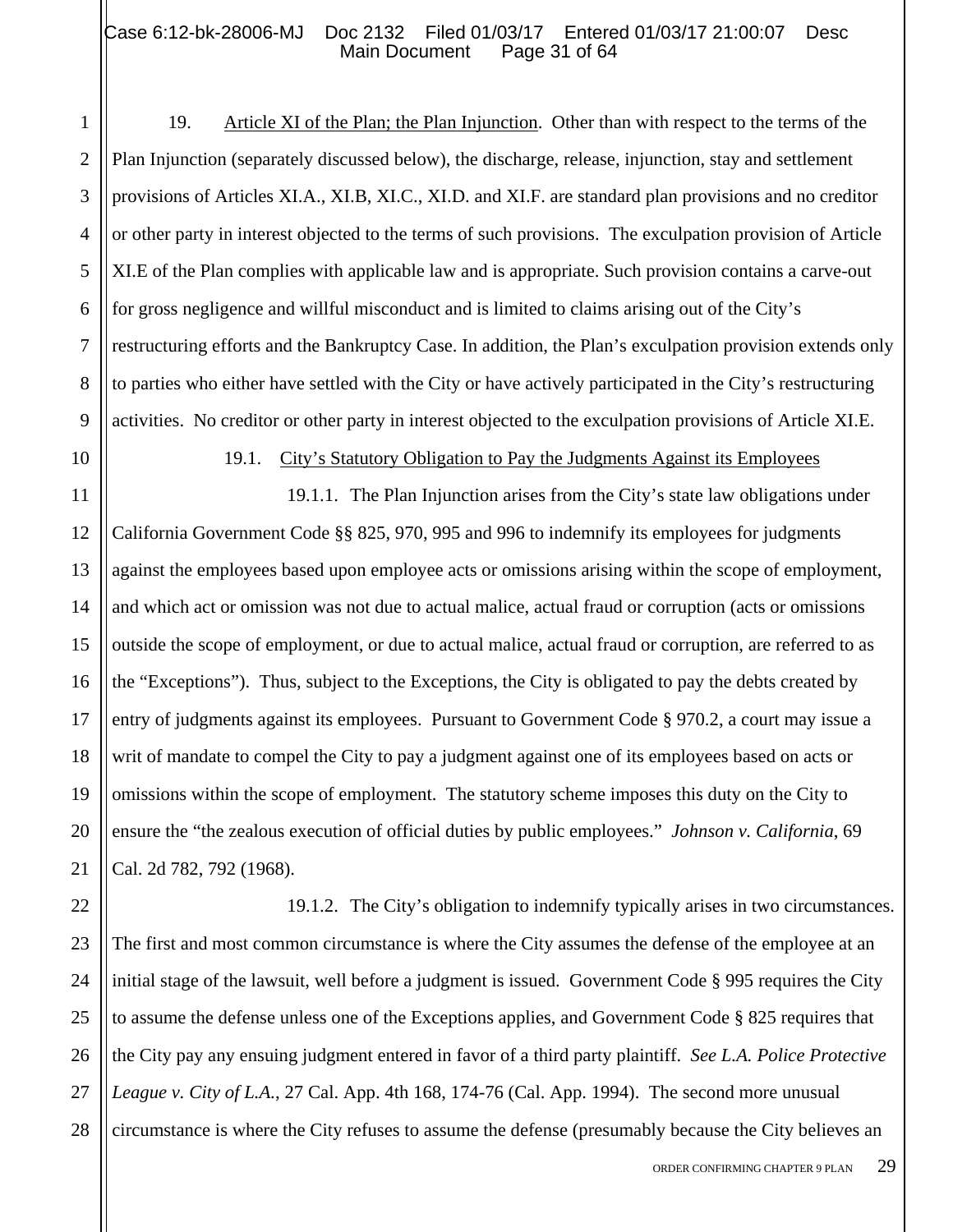1 2 3 4 5 6 7 8 9 10 11 Exception applies), a judgment is subsequently entered against the employee, and it is judicially determined that none of the Exceptions apply. In that second fact pattern, Government Code §§ 825.2 and 996.4 require that the City pay the judgment and all of the employee's defense costs, and Government Code § 970.2 provides that a writ of mandate is an appropriate remedy to compel the City to pay*. See Pelayo v. City of Downey*, 570 F. Supp. 2d 1183, 1195 (C.D. Cal. 2008); *Farmers Ins. Grp. v. Cty. of Santa Clara*, 11 Cal. 4th 992, 1002 (1995); *Rivas v. City of Kerman*, 10 Cal. App. 4th 1110, 1116 (Cal. App. 1992); *see generally DeGrassi v. City of Glendora*, 207 F.3d 636 (9th Cir. 2000) (explaining the operation of the applicable Government Code provisions on municipal employee indemnification). Municipal employee indemnity provisions of the Government Code also apply to claims against police officers arising under 42 U.S.C. § 1983. *Williams v. Horvath*, 16 Cal. 3d 834, 845 (1976).

12 13 19.1.3. The State of California has long recognized that indemnification of police officers, in particular, is a public good.

14

15

16

17

18

19

20

The reason for the [police officer indemnification] rule is: The duties of policemen are performed for the benefit of the public, and the public is directly concerned in preserving and protecting these officers from the hazard of death or bodily injuries to which the performance of their official duties expose them. Aside from any considerations purely personal to the officer, it is for the public good that these officers, as instruments through which the city performs its functions, shall be shielded from the personal hazards [of litigation] which attend the discharge of their official duties. With such protection afforded, the public can expect that its laws will be zealously enforced without any hesitation occasioned by considerations of possible personal involvement in defending resulting litigation.

21 22 23 24 *Sinclair v. Arnebergh*, 224 Cal. App. 2d 595, 599 (1964) (internal citations omitted); *see also Monell v. Dep't of Soc. Servs*., 436 U.S. 658, 713, 98 S.Ct. 2018, n.9 (1978) (Powell, J., concurring) (the policy of municipalities to indemnify officials sued for conduct within the scope of their authority "furthers the important interest of attracting and retaining competent officers, board members, and employees.").

25 26 27 28 19.1.4. The indemnification of municipal employees, and particularly police officers, plays an important role in the efficient and effective functioning of the City and its departments and agencies, including the Police Department. *See* Burguan Declaration at ¶14, Scott Declaration at ¶8, McCrary Declaration at ¶7, and Supplemental McCrary Declaration at ¶18. The City's Chief of Police,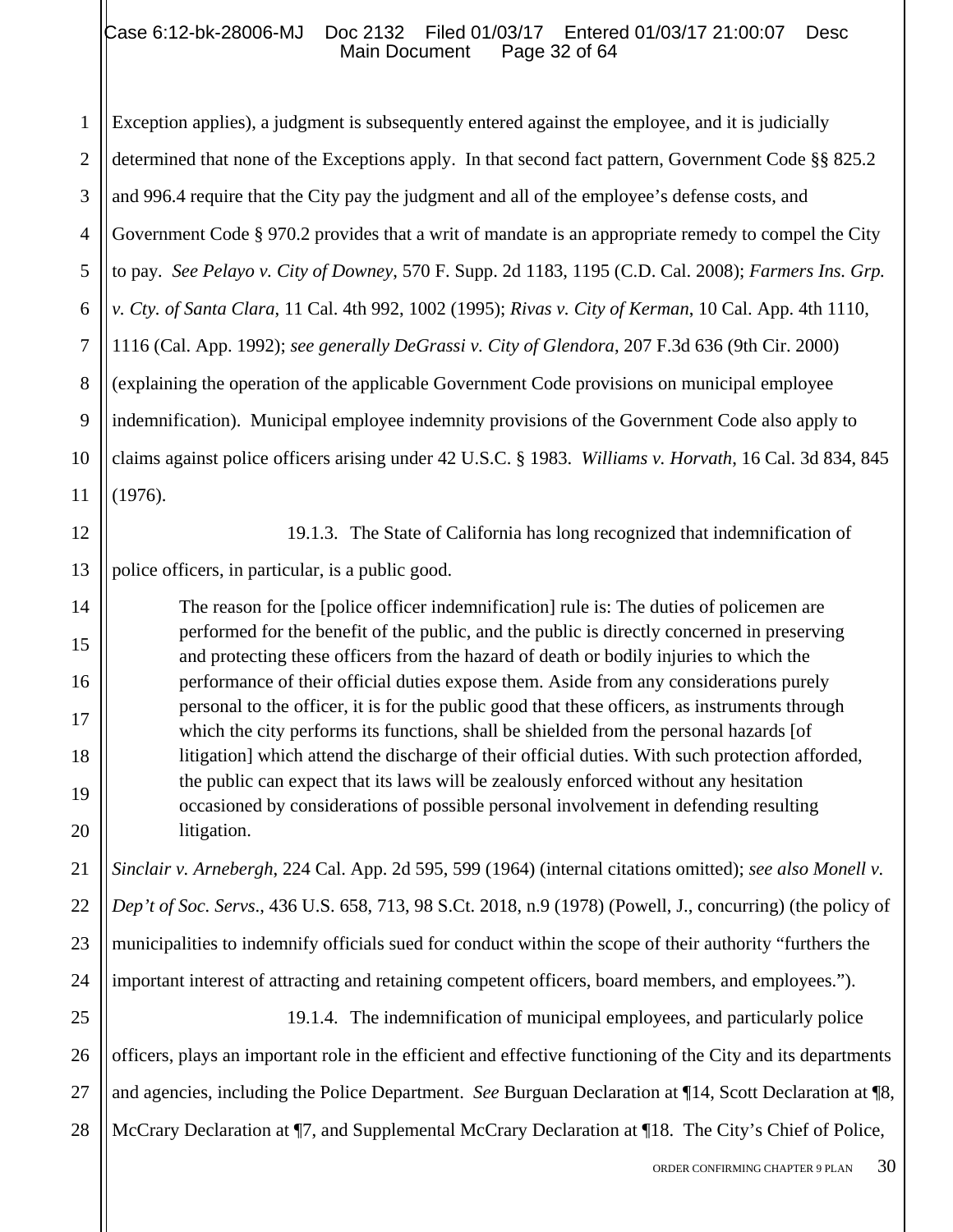#### Case 6:12-bk-28006-MJ Doc 2132 Filed 01/03/17 Entered 01/03/17 21:00:07 Desc<br>Main Document Page 33 of 64 Main Document

1 2 3 4 5 6 7 8 9 10 Jarrod Burguan, testified that if the City was at risk of being unable to indemnify police officers in full for liability against lawsuits alleging harms committed during the performance of their job duties as officers, and the officers were thus exposed to personal liability and potential financial ruin, the City would not be able to hire new police officers, many police officers would leave for more financially stable municipalities or federal, state or county law enforcement agencies, and the crime rate in the City would increase. Burguan Declaration at ¶14. Indeed, the City's Police Department has already been hit hard by the opportunities for qualified candidates to serve in other agencies with more financial stability and better equipment. Impairing the City's indemnification obligations to the officers would pose severe challenges to retention of existing officers and recruitment of new and lateral officers. Burguan Declaration at ¶14; McCrary Declaration at ¶7; Exhibit 1 to McCrary Declaration,¶18.

11 12 13 14 15 16 17 18 19 20 21 22 19.1.5. Despite the clear state law statutory obligation to indemnify officers and the practical necessity of indemnifying officers to ensure officer morale and retention, *id.*, the unrefuted evidence shows that the City does not and will not have the funds necessary to both pay the judgments against the City's employees and invest in the Police Resources Plan, among other things. *See* Busch Declaration at ¶¶ 14-15. To ensure the efficient and effective functioning of the City and its departments, and in particular the City Police Department, the Plan provides for payment of judgments against the City, and payment of judgments against the Indemnified Parties that the City is required under state law to pay, in the same manner, *i.e.*, as Class 13 Claims that receive a 1% payment on the allowed claim. The Plan Injunction – which allows holders of Litigation Claims against the Indemnified Parties to liquidate their claims to judgment in the state and federal courts, but enjoins collection of any such judgment against the Indemnified Parties' personal assets – is the tool that allows the City to implement its Plan.

23 24 25 26 27 28 19.1.6. Without the relief provided by the Plan Injunction, the City would not have the funds to both pay creditors pursuant to the Plan and effect the necessary revitalization of municipal services for its residents. The City has demonstrated that it has the funds to implement the 1% distribution to creditors, and no evidence has been presented by anyone that there is more money available to pay a higher distribution, including to holders of Litigation Claims that may obtain judgments against the Indemnified Parties.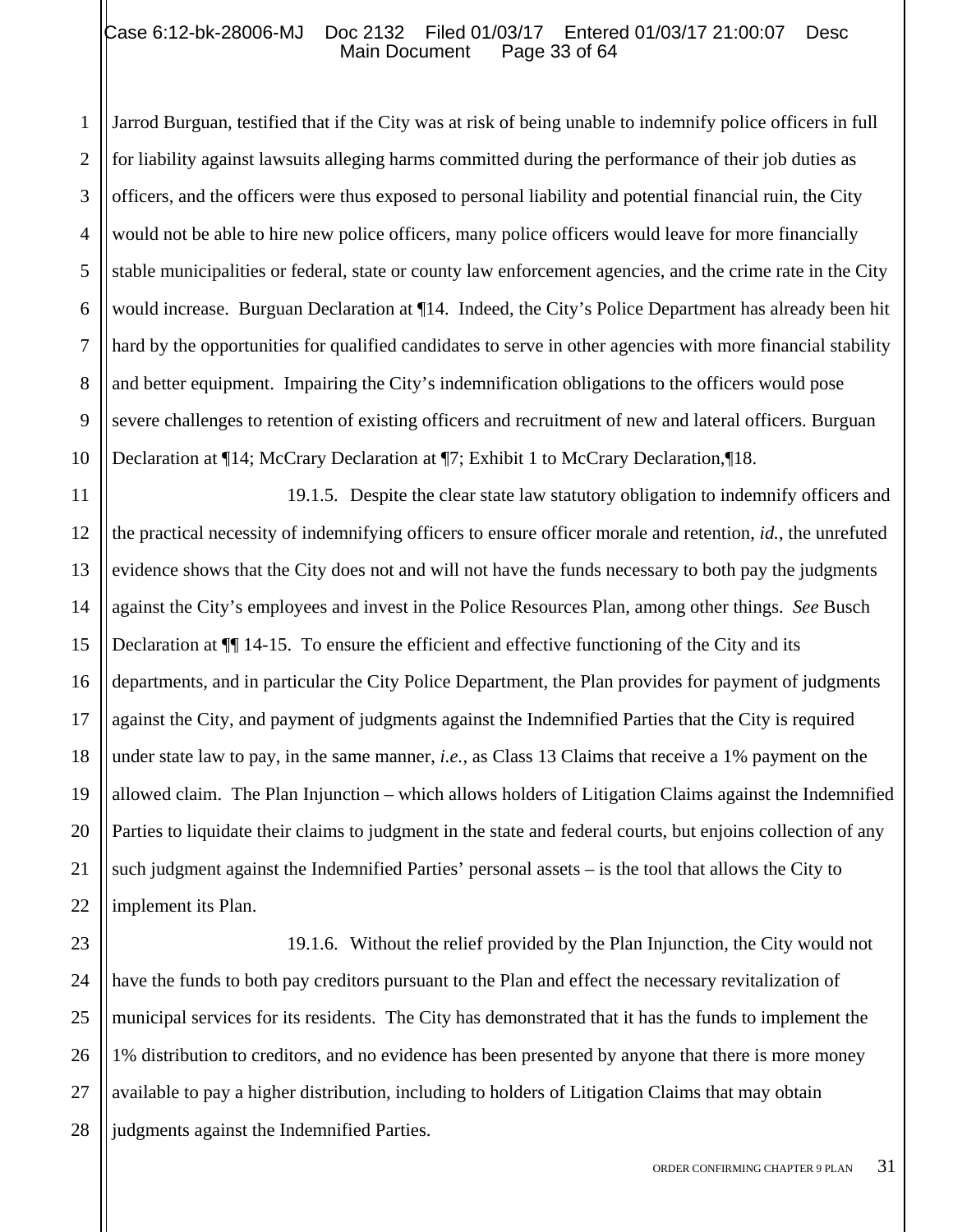# Case 6:12-bk-28006-MJ Doc 2132 Filed 01/03/17 Entered 01/03/17 21:00:07 Desc<br>Main Document Page 34 of 64 Main Document

19.2. The Plan Injunction is Necessary and Appropriate to Carry Out the Terms of the Plan. The Court finds and concludes that it has the jurisdiction under 28 U.S.C. § 1334(b) and authority under 11 U.S.C. §§ 105(a) (court may issue any order necessary or appropriate to carry out the provisions of title 11) and 1123(b)(6) (plan may include any appropriate provision not inconsistent with the applicable provisions of title 11) to approve the Plan Injunction, and the Plan Injunction is necessary to carry out the terms of the Plan and is appropriate in the circumstances of the Bankruptcy Case.

19.2.1. Jurisdiction

1

2

3

4

5

6

7

8 9 10 11 12 13 14 15 16 17 18 19 20 21 19.2.1.1. This Court has jurisdiction to approve a chapter 9 plan that addresses the claims against the Indemnified Parties. 28 U.S.C. § 1334(b) grants jurisdiction over all civil proceedings arising under title 11, or arising in or related to cases under title 11. "Proceedings related to the bankruptcy include . . . suits between third parties which have an effect on the bankruptcy." *Celotex Corp. v. Edwards*, 514 U.S. 300, 307, 115 S. Ct. 1493, 1498-99 (1995). In the Ninth Circuit, bankruptcy court "related to" jurisdiction exists over enforcement of a judgment against a non-debtor that could conceivably have an effect on the administration of the debtor's bankruptcy. *In re American Hardwoods, Inc.*, 885 F.2d 621, 623 (9th Cir. 1989) (explaining that a bankruptcy court has subject matter jurisdiction to permanently enjoin a creditor from enforcing a state court judgment against non-debtor guarantors because the enforcement of the state court judgment could conceivably affect the administration of the debtor's plan). The ability of holders of Litigation Claims to enforce their claims against City employees (the Indemnified Parties) that have indemnification rights against the City will certainly have a material effect on the City and its assets, its payment obligations under the Plan and the City's ability to devote post-confirmation assets to the revitalization of municipal services.

22 23 24 25 26 27 28 19.2.1.2. Here, the combined effect of California Government Code §§ 825, 825.2, 995 and 996.4 is that the City must pay a judgment against its employees as long as none of the Exceptions apply. The judgment is a debt of the City, enforceable by writ of mandate. *See*  Government Code § 970.2. "The general rule is that relief sought nominally against an officer [of a public entity] is in fact against the sovereign if the decree would operate against the latter." *Hawaii v. Gordon*, 373 U.S. 57, 58, 83 S. Ct. 1052, 1053 (1963). Similarly, the "general rule is that a suit is against the sovereign 'if the judgment sought would expend itself on the public treasury or domain, or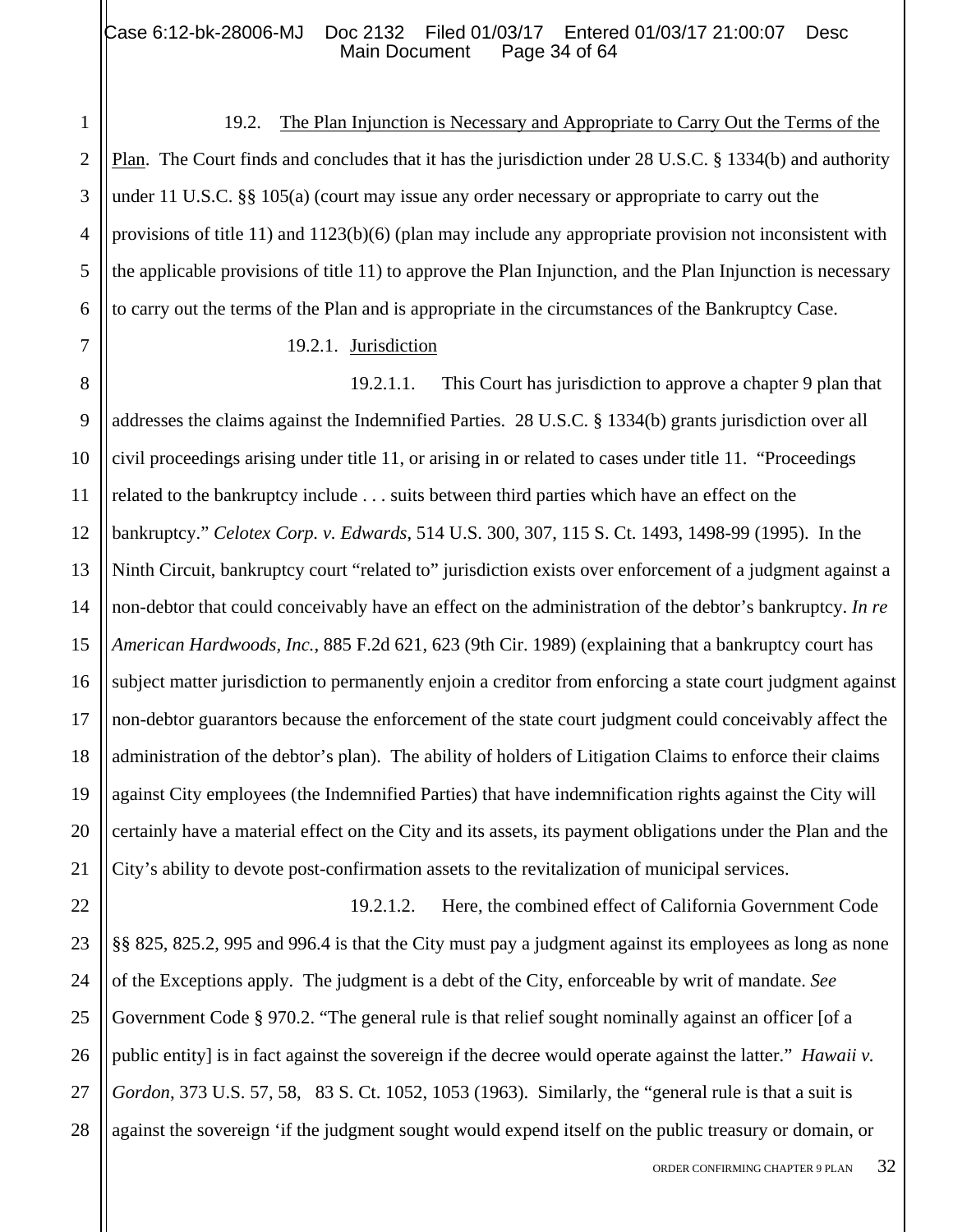# Case 6:12-bk-28006-MJ Doc 2132 Filed 01/03/17 Entered 01/03/17 21:00:07 Desc<br>Main Document Page 35 of 64 Main Document

1 2 3 4 5 6 7 interfere with the public administration,' or if the effect of the judgment would be to 'restrain the Government from acting, or to compel it to act.'" *Dugan v. Rank*, 372 U.S. 609, 620, 83 S. Ct. 999, 1006 (1963) (internal citations omitted). Under *Hawaii v. Gordon* and *Dugan v. Rank*, the City's statutory Government Code § 825 obligation to pay the judgment makes the judgment a claim on the City's treasury, and certainly a "related to" claim under 28 U.S.C. § 1334. Therefore, the Court has jurisdiction over such claims against the Indemnified Parties, and any objections that the Court lacks jurisdiction are overruled.

21

27

28

19.2.2. Authority for the Plan Injunction

17 18 19 20 19.2.2.1. Section 105(a) provides that the Court may issue any order that is necessary or appropriate to carry out the provisions of title 11. 11 U.S.C. § 105(a). The Ninth Circuit has previously declined to approve third-party injunctions in chapter 11 cases on the basis that Section 524(e) limits the court's equitable power under section 105 to order the discharge of the liabilities of nondebtors. *In re American Hardwoods, Inc.*, 885 F.2d 621, 626 (9th Cir. 1989). Section 524(e), however, is inapplicable in chapter 9 cases, and thus the holdings of *American Hardwoods* and its progeny do not control the outcome here. *See* 11 U.S.C. § 901(a) (not including Section 524(e) in chapter 9); *Deocampo v. Potts*, 836 F.3d 1134, 1143 (9th Cir. 2016) ("Chapter 9, unlike Chapter 11, does not incorporate Section 524(e). . . As such, the rationale relied upon by *Lowenschuss* [that, in a Chapter 11 proceeding, § 524(e) precludes bankruptcy courts from discharging the liabilities of nondebtors] does not apply in Chapter 9 proceedings."); *see also In re Connector 2000 Ass'n*, 447 B.R. 752, 767 (Bankr. D. S.C. 2011) (chapter 9 plan approved that contained third party releases and injunctions).

22 23 24 25 26 19.2.2.2. The circumstance under which a municipal debtor may include a third-party release and injunction in its plan of adjustment is an evolving field of the law and a matter of first impression in the Ninth Circuit. In the two recent municipal insolvencies of large California cities, Vallejo and Stockton, this relief was not sought. In the Detroit chapter 9 case, Judge Rhodes held that Section 524(e) is not a bar to a third-party release or injunction in a chapter 9 case, but the proponent still must show that the injunction is necessary or appropriate under section 105(a).

> A bankruptcy court's power to order a third party release is based on its power to reorder creditor-debtor relations needed to achieve a successful reorganization . . . [and] the release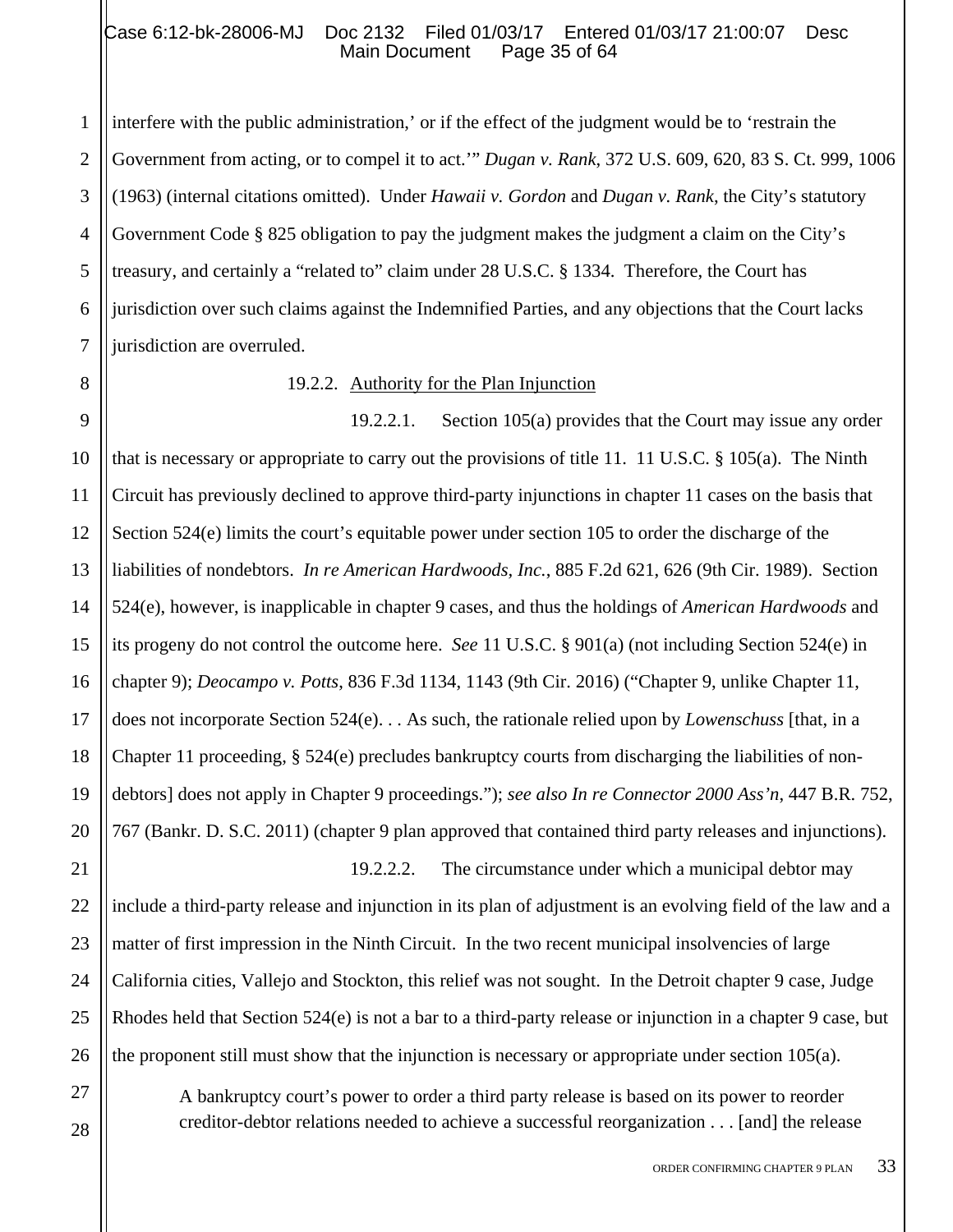[must be] essential to reorganization [because] the reorganization hinges on the debtor being free from indirect suits against parties who would have indemnity or contribution claims against the debtor."

*In re City of Detroit, Michigan,* 524 B.R. 147, 266 (Bankr. E.D. Mich. 2014) (citations omitted). Judge Rhodes explained that to gain approval of such a release, the debtor-city must show that the release of officers is "necessary to the [c]ity's efficient and effective functioning, to its revitalization, or the success of the plan." *Id.* The record of the Detroit chapter 9 case was devoid of any evidence substantiating the need, and the debtor's requested third party release was not approved. *Id.* at 297.

8 9 10 11 12 13 14 15 16 17 18 19 20 21 22 23 24 25 26 27 19.2.2.3. So too in the City of Vallejo chapter 9 case. *See Deocampo v. Potts*, 836 F.3d 1134 (9th Cir. 2016). In *Deocampo*, after confirmation of its plan of adjustment, the City of Vallejo, defending its officers in a district court action, attempted to shoehorn a third party release/injunction into its confirmed plan by arguing that the plan discharged claims against the officers along with claims against the city. The Ninth Circuit recognized that a third-party injunction is not precluded by the existing jurisprudence in the Ninth Circuit because 524(e) does not apply in chapter 9, but found on the facts that the Vallejo plan did not discharge or enjoin claims against the officers. The *Deocampo* court recognized that where an injunction is permissible, it at a minimum must be express and be supported by "specific factual findings." *Id.* at 1144; *see also* Federal Rule of Bankruptcy Procedure 3016 ("If a plan provides for an injunction against conduct not otherwise enjoined under the Code, the plan and disclosure statement shall describe in specific and conspicuous language (bold, italic, or underlined text) all acts to be enjoined and identify the entities that would be subject to the injunction."). The Vallejo plan did not expressly provide for such an injunction. *Id.* at 1144 - 45. There was no mention of an injunction of third-party claims. *Id.* Moreover, because the plan did not provide for an injunction there were no specific factual findings that such an injunction was necessary or appropriate to the plan of adjustment. *Id.* Finally, as noted by the *Detroit* court, the proponent of a third party injunction must show "that the additional protection of a third-party release is necessary to the City's efficient and effective functioning, to its revitalization, or to the success of its plan," *Id.* at 1144 n.14. The Vallejo confirmation order did not include a judicial finding that the third-party discharge or adjustment was an integral part of the reorganization. *Id.* at 1145.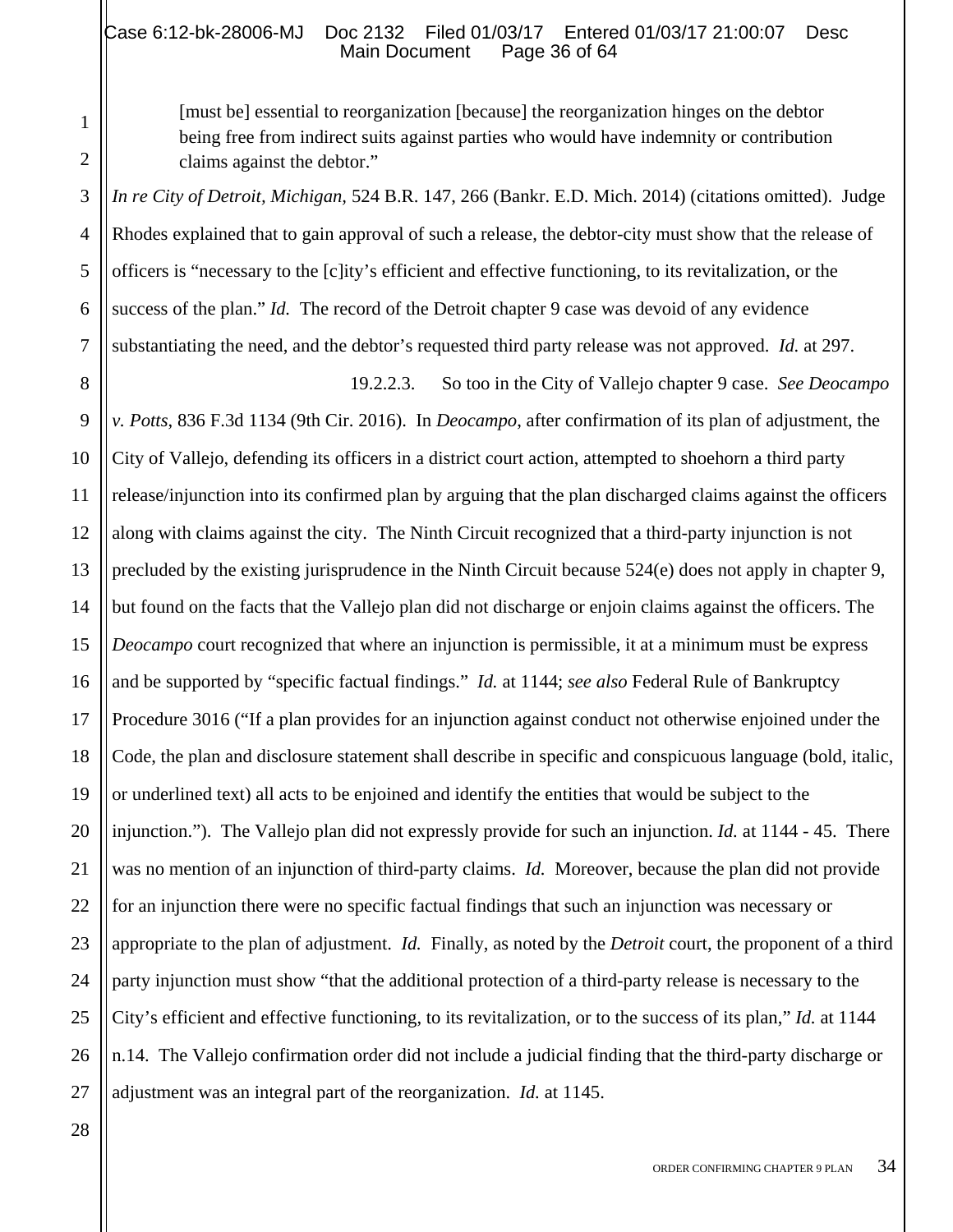## Case 6:12-bk-28006-MJ Doc 2132 Filed 01/03/17 Entered 01/03/17 21:00:07 Desc<br>Main Document Page 37 of 64 Main Document

19.2.2.4. Applying the considerations identified by the *Deocampo* court, an injunction may be permissible if (i) the injunction is express; (ii) the injunction is an integral part of the reorganization; and (iii) the injunction is supported by specific factual findings regarding the necessity of the injunction to the City's efficient and effective functioning, to its revitalization, or to the success of the plan. In this case, the injunction is necessary because the City cannot afford to pay the judgments of the plaintiffs against the Indemnified Parties and, absent the injunction, the City would be unable to provide municipal services in accordance with the annual budgets contemplated in the City's Financial Model, including not being able to implement Police Resources Plan or make the payments required by the Plan.

1

2

3

4

5

6

7

8

#### 19.2.3. Necessity for and Propriety of the Plan Injunction.

19.2.3.1. The first factor is satisfied because the Plan Injunction was expressly set forth in the Plan, the Disclosure Statement and the applicable notices as required by the Federal Rules of Bankruptcy Procedure applicable to third-party injunctions. FRBP 3016(c) provides that "[i]f a plan provides for an injunction against conduct not otherwise enjoined under the Code, the plan and disclosure statement shall describe in specific and conspicuous language (bold, italic, or underlined text) all acts to be enjoined and specify the entities that would be subject to the injunction." Federal Rule of Bankruptcy Procedure 3016(c). The City satisfied this rule because the Plan Injunction, set forth in section XI.C of the Plan was printed in bold-faced type and specified the acts to be enjoined and the entities that would be subject to the injunction.

28 19.2.3.2. In addition, Federal Rule of Bankruptcy Procedure 2002(c)(3), entitled "Notice of Hearing on Confirmation when Plan Provides for an Injunction," provides: "If a plan provides for an injunction against conduct not otherwise enjoined under the Code, the notice required under Rule 2002(b)(2) shall: (A) include in conspicuous language (bold, italic or underlined text) a statement that the plan proposes an injunction; (B) describe briefly the nature of the injunction; and (C) identify the entities that would be subject to the injunction." As reflected in the Confirmation Hearing Notice, the City satisfied the requirements of Rule 2002(c)(3). The Confirmation Hearing Notice includes in bold text a statement that the Plan includes an injunction and describes that injunction. In addition the entities that are subject to the injunction are identified. Accordingly, the City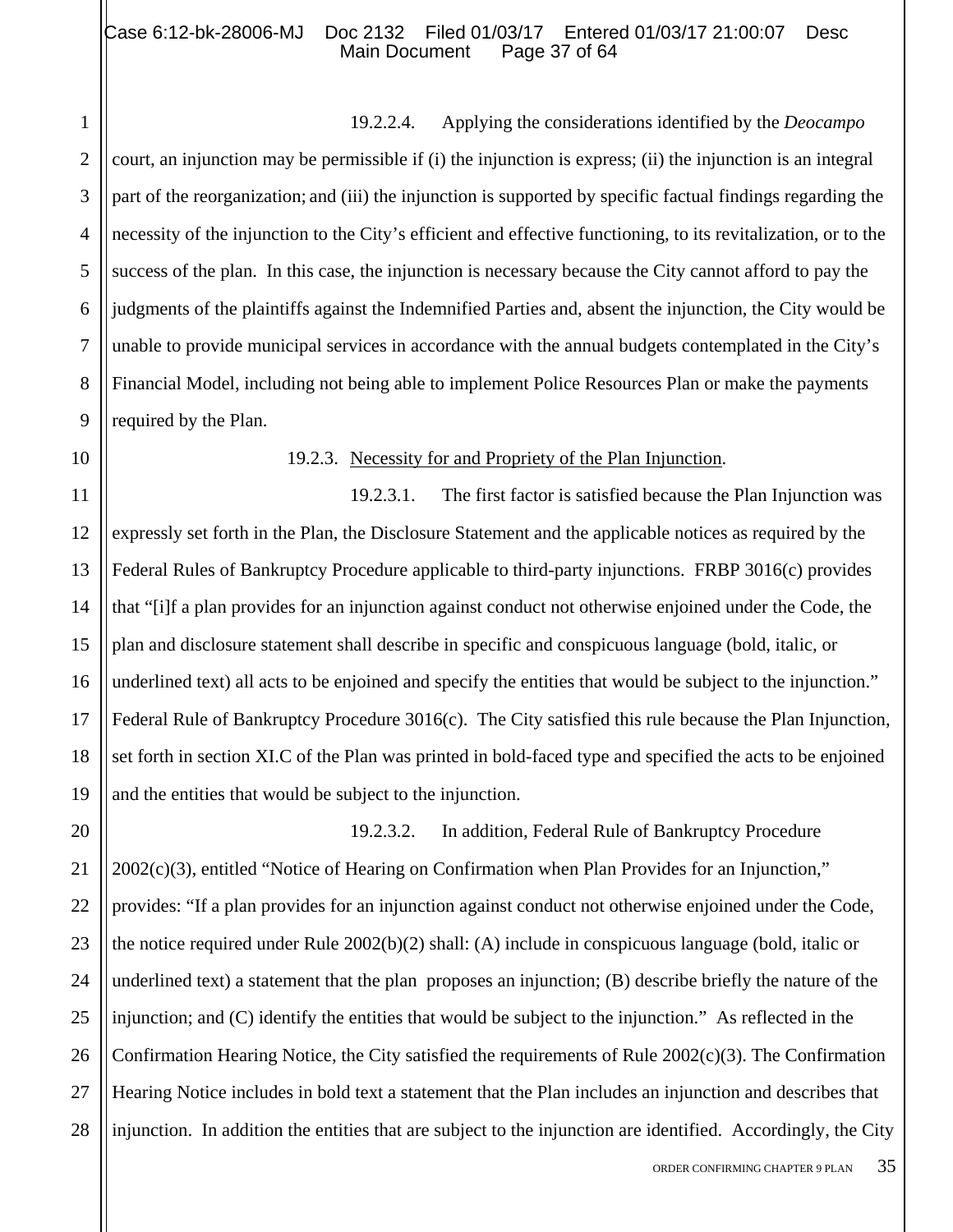#### Case 6:12-bk-28006-MJ Doc 2132 Filed 01/03/17 Entered 01/03/17 21:00:07 Desc<br>Main Document Page 38 of 64 Main Document

2 3 4 5 6 complied with the requirements of the Federal Rules of Bankruptcy Procedure. *Cf. Deocampo*, 836 F.3d at 1144 - 1146 (Vallejo's chapter 9 plan did not contain any express third party injunction, and no notice of a third party injunction was provided). By contrast with *Deocampo*, the City complied with the detailed requirements of the Federal Rules of Bankruptcy Procedure, and gave notice to all creditors and published notice so that any potentially affected creditors would have notice and the opportunity to be heard. The Plan and notices related to the Plan complied with the Federal Rules of Bankruptcy Procedure with regard to plan injunctions. There is no question that the City made the Plan Injunction a linchpin of the Plan and the effect of the Plan Injunction was highly publicized. Accordingly, this first factor is satisfied.

19.2.3.3. The second and third factors – that the injunction is integral to this reorganization and its success, necessary for the revitalization of the City and its efficient and effective functioning, and demonstrated by the record before the Court – are also satisfied. The circumstances surrounding the City's slide into insolvency are described in the prior opinions of this Court in this Bankruptcy Case. *See In re City of San Bernardino, California*, 499 B.R. 776, 778-79 (Bankr. C.D. Cal. 2013) (the "*Eligibility Opinion*"); *In re City of San Bernardino, California*, Case No. 12-28006, 2014 Bankr. LEXIS 5322, \*6-13 (Bankr. C.D. Cal. 2014). In summary, the Great Recession and the burst of the housing bubble in 2007 negatively affected the City of San Bernardino like many other cities in California and the entire country. The drop in housing prices and increase in foreclosures of single family residences resulted in significantly lower property tax revenues, a prime source of revenue for California cities. The City was particularly hard hit by these phenomena because, due to the cheaper housing and available financing, an influx of people moved to the Inland Empire during the boom, and the consequent bust led to unprecedented foreclosures – one of the highest rates in the country. Along with the foreclosures came substantial unemployment, as much of the population had been employed in the housing industry, from construction workers to realtors to mortgage brokers, resulting in a significant drop in household income. This decline led to less consumer sales and consequently smaller sales tax revenues, another major component of the City's revenues. *Eligibility Opinion*, 499 B.R. at 778-79.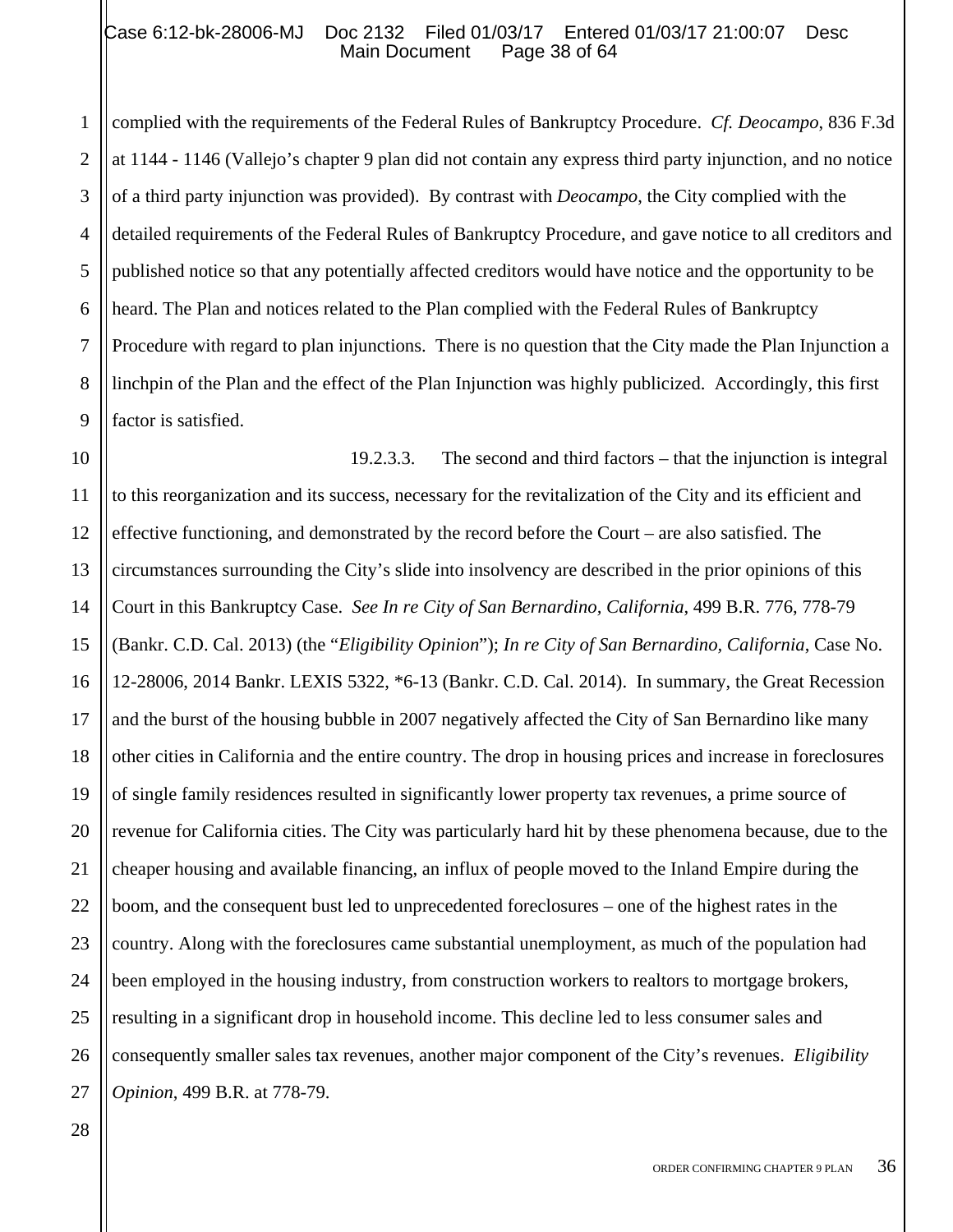## Case 6:12-bk-28006-MJ Doc 2132 Filed 01/03/17 Entered 01/03/17 21:00:07 Desc<br>Main Document Page 39 of 64 Main Document

1

2

3

4

5

6

7

8

9

19.2.3.4. The City's unemployment rate was 16.9% as of June 2012, more than double the national rate of 8.2%. The City was impacted not only on the revenue side but also by escalating expenses. The influx of population created a greater demand for public services, from public safety (police and fire) to more mundane matters such as street repair and infrastructure maintenance. As the economy worsened and revenues decreased, the City took some stop gap measures to try to stop the bleeding. It implemented a hiring freeze and down-sized departments, reducing the workforce by 20%. It negotiated and imposed concessions on its unions, saving about \$10 million per year. It exhausted its general fund reserves and sold excess assets to provide cash to fund ongoing operations. *Id.*

10 11 12 13 14 15 16 17 18 19 20 21 19.2.3.5. In May 2012, the then new Director of Finance, Jason Simpson, began analyzing the City's financial condition, while attempting to formulate a budget for 2012-13. In doing so, Simpson determined that the budget projection for 2012-13 resulted in a \$45.9 million cash deficit with no general fund reserves; the cash balances for the prior two fiscal years had been overstated; the beginning cash deficit for the next fiscal year was over \$18.2 million; and the City did not have enough unrestricted cash or reserves to pay its current financial obligations, those obligations to become due beginning in July 2012, and continuing indefinitely. *Eligibility Opinion*, 499 B.R. at 780; *see also San Bernardino City Professional Firefighters Local 891 v. City of San Bernardino, California (In re City of San Bernardino, California)*, 530 B.R. 474, 477 (C.D. Cal. 2015) ("The City's financial situation deteriorated quickly in the summer of 2012. The City ran out of cash to pay its creditors and employees, and had a projected budget deficit of \$45.8 million. Personnel costs alone were projected to exceed all of the City's General Fund revenue.").

22 23 24 25 26 27 28 19.2.3.6. During the pendency of this Bankruptcy Case, as described above, the City dramatically reduced expenses and worked diligently to increase revenues. Yet, if the City were to move forward without restructuring its debts through the Plan, the City would still operate at a deficit of nearly \$4 million beginning in fiscal year 2018-19, and this operating deficit would increase each year to a peak of a deficit of nearly \$20.5 million in fiscal year 2025-26. Busch Declaration at ¶8. Thus the City must restructure its debts through the Plan in order to continue as a viable municipality and provide basic essential services to the City's residents. *Id.* at ¶14. By contrast,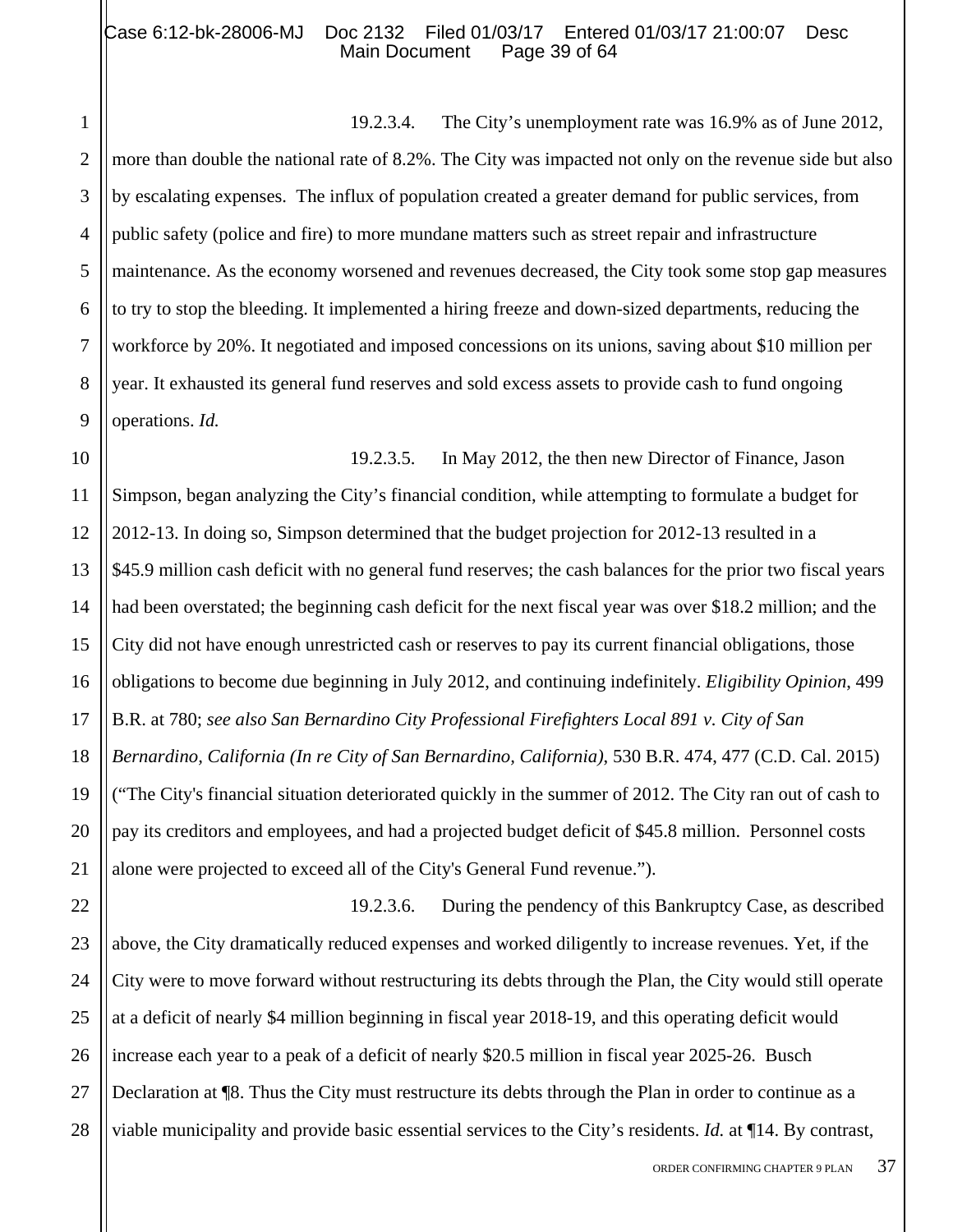#### Case 6:12-bk-28006-MJ Doc 2132 Filed 01/03/17 Entered 01/03/17 21:00:07 Desc<br>Main Document Page 40 of 64 Main Document

1 2 3 4 5 6 7 with the restructuring and fiscal and service stabilization components to the Financial Model, the City will be a viable municipal service provider for its residents. *Id.* The record before the Court demonstrates that the City must allocate its very limited resources to the provision of municipal services to its residents and the rehabilitation of the City's vital infrastructure. Even given the 1% payment of claims under the Plan, including on Litigation Claims against the City and the Indemnified Parties, the City cannot afford to fully fund the City's critical needs. Busch Declaration at ¶21, Scott Declaration at ¶9.

8

19.2.3.7. Public safety is a major concern of the City. *See* 

9 10 11 12 13 14 15 Declaration of Andrea M. Travis-Miller [Dkt. No. 126], at ¶15. The City's high violent crime rates top state and national averages. Burguan Declaration at ¶7. In 2015, the City, led by Police Chief Burguan, prepared the Police Services Five Year Resources Plan ("Police Resources Plan"), which was approved at a regularly noticed public meeting of the Mayor and Common Council on November 16, 2015. Burguan Declaration at ¶5 and Exhibit 1 thereto. The Police Resources Plan as proposed and adopted by the Mayor and Common Council requires additional funds of \$56.5 million over five years to implement. *Id.*

16 17 18 19 20 21 19.2.3.8. During the bankruptcy case, crime further increased in the City. As of June 2016, there have been significant increases in violent crimes over 2015 such as criminal homicide (a 100% increase), forcible rape (a 15.56% increase) and aggravated assault (a 17.96% increase). There were 50 homicides in San Bernardino in 2016 as of September 27, which is more than the total number of homicides for all of 2015. The City has a significantly higher homicide rate this year per 100,000 residents than Chicago or Oakland. Burguan Declaration at ¶ 8.

22 23 24 25 26 27 28 19.2.3.9. Under the current Financial Model, only approximately 15% of the funds needed are allocated for infrastructure repair and maintenance, and the City can afford just 40% of what is necessary to fund the critical needs identified in the Police Resources Plan. Scott Declaration at ¶9. That 40% allocation is sufficient for the City to provide basic essential services to its residents, but the City will not be able to afford much beyond those basic services and the City's critical needs for funding for police services will not be fully addressed for the foreseeable future. If the City is required to pay more than 1% under the Plan, the City would be required to further reduce funding for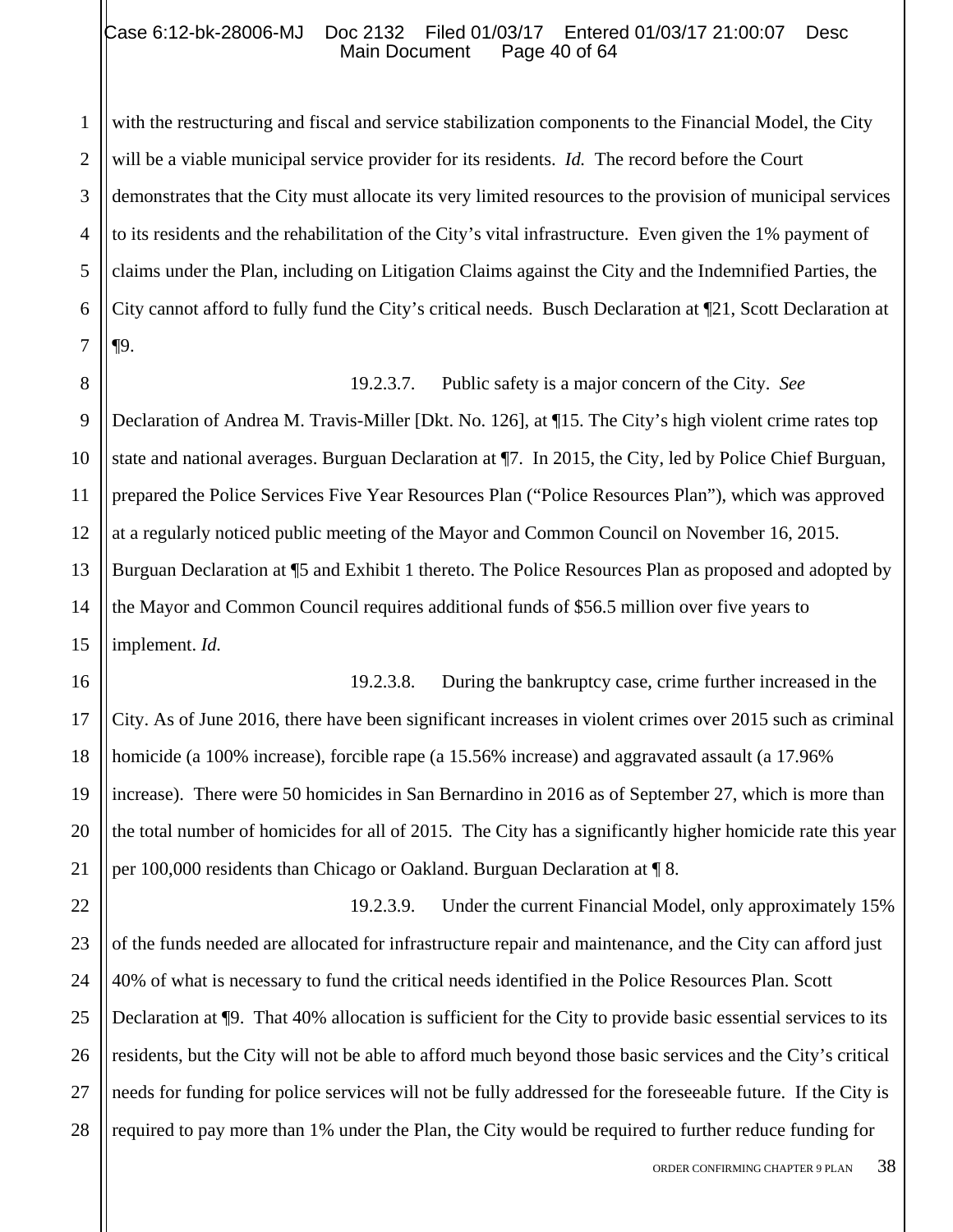1 2 3 4 5 6 7 the Police Resources Plan and infrastructure repair and maintenance. *Id.* Mr. Scott testified, consistent with Mr. McCrary's expert testimony, that decreasing funding for the Police Resources Plan would result in an increase in violent crime, less services to City residents, even greater challenges to attracting businesses, and the impairment of economic growth and investment in the City. *Id.* Under those circumstances, and given the realities of the City's indemnification obligations, it is necessary and appropriate to enjoin the holders of Litigation Claims against Indemnified Parties from recovering from City employees personally for harms that occurred within the scope of employment.

8 9 10 11 12 13 14 15 16 17 18 19 19.2.3.10. In addition, the City's police officers and other employees contributed substantial consideration to the adjustment of debts under the Plan. The City's police officers and other employees agreed to the City's modified terms and conditions of employment under their new collective bargaining agreements, and as part of that process agreed to a 1% distribution on their claims, which claims the parties have valued at \$130 million. The police officers alone agreed to a 1% distribution on their claims valued by the parties at \$74 million, principally claims for reduction of pension and retiree health benefits. The employees had credible arguments under state law regarding the legality of the modifications of the benefits, the litigation of which would certainly have dramatically disrupted the City's momentum to a substantially consensual plan. Moreover, had the police officers prevailed in any such litigation, the resulting inability of the City to impair up to \$130 million of claims would have stopped the City's reorganization dead in its tracks. The police officers and other City employees made a substantial financial contribution to the reorganization.

20 21 22 23 24 25 26 19.2.3.11. The police officers also make a contribution to the City's reorganization by putting their lives on the line to keep the City's residents safe and secure, knowing that the performance of their job duties could inevitably lead to both injury and litigation at some point in their careers. *See e.g.,* the declarations of former police officers Brian Cartony (Dkt. No. 1995-1) at ¶ 3 ("shot in the lower back by a suspect in the course of a homicide"), Daniel Keil (Dkt. No. 1995-2) at ¶ 4-5 ("multiple physical altercations with suspects," "run over by a vehicle," "head injuries from being knocked into walls and floors," and "neck injuries, back injuries and blowing out both knees" in incidents with suspects), and John Montecino (Dkt. No. 1995-4) at ¶ 4 ("shot at on multiple, separate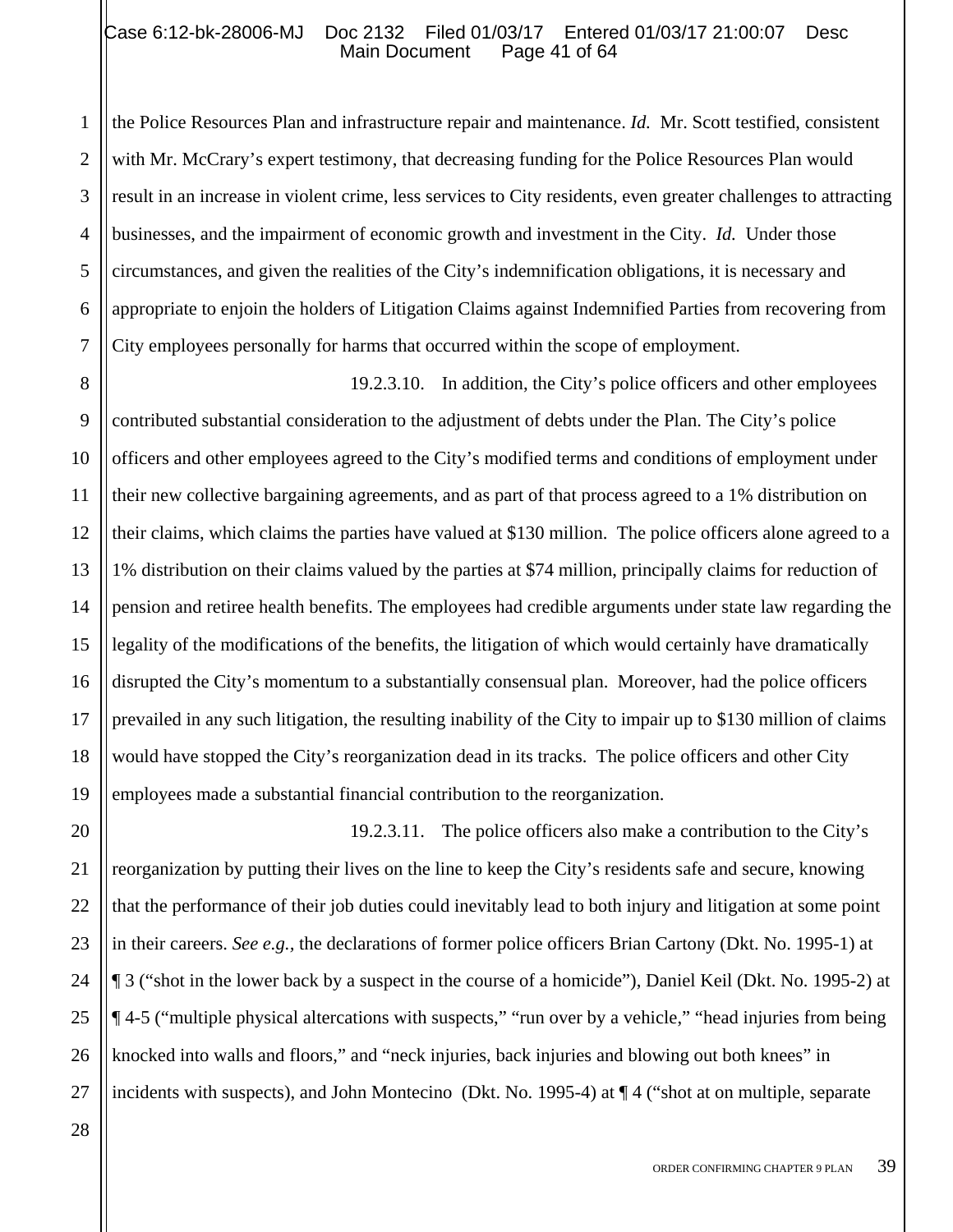## Case 6:12-bk-28006-MJ Doc 2132 Filed 01/03/17 Entered 01/03/17 21:00:07 Desc<br>Main Document Page 42 of 64 Main Document

occasions in the line of duty"). The City's police officers as a group are making a substantial contribution to the Plan and the City's revitalization by virtue of their continued service to the City.

19.2.3.12. Another factor in favor of approving the Plan Injunction is that the Plan Injunction is narrowly tailored. First, at the request of certain holders of Litigation Claims, the City revised the Plan Injunction to clarify that claims against Indemnified Parties can be litigated and can proceed to judgment. Only collection of those judgments will be enjoined, and only to the extent of the City's indemnification obligation. The plaintiffs will still be able to recover from any available insurance. If not satisfied with applicable insurance, claims against employees that are indemnified by the City (the Indemnified Parties) will be satisfied as General Unsecured Class 13 Claims under the Plan. The Plan Injunction is narrowly tailored to achieve the specific purposes of the Plan, namely that the City can operate after the Confirmation Date in accordance with the Financial Model and provide basic municipal service to its residents.

19.2.3.13. A final factor that the Court weighed in favor of approving the Plan Injunction was the settlement achieved by the City and BICEP (see Dkt. No. 2096), which settlement kept in place the excess liability coverage provided for in the BICEP Agreements even though the City will pay the self-insured retention ("SIR") in accordance with the treatment of Class 13 claims under the Plan. Thus, for the Litigation Claims allowed in an amount in excess of the \$1 million SIR under the BICEP Agreements, the City will utilize the coverage available under the BICEP Agreements to pay the portion of the claim in excess of \$1 million.

20. Burden of Proof. The City has met its burden of proving by a preponderance of the evidence on the elements of Section 943(b) and the other Sections of the Bankruptcy Code made applicable to confirmation of the Plan by Sections 103)(f) and 901, including Sections 1122 through 1142, and 1145.

# **ACCORDINGLY, IT IS HEREBY ORDERED, ADJUDGED AND DECREED, AS FOLLOWS**:

21. Confirmation of Plan.

21.1. The Plan and each of its provisions (whether or not specifically approved herein) are CONFIRMED in each and every respect, pursuant to section 943 of the Bankruptcy Code. Failure specifically to include or reference particular sections or provisions of the Plan or any related agreement

1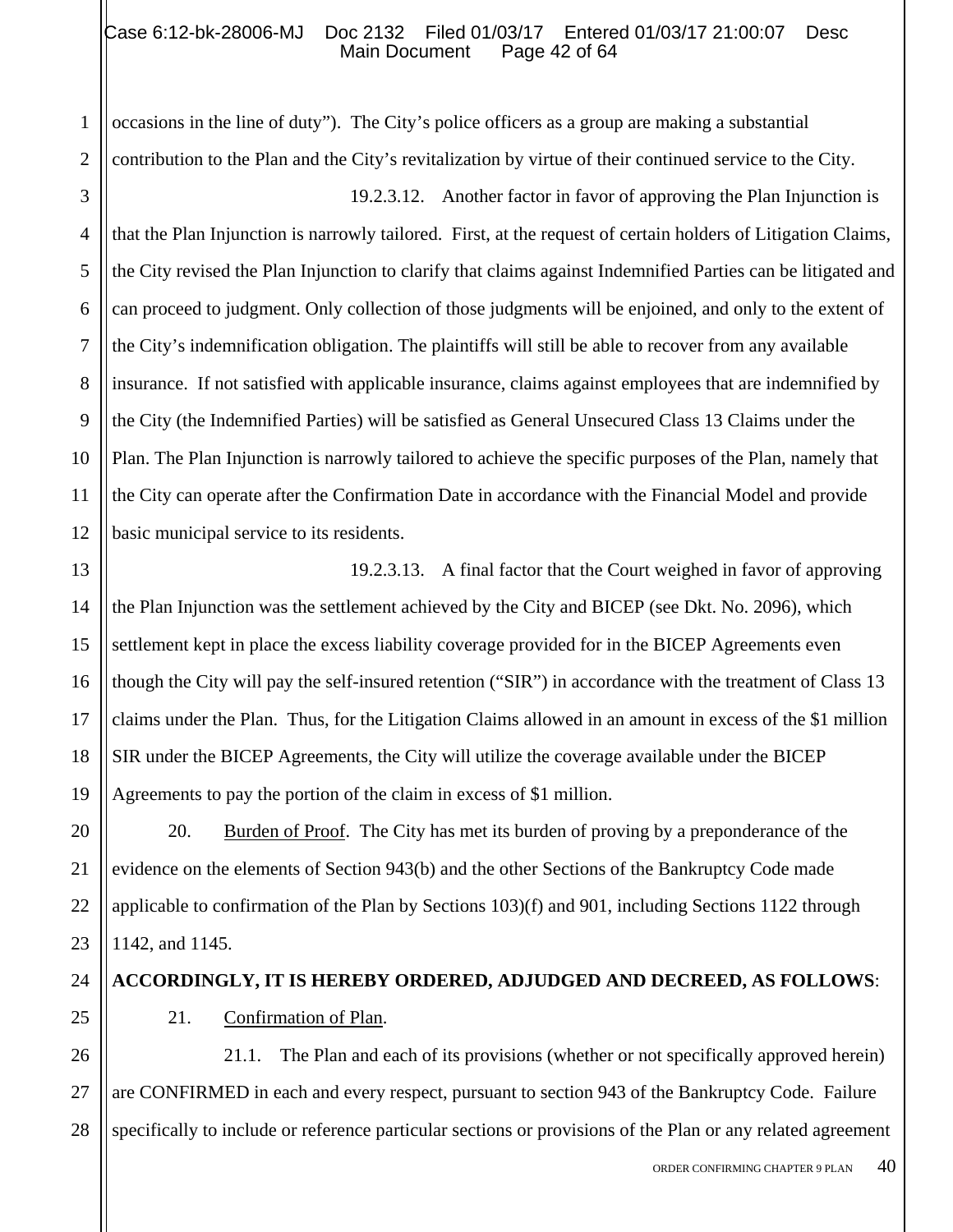#### Case 6:12-bk-28006-MJ Doc 2132 Filed 01/03/17 Entered 01/03/17 21:00:07 Desc<br>Main Document Page 43 of 64 Main Document

in this Confirmation Order shall not diminish or impair the effectiveness of such sections or provisions, it being the intent of the Court that the Plan be confirmed and such related agreements be approved in their entirety. The Effective Date of the Plan shall occur on the date determined by the City when the conditions set forth in Section XIII.B of the Plan have been satisfied or, if applicable, have been waived in accordance with Section XIII.C of the Plan.

21.2. Any objections or responses to, or reservations of right regarding confirmation of the Plan that (a) have not been withdrawn, waived or settled prior to the entry of this Confirmation Order or (b) are not cured by the relief granted herein are hereby OVERRULED in their entirety and on the merits, and all withdrawn objections or responses are hereby deemed withdrawn with prejudice. All creditors that failed to file objections to confirmation of the Plan are hereby deemed to have waived any objections to the terms of the Plan, confirmation of the Plan, and the terms of this Confirmation Order.

22. Confirmation Order Binding on All Parties. In accordance with Section 944(a) and notwithstanding any otherwise applicable law, upon the occurrence of the Effective Date, the terms of the Plan and this Confirmation Order shall be binding upon: (a) the City; (b) any and all holders of Claims, including holders of Litigation Claims against the City or the Indemnified Parties, irrespective of whether (i) any such Claim is impaired under the Plan, (ii) proof of any such Claim has been filed or deemed filed under section 501 of the Bankruptcy Code, (iii) any such Claim is allowed under section 502 of the Bankruptcy Code or (iv) the holders of such Claims accepted, rejected or are deemed to have accepted or rejected the Plan; (c) any and all non-debtor parties to executory contracts or unexpired leases with the City; (d) any party to any settlement with the City; and  $(g)$  the respective heirs, executors, administrators, trustees, affiliates, officers, directors, agents, representatives, attorneys, beneficiaries, guardians, successors or assigns of any of the foregoing.

23. Discharge of Claims. Except as specifically provided otherwise in the Plan, this Confirmation Order or any document or instrument evidencing or implementing any settlement approved hereby, as of the Effective Date, pursuant to Sections  $524(a)(1)$ ,  $524(a)(2)$  and  $944(b)$ , all debts of the City shall be, and hereby are, discharged, and such discharge will void any judgment obtained against the City at any time, to the extent that such judgment relates to a discharged debt;

28

1

2

3

4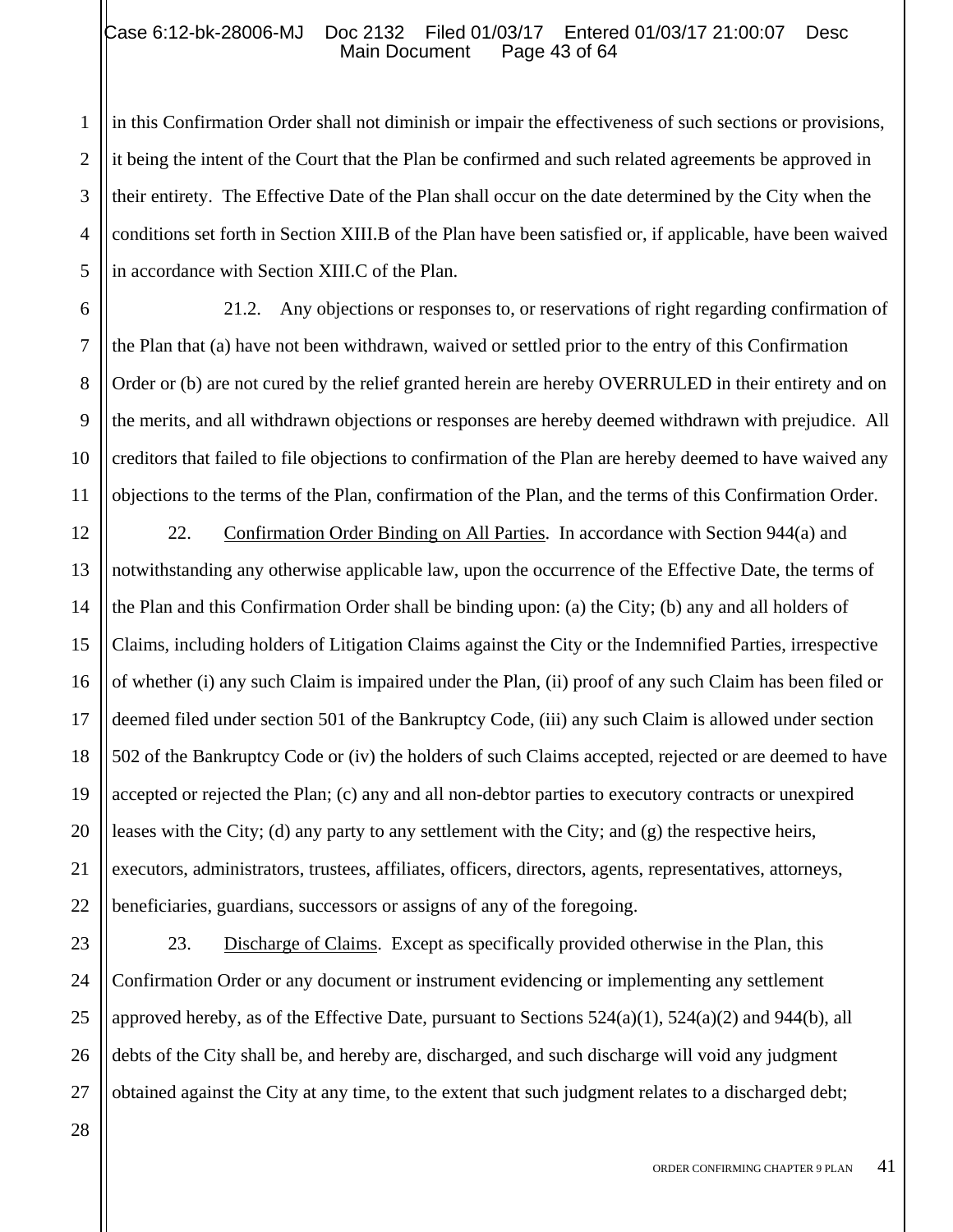*provided that* such discharge shall not apply to debts held by an entity that, before the Confirmation Date, had neither notice nor actual knowledge of the Bankruptcy Case.

18

19

20

21

22

23

1

2

24. Approval And Effectiveness of Plan Article XI Provisions; Including The Plan Injunction

24.1. The Provisions of Article XI. of the Plan, including the Plan Injunction, are approved in all respects, are incorporated herein in their entirety, are so ordered and shall be immediately effective on the Effective Date of the Plan without further order or action on the part of the Court, the City, the Indemnified Parties or any holder of a Litigation Claim.

14 15 16 17 24.2. Pursuant to the Plan Injunction, all entities holding, claims, judgments or rights to remedies against past or present employees or officers of the City entitled to Indemnification<sup>16</sup> from the City (the Indemnified Parties<sup>17</sup>) based upon acts or omissions that occurred or arose prior to the Confirmation Date are hereby enjoined from enforcing such claims, judgments or remedies in any manner against the person or assets of the Indemnified Parties, except that the Plan Injunction shall not prevent the holders of judgments or remedies from seeking recourse against available insurance coverage. The Plan Injunction applies to all pre-Confirmation Date claims against the Indemnified Parties, whether or not a lawsuit based upon such claim has been filed or will be filed, and whether a lawsuit is filed prior to or after the Confirmation Date. Therefore, holders of Litigation Claims<sup>18</sup> against Indemnified Parties: (a) shall be entitled to payment of any such allowed claims pursuant to the terms of

 $\overline{a}$  $16$  "Indemnification," as defined in the Plan, means rights of indemnity, defense, reimbursement, and advancement of fees and expenses of current and former officers and employees of the City with respect to any claims or lawsuits brought against such officers and employees by third parties, in each case arising out of an act or omission occurring within the scope of such officer's or employee's employment as an employee of the City.

<sup>&</sup>lt;sup>17</sup> "Indemnified Parties," as defined in the Plan, means the current and former officers and employees of the City who are entitled to Indemnification.

<sup>24</sup> 25  $18$  Litigation Claims, as defined in the Plan, means (a) those lawsuits against the City that are still pending as of the Confirmation Date, including those listed in Exhibit 6 to the Appendix [of Exhibits to Plan]; (b) those lawsuits against the City that are filed on or after the Confirmation Date based on acts, claims or omissions that occurred or arose prior to the Confirmation Date; and (c) those lawsuits against

<sup>26</sup> any of the Indemnified Parties, whether filed prior to the Confirmation Date or on or after the Confirmation Date based on acts, claims or omissions that occurred or arose prior to the Confirmation

<sup>27</sup> 28 Date, as to which lawsuits the City has assumed or will assume the defense thereof and became or becomes obligated to pay any judgment arising therefrom pursuant to Cal. Government Code §§ 825, 970, 995 and 996 and any other applicable law or rule.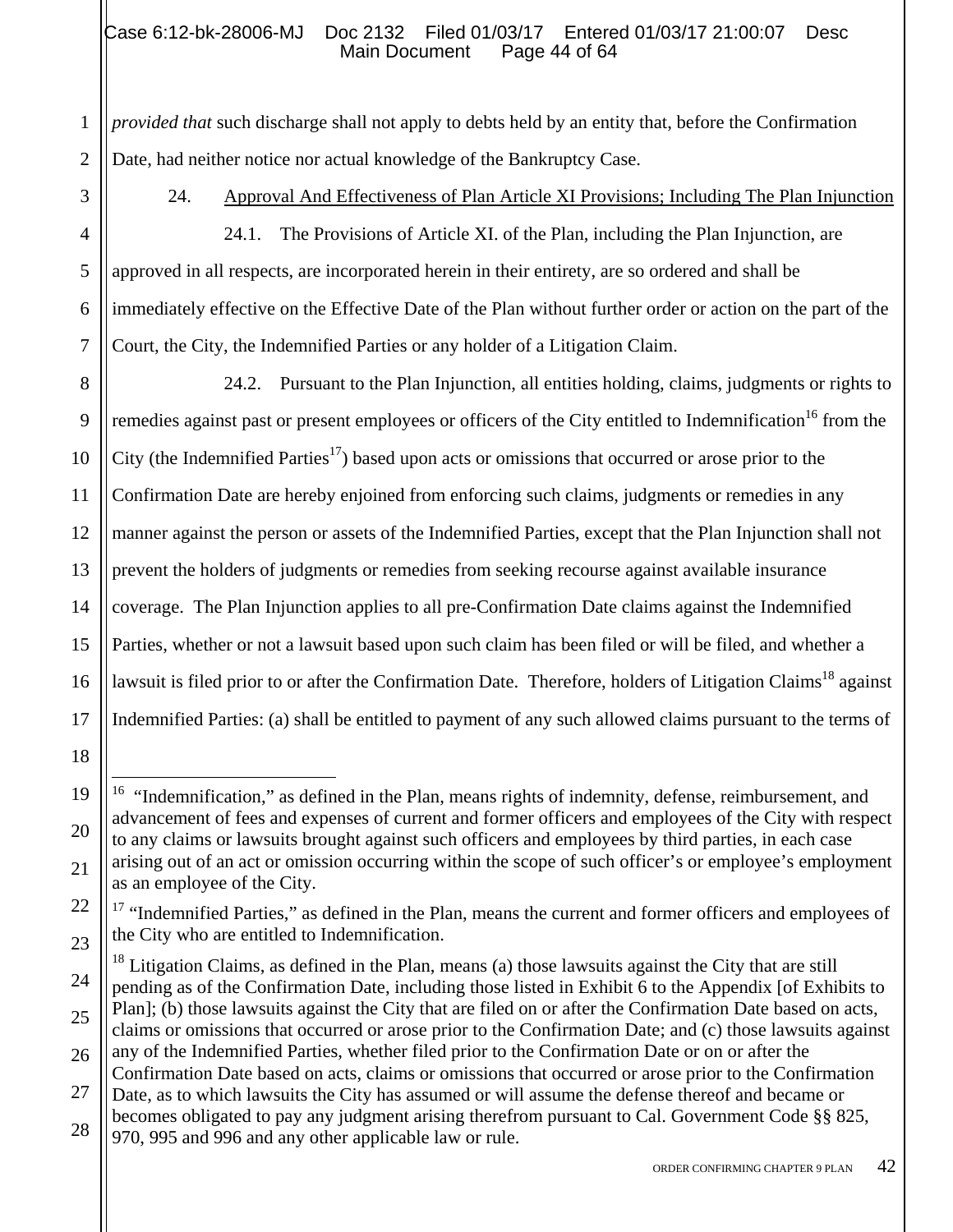#### Case 6:12-bk-28006-MJ Doc 2132 Filed 01/03/17 Entered 01/03/17 21:00:07 Desc<br>Main Document Page 45 of 64 Main Document

the Plan as Class 13 Claims that are receiving a 1% distribution on the amount of the allowed claim; (b) may also recover from available insurance; but (c) may not enforce any claims, judgments or remedies arising from their Litigation Claims against the person or assets of the Indemnified Parties.

1

2

3

4 5 6 7 8 9 10 11 12 13 14 24.3. Attached to this Confirmation Order as Exhibit B is a schedule prepared by the City of: (a) lawsuits pending against the City in which pre-Confirmation Date claims against Indemnified Parties are asserted; and (b) pre-Confirmation Date claims asserted against Indemnified Parties as to which the City has received notice but that no lawsuit has yet been filed. All persons and entities asserting the pre-Confirmation Date claims referenced in Exhibit B are subject to the Plan Injunction with respect to such Pre-Confirmation Date claims. All other persons and entities not identified on Exhibit B but who have or will assert pre-Confirmation Date claims against Indemnified Parties are also subject to the Plan Injunction with respect to such Pre-Confirmation Date claims. The inclusion of a person or entity on Exhibit B is not and shall not be deemed an admission by the City that such party has a claim against the City or an Indemnified Party, nor shall the omission of a person or entity from Exhibit B constitute a waiver of the Plan Injunction or prejudice the City in any way.

15 16 24.4. Approval of ADR Procedures; Continuation of Stay for Purposes of ADR and Claims Allowance Procedures.

17 18 19 20 21 22 23 24 25 26 24.4.1. The ADR Procedures are approved, incorporated into this Confirmation Order by this reference and made a part hereof, and shall be enforceable in this Court and any other court of applicable jurisdiction. All holders of claims against the City or the Indemnified Parties are directed to participate in the ADR Procedures prior to pursuing allowance of their claims in this Court or liquidation of their claims in any other court. The City shall have until the later of (x) 180 days after the Effective Date or (y) 180 days after the City receives written notice of a Pre-Confirmation Date claim against the City or an Indemnified Party to give notice to the claimant that the City intends to try and resolve the claim pursuant to the ADR Procedures. The Court shall retain jurisdiction to resolve disputes arising in implementation of the ADR Procedures, and to fill in any gaps in the ADR Procedures as circumstances require.

27 28 24.4.2. All injunctions or stays provided for in the Bankruptcy Case pursuant to Bankruptcy Code Sections 105, 362, or 922, or otherwise, and in existence immediately prior to the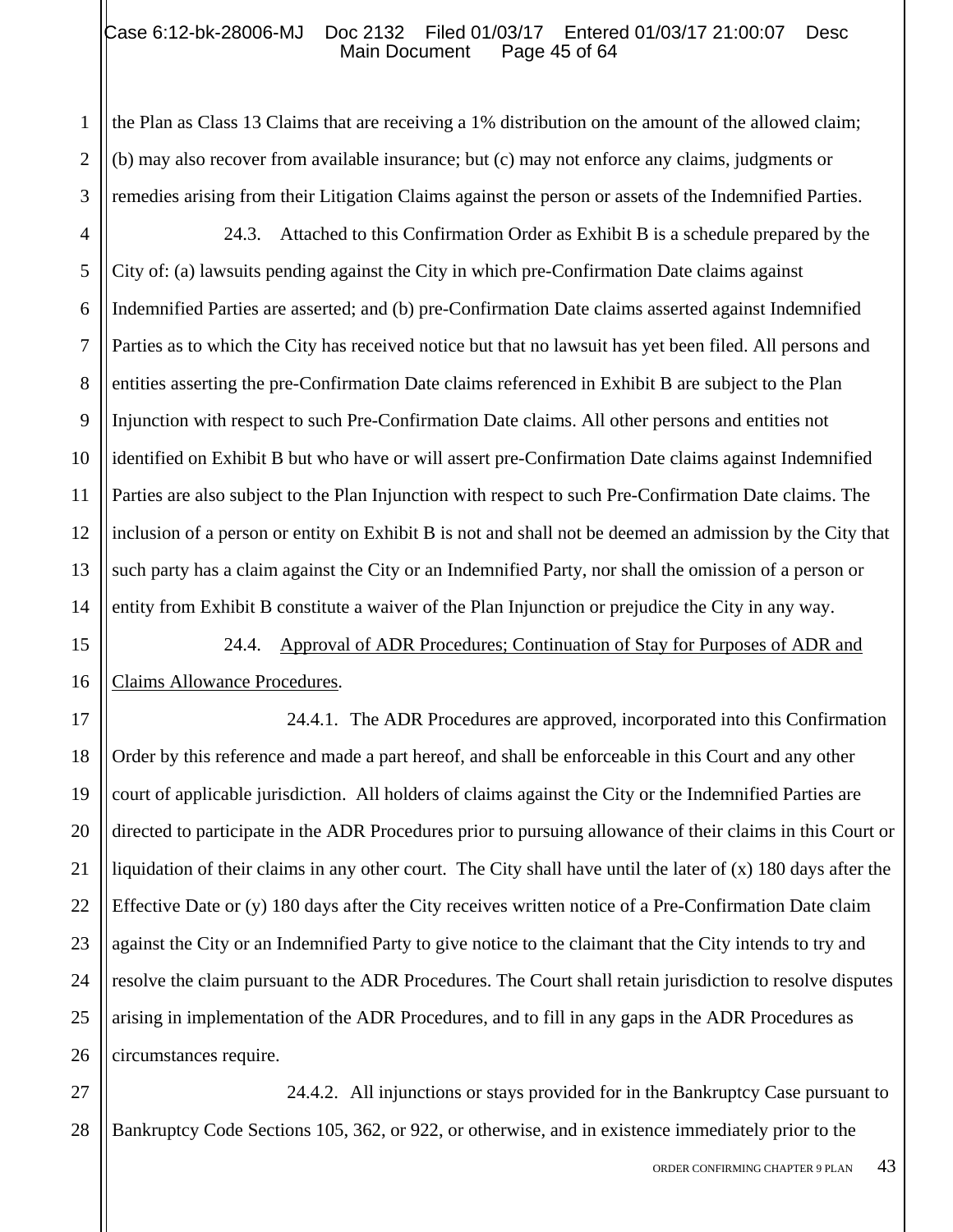#### Case 6:12-bk-28006-MJ Doc 2132 Filed 01/03/17 Entered 01/03/17 21:00:07 Desc<br>Main Document Page 46 of 64 Main Document

1

5

2 3 4 Confirmation Date, shall remain in full force and effect until the Effective Date, and shall continue in full force and effect after the Effective Date, together with the injunction provisions of Article XI of the Plan, for the purpose of resolving claims, including Litigation Claims, through the ADR Procedures, judicial determination of the City's liability (or lack thereof) on any Pre-Confirmation Date claim and the allowance or disallowance thereof.

6 7 8 9 10 11 12 13 14 24.4.3. If a claim cannot be resolved through the ADR Procedures, then any right to trial by jury that an individual has under applicable nonbankruptcy law with regard to a personal injury or wrongful death tort claim is preserved. *See* 28 U.S.C. §§ 157(b)(5) and 1411; *see also Sigma Micro Corp. v. Healthcentral.com (In re Healthcentral.com), 504 F.3d 775, 787 (9<sup>th</sup> Cir. 2007) ("A* Seventh Amendment jury trial right does not mean the bankruptcy court must instantly give up jurisdiction and that the case must be transferred to the district court. Instead, the bankruptcy court is permitted to retain jurisdiction over the action for pre-trial matters. Allowing the bankruptcy court to retain jurisdiction over pre-trial matters does not abridge a party's Seventh Amendment right to a jury trial.").

15 16 17 18 25. Survival of Indemnification Obligations. In accordance with the operation of the Plan Injunction, nothing in this Confirmation Order or the Plan discharges the obligations of the City, pursuant to its past practices and applicable law, to indemnify its officers and employees for any pre-Confirmation Date acts or omissions in the scope of their employment by the City.

19 20 21 22 23 24 25 26 27 28 26. Executory Contracts and Unexpired Leases. Assumption of the contracts and leases listed in the List of Assumed Executory Contracts and Unexpired Leases filed with the Court, as modified from time to time, is hereby approved. Assumption and assignment of the contracts and leases listed in the List of Assumed and Assigned Executory Contracts and Unexpired Leases filed with the Court, as modified from time to time, is hereby approved. Rejection of the contracts and leases listed in the List of Rejected Executory Contracts and Unexpired Leases filed with the Court, as modified from time to time, is hereby approved, and all other executory contracts and unexpired leases that are not assumed or assumed and assigned are hereby rejected. Any time within 180 days after the Effective Date, the City may file a motion to add or remove contracts or leases to or from the List of Assumed Executory Contracts and Unexpired Leases, List of Assumed and Assigned Executory Contracts and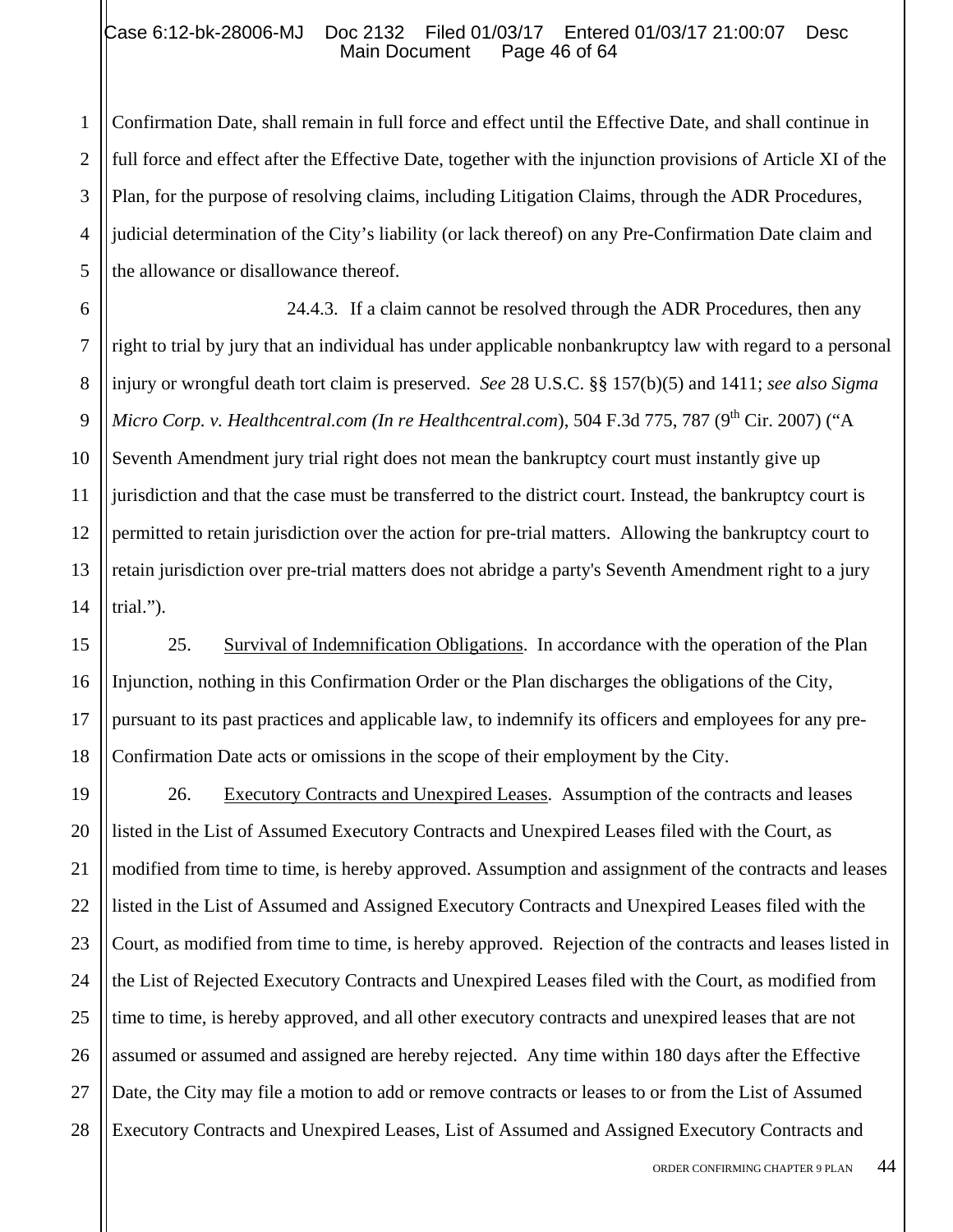# Case 6:12-bk-28006-MJ Doc 2132 Filed 01/03/17 Entered 01/03/17 21:00:07 Desc<br>Main Document Page 47 of 64 Main Document

2 3 Unexpired Leases and List of Rejected Executory Contracts and Unexpired Leases, or otherwise modify any decision to assume, assign or reject any executory contract or unexpired lease, upon notice to the counterparty.

4 5 6 7 27. Plan Implementation. In accordance with Section 1142, without the necessity of further action by the Court, the City is authorized to take any and all actions necessary or appropriate to implement, effectuate and consummate the Plan, this Confirmation Order and the transactions contemplated thereby or hereby.

28. Binding Effect of Prior Orders. Effective as of the Confirmation Date, but subject to the occurrence of the Effective Date and subject to the terms of the Plan and this Confirmation Order, all prior orders entered in the Bankruptcy Case and all documents and agreements executed by the City as authorized and directed thereunder shall be binding upon and shall inure to the benefit of the City and any other parties expressly subject thereto.

29. Final Order; Waiver of Stay. This Confirmation Order is a final order, and the period in which an appeal must be filed shall commence immediately upon the entry hereof. The stay of this Confirmation Order otherwise imposed by Bankruptcy Rule 3020(e) is hereby waived as of the date hereof.

30. Reversal. If any or all of the provisions of this Confirmation Order are hereafter reversed, modified or vacated by subsequent order of this Court or any other federal appellate court with appropriate jurisdiction, such reversal, modification or vacatur shall not affect the validity of the acts or obligations incurred or undertaken under or in connection with the Plan prior to the City's receipt of written notice of such order. Notwithstanding any such reversal, modification or vacatur of this Confirmation Order, any such act or obligation incurred or undertaken pursuant to, and in reliance on, this Confirmation Order prior to the effective date of such reversal, modification or vacatur shall be governed in all respects by the provisions of this Confirmation Order and the Plan and all related documents or any amendments or modifications thereto.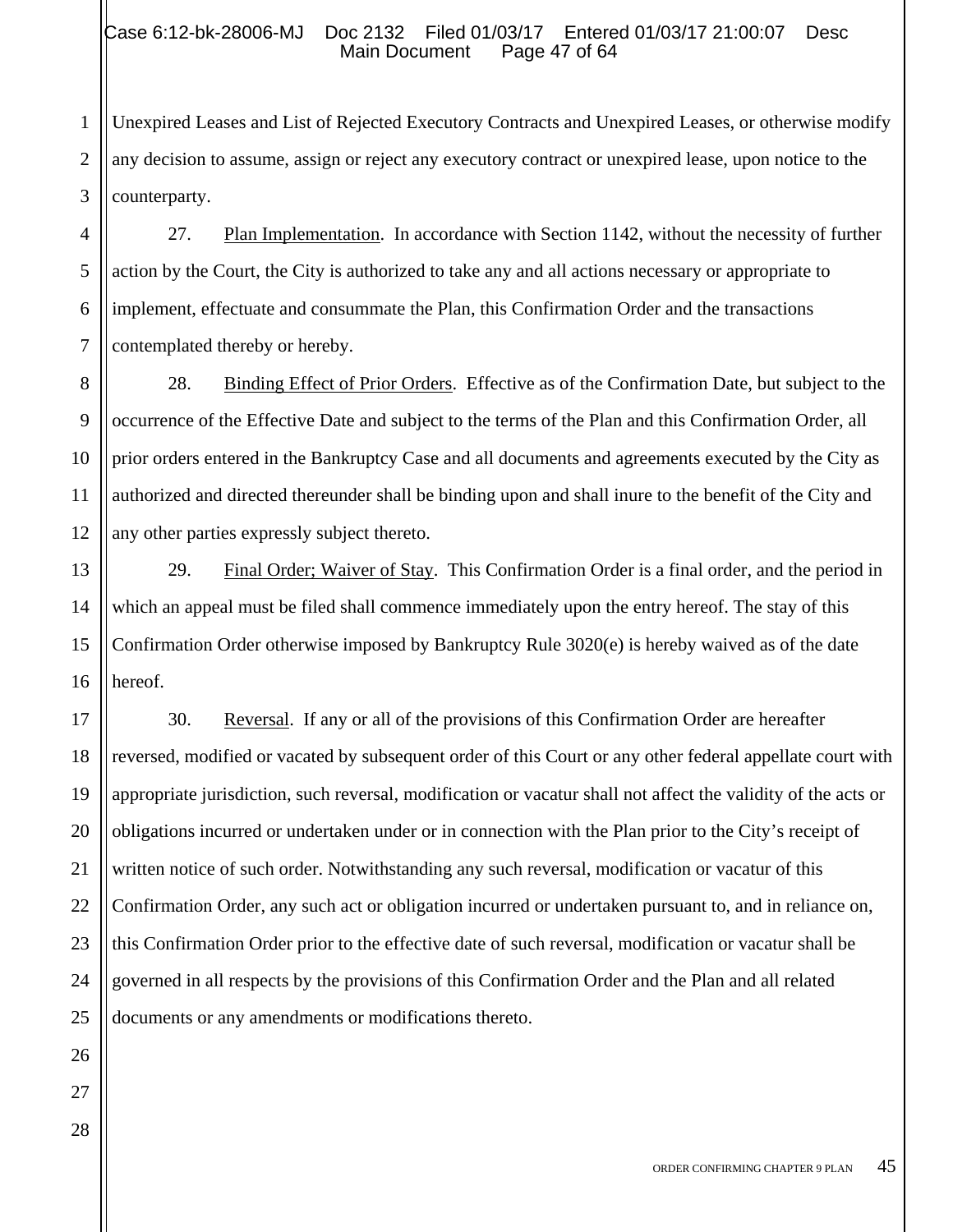1 2

3

4

5

6

7

8

9

10

11

13

15

17

18

19

20

21

22

23

24

25

26

#### 31. Miscellaneous Provisions.

31.1. Additional Non-Material Modifications. The City is hereby authorized to make non-material modifications or amendments to the Plan at any time prior to the substantial consummation of the Plan, without further order of the Court.

31.2. Kohl's. Nothing in the Plan or this Confirmation Order shall effect a discharge or waiver of the Claims of Kohl's Department Stores, Inc. ("Kohl's") for refunds on account of taxes paid to the City after the Petition Date (the "Tax Refund Claims"), which are subject to a tolling agreement between the City and Kohl's dated August 7, 2014, the Amended Tolling Agreement dated August 7, 2015, and the Second Amended Tolling Agreement dated as of July 30, 2016 (collectively, the "Tolling Agreement"). The Tolling Agreement shall remain in effect, and all of Kohl's and the City's rights, claims and defense in connection with the Tax Refund Claims are hereby preserved.

12 14 16 31.3. Class 14 Elections Made in Error to Detriment of Claimants. Notwithstanding anything to the contrary in the Plan or any applicable Ballot, any Retiree holding an Allowed Retiree Health Benefit Claim of more than \$10,000.00, who elected on their Ballot to have their Retiree Health Benefit Claim treated as a Convenience Class Claim (Class 14), shall be deemed not to have made such election. Each Retiree Health Benefit Claim of more than \$10,000.00 shall be treated as a Class 13 General Unsecured Claim.

#### 31.4. Certain Settlements.

31.4.1. The "Stipulation Between City of San Bernardino and BICEP Resolving BICEP's Motion to Compel Assumption or Rejection of the BICEP Agreements and BICEP's Objection to Confirmation of City's Third Amended Plan," filed on December 2, 2016 (Dkt. No. 2096, the "BICEP Stipulation"), is hereby approved, incorporated herein as part of this Order and made a part of the Plan, and the Court shall retain jurisdiction to resolve all disputes between the City and BICEP in any way related to pre-Confirmation Date claims against the City or the Indemnified Parties (including utilizing the "mediation first" provisions of the BICEP Stipulation). The City's assumption of the BICEP Agreements is also approved.

27 28 31.4.2. Notwithstanding anything to the contrary in the Plan or this Confirmation Order, the City's obligations under the SBCPF Settlement Agreement may not be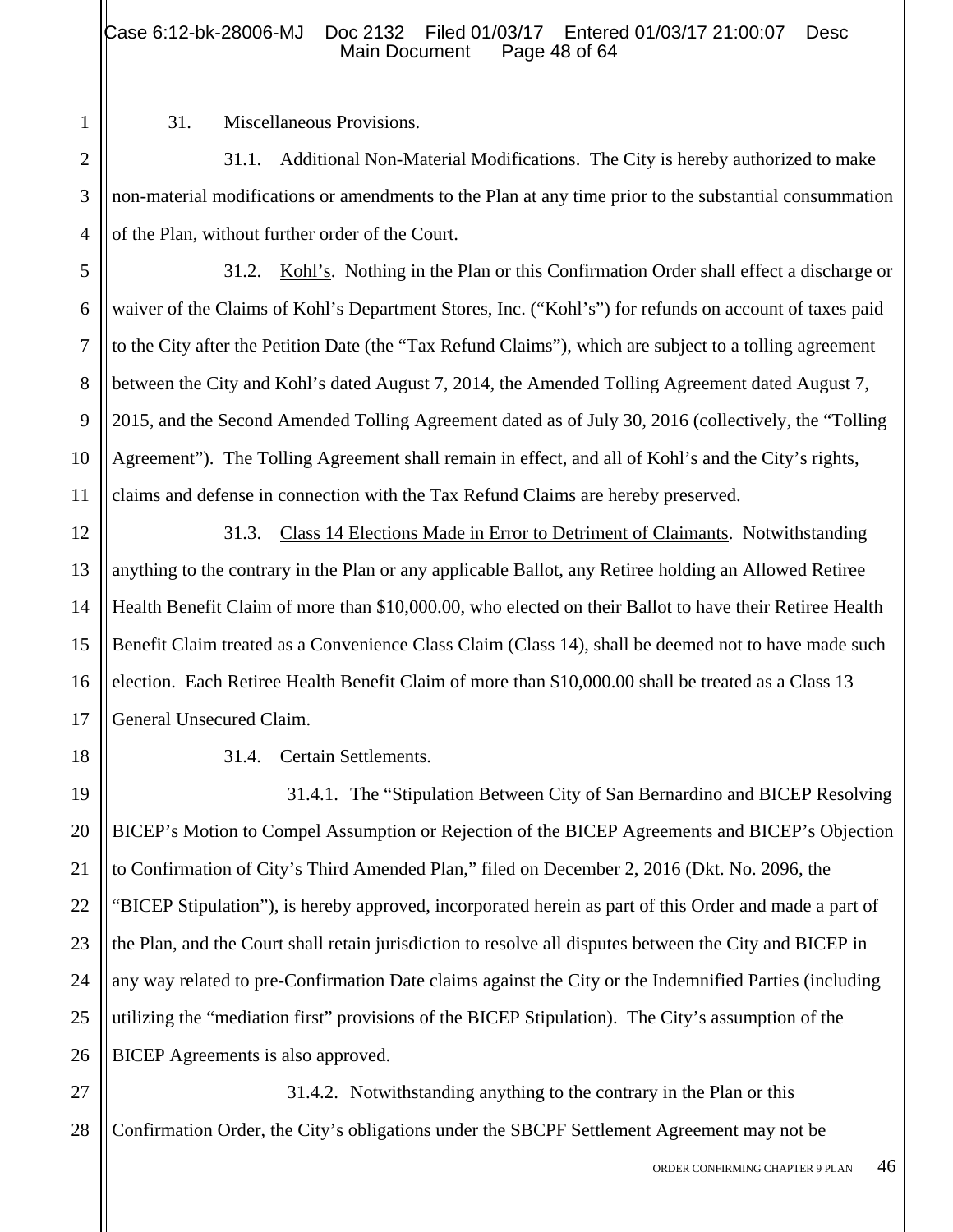# Case 6:12-bk-28006-MJ Doc 2132 Filed 01/03/17 Entered 01/03/17 21:00:07 Desc<br>Main Document Page 49 of 64 Main Document

discharged pursuant to the claims discharge provisions of the Plan or Bankruptcy Code, and the SBCPF's right to enforce the SBCPF Settlement Agreement in this Court shall not be enjoined. For the avoidance of doubt, as set forth in the Plan, the SBCPF Settlement Agreement shall not be rejected.

4 5 6 7 8 9 10 11 12 13 31.4.3. The POB Settlement Agreement (i) was duly authorized, executed and delivered by the City, (ii) the obligations of the City under such agreement are valid and binding obligations of the City, enforceable in accordance with its terms, and (iii) is hereby approved. The City is authorized to enter into, execute and deliver any further documents the City reasonably deems necessary to implement the Settlement Agreement (the "Additional Documents"). Upon entry of the Confirmation Order and execution and delivery by the parties of the Additional Documents, (a) such Additional Documents shall be deemed duly authorized, executed and delivered by the parties, incorporated herein by reference and made an Order of this Court as though fully set forth herein, and (b) the obligations of the parties under such Additional Documents shall be valid and binding obligations of the parties and enforceable in accordance with their respective terms.

14 15 16 31.4.4. The Plan and this Confirmation Order shall not impair or modify in any way SANBAG's rights under the SANBAG Agreement (including without limitation SANBAG's power to withhold Measure I funds).

17 18 19 20 31.4.5. The City's settlements with the Consenting Unions, including the attendant memorandums of understanding and each Agreement Regarding Class 13General Unsecured Claim between the City and the respective Consenting Union are hereby approved (including the stipulated amounts of Class 13 General Unsecured Claims) and shall govern the distributions to current and former employees of the City represented by such Consenting Unions.

1

2

3

31.5. 1996 Refunding Bonds and 1999 Refunding Certificates of Participation.

28 31.5.1. The holders of the 1996 Refunding Bonds and 1999 Refunding Certificates of Participation (the "Insured Bonds") have received appropriate notice of: (i) the solicitation of the Plan, (ii) the confirmation hearing, (iii) National's position as the deemed holder of the claims of the Insured Bonds, and the fact that National was entitled to vote to accept or reject the Plan as such, (iv) the fact that the holders of the Insured Bonds were not entitled to vote to accept or reject the Plan, (v) the deadline for voting on the Plan, (vi) the deadline for objecting to confirmation of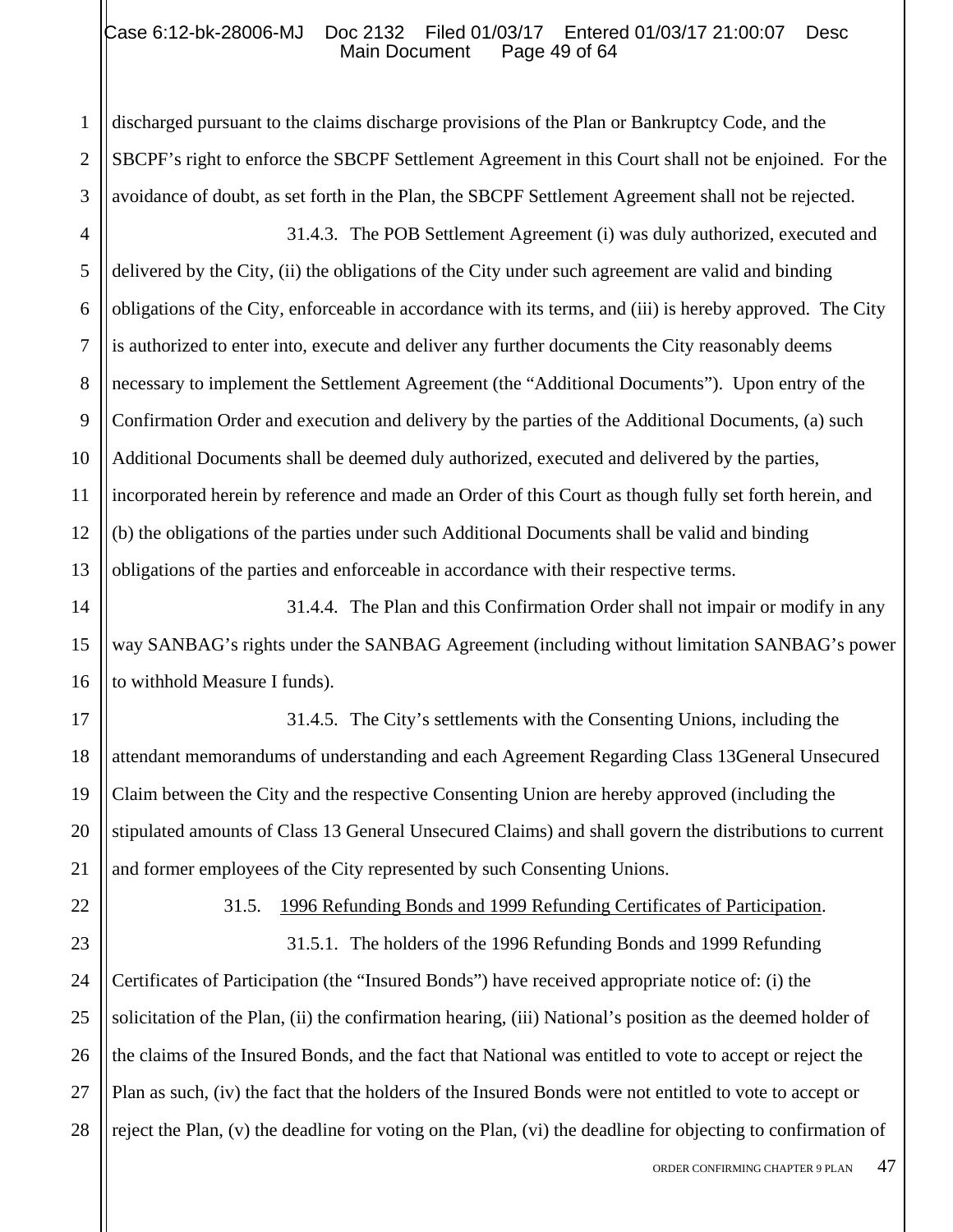#### Case 6:12-bk-28006-MJ Doc 2132 Filed 01/03/17 Entered 01/03/17 21:00:07 Desc<br>Main Document Page 50 of 64 Main Document

1

2 3 4 the Plan, and (vii) the exculpation provisions set forth in Section XI.E. of the Plan. No holder of an Insured Bond filed an objection to the Plan, either on a formal or informal basis, nor submitted a vote in relation to the Plan. Each holder of an Insured Bond is therefore bound by the terms and provisions of the Plan, including but not limited to Section XI.E. of the Plan.

5 6 7 8 9 10 11 12 31.5.2. The Plan and each of the Plan Documents and ancillary agreements and undertakings necessary to effectuate the Plan (including, without limitation, the 1999 Refunding Certificates of Participation Amendment and the 1996 Refunding Bonds Amendment) were developed and negotiated in good faith and at arms'-length among representatives of the City, National, the 1999 Refunding Certificates of Participation Trustee and the 1996 Refunding Bonds Trustee. The Plan's classification, indemnification, exculpation, release, and injunction provisions are consistent with sections 105, 1122, 1123(b)(6), 1123(b)(3)(A), 1129, and 1142 of the Bankruptcy Code, and are each necessary for the Debtor's successful reorganization.

13 14 15 16 17 18 19 20 21 22 23 24 31.5.3. Entry into and consummation of the transactions contemplated by 1999 Refunding Certificates of Participation Amendment and the 1996 Refunding Bonds Amendment is in the best interests of the City and holders of the Insured Bonds and are approved in all respects. Each of the City, National, the 1999 Refunding Certificates of Participation Trustee and the 1996 Refunding Bonds Trustee has exercised reasonable business judgment in connection with the negotiation and consummation of the 1999 Refunding Certificates of Participation Amendment and the 1996 Refunding Bonds Amendment, respectively, and the transactions contemplated thereby. The City, the 1999 Refunding Certificates of Participation Trustee and the 1996 Refunding Bonds Trustee are authorized, without further notice to or action, order, or approval of this Court or any other Person, to enter into and fully perform their obligations under the Plan and each of the Plan Documents and ancillary agreements and undertakings necessary to effectuate the Plan (including, without limitation, the 1999 Refunding Certificates of Participation Amendment and the 1996 Refunding Bonds Amendment).

25 26 27 28 31.5.4. The City, National, the 1999 Refunding Certificates of Participation Trustee, the 1996 Refunding Bonds Trustee, and each of their respective agents, successors, predecessors, control persons, members, officers, directors, employees and agents and their respective attorneys, financial advisors, investment bankers, accountants, and other professionals retained by such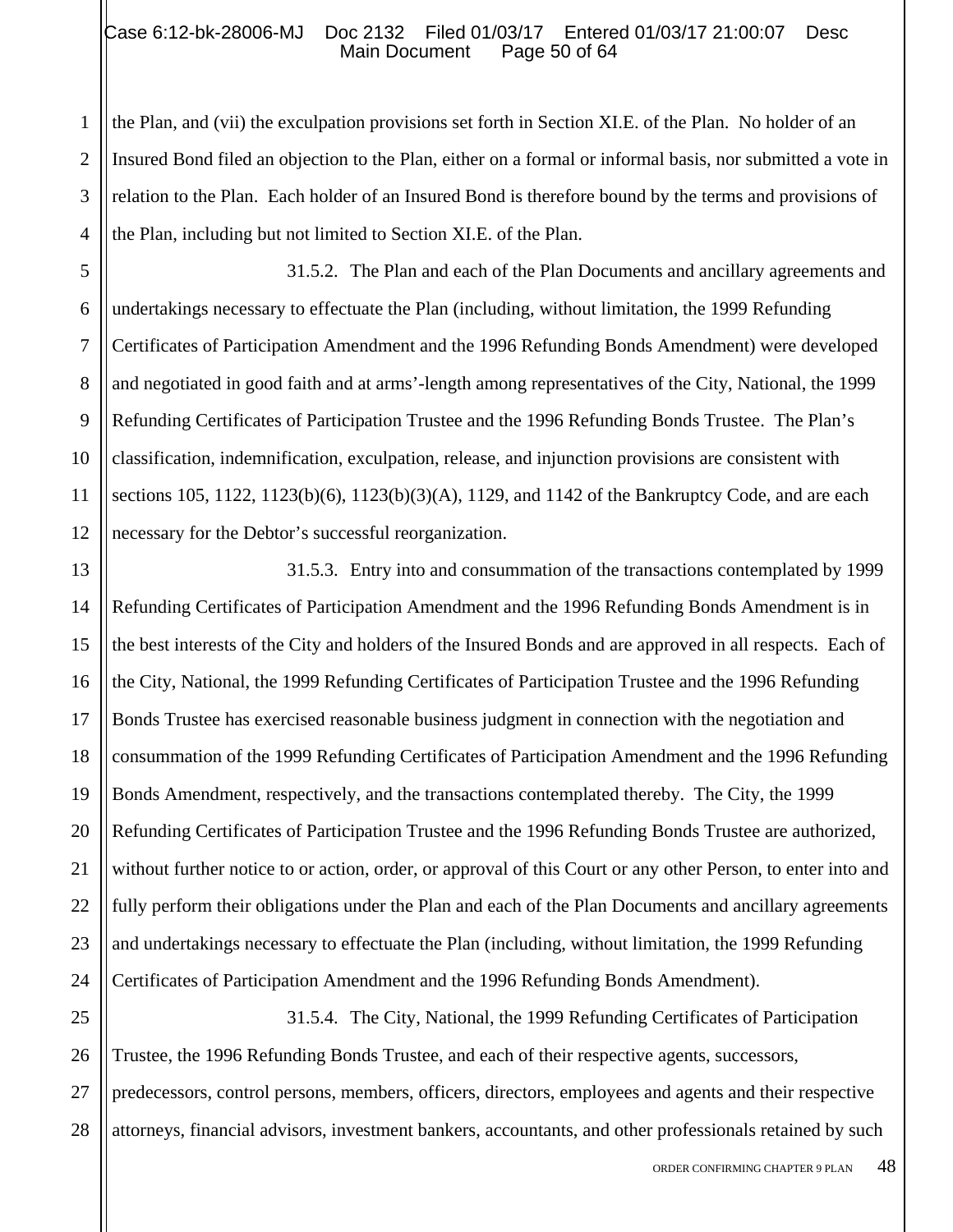#### Case 6:12-bk-28006-MJ Doc 2132 Filed 01/03/17 Entered 01/03/17 21:00:07 Desc<br>Main Document Page 51 of 64 Main Document

1 2 3 4 5 6 7 8 9 10 11 12 persons, to the extent applicable, (i) have acted in "good faith" within the meaning of section 1125(e) of the Bankruptcy Code and in compliance with the applicable provisions of the Bankruptcy Code, the Bankruptcy Rules, the Local Rules and any applicable non-bankruptcy law, rule, or regulation governing the adequacy of disclosure in connection with all their respective activities relating to the solicitation of acceptances to the Plan and their participation in the activities described in section 1125 of the Bankruptcy Code and (ii) shall be deemed to have participated in good faith and in compliance with the applicable provisions of the Bankruptcy Code in the offer and issuance of any securities under the Plan, and therefore are not, and on account of such offer, issuance and solicitation will not be, liable at any time for the violation of any applicable law, rule, or regulation governing the solicitation of acceptances or rejections of the Plan or the offer and issuance of the securities under the Plan, and are entitled to the protections afforded by section 1125(e) of the Bankruptcy Code and the release, exculpation and related Plan provisions, as set forth and to the extent provided pursuant to Article XI of the Plan.

13 14 31.6. Agreements with the United States. Notwithstanding any other provision of the Plan or this Confirmation Order to the contrary:

15

17

16 18 19 20 31.6.1. The City's obligations pursuant to its Contracts for Loan Guarantee Assistance Under Section 108 of the Housing and Community Development Act of 1974, as amended, 42 U.S.C. § 5308, with the United States Department of Housing and Urban Development shall remain extant and enforceable and not subject to discharge pursuant to 11 U.S.C. § 944; provided, however, that the City retains all defenses to the enforceability of such obligations under applicable non-bankruptcy law.

21 22 23 24 25 26 27 28 31.6.2. Nothing in the Plan or Confirmation Order shall adversely affect in any way the rights and remedies of the United States and the State of California under the consolidated actions styled as *City of San Bernardino v. United States and State of California, on behalf of Department of Toxic Substances Control v. United States*, Civil Action Nos. 96-8867 (MRP), 96-5205 (MRP) - Consolidated (C.D. Cal.), including without limitation, the Consent Decree therein and any amendment thereto ("C.D. Cal. Actions"), nor shall anything in the Plan or the Confirmation Order divest or limit the jurisdiction of the United States District Court for the Central District of California over the C.D. Cal. Actions. Upon the Effective Date of the Plan, the C.D. Cal. Actions shall survive the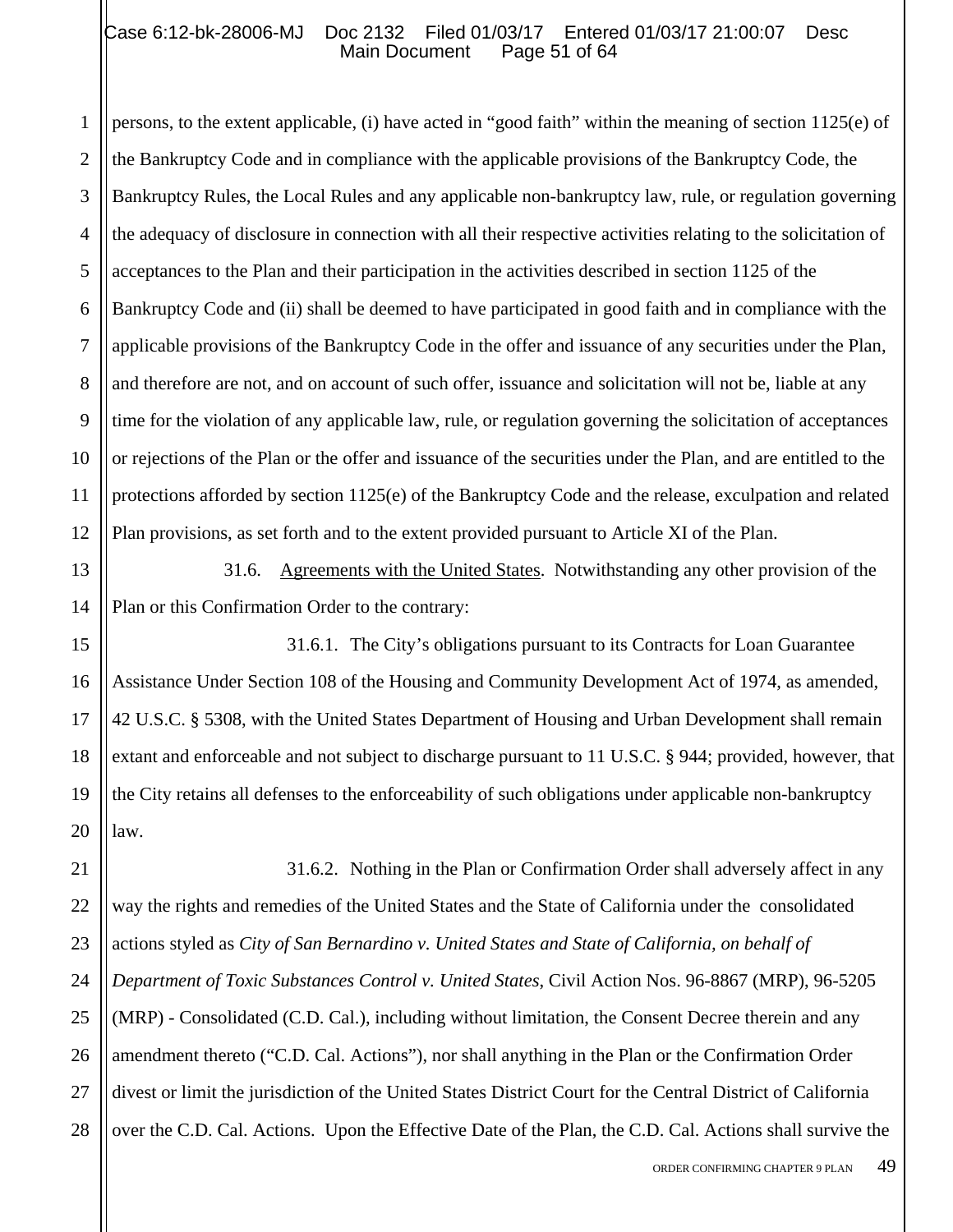#### Case 6:12-bk-28006-MJ Doc 2132 Filed 01/03/17 Entered 01/03/17 21:00:07 Desc<br>Main Document Page 52 of 64 Main Document

3 bankruptcy case and may be adjudicated and enforced in the United States District Court for the Central District of California, provided, however, that Bankruptcy Court approval must be obtained for any allowance of an administrative expense.

4 5 6 7 8 9 10 11 12 13 14 31.6.3. As to the United States, its agencies, departments or agents, nothing in the Plan or Confirmation Order shall discharge, release, or otherwise preclude: (1) any liability of the City to the United States, its agencies, departments or agents arising on or after the Effective Date; (2) any liability to the United States, its agencies, departments or agents that is not a "claim" within the meaning of section 101(5) of the Bankruptcy Code; (3) any valid defense of setoff or recoupment with respect to a Claim of the United States, its agencies, departments or agents; (4) the continued validity of the City's obligations to the United States, its agencies, departments or agents under any grant or cooperative assistance agreement; (5) any liability of any entity under environmental law arising or springing anew after the Effective Date that any entity would be subject to as a post-Effective Date owner or operator of property; or (6) the United States from, subsequent to the Confirmation Date, pursuing any police or regulatory action against the City.

15 16 17 18 19 20 21 32. Notice of Effective Date. On or before 14 days after occurrence of the Effective Date, the City or its agent shall mail or cause to be mailed to all holders of Claims the Notice of the Effective Date, which will inform such holders of: (i) entry of the Confirmation Order; (ii) the occurrence of the Effective Date; (iii) the assumption and rejection of the City's executory contracts and unexpired leases pursuant to this Plan, as well as the deadline for the filing of Claims arising from such rejection; (iv) the procedures for changing an address of record pursuant to Section IX of the Plan; and (v) such other matters as the City deems to be appropriate.

22 23 24 25 26 27 28 33. Findings Of Fact And Conclusions Of Law. Regardless of where set forth in this Confirmation Order, any finding of fact constitutes a finding of fact even if it is stated as a conclusion of law or otherwise, and any conclusion of law constitutes a conclusion of law even if it is stated as a finding of fact or otherwise. All findings of fact and conclusions of law announced by the Court on the record in connection with confirmation of the Plan or otherwise at the Confirmation Hearing are incorporated herein by reference. The findings of fact and conclusions of law set forth herein and in the record of the Confirmation Hearing constitute the Court's findings of fact and conclusions of law

1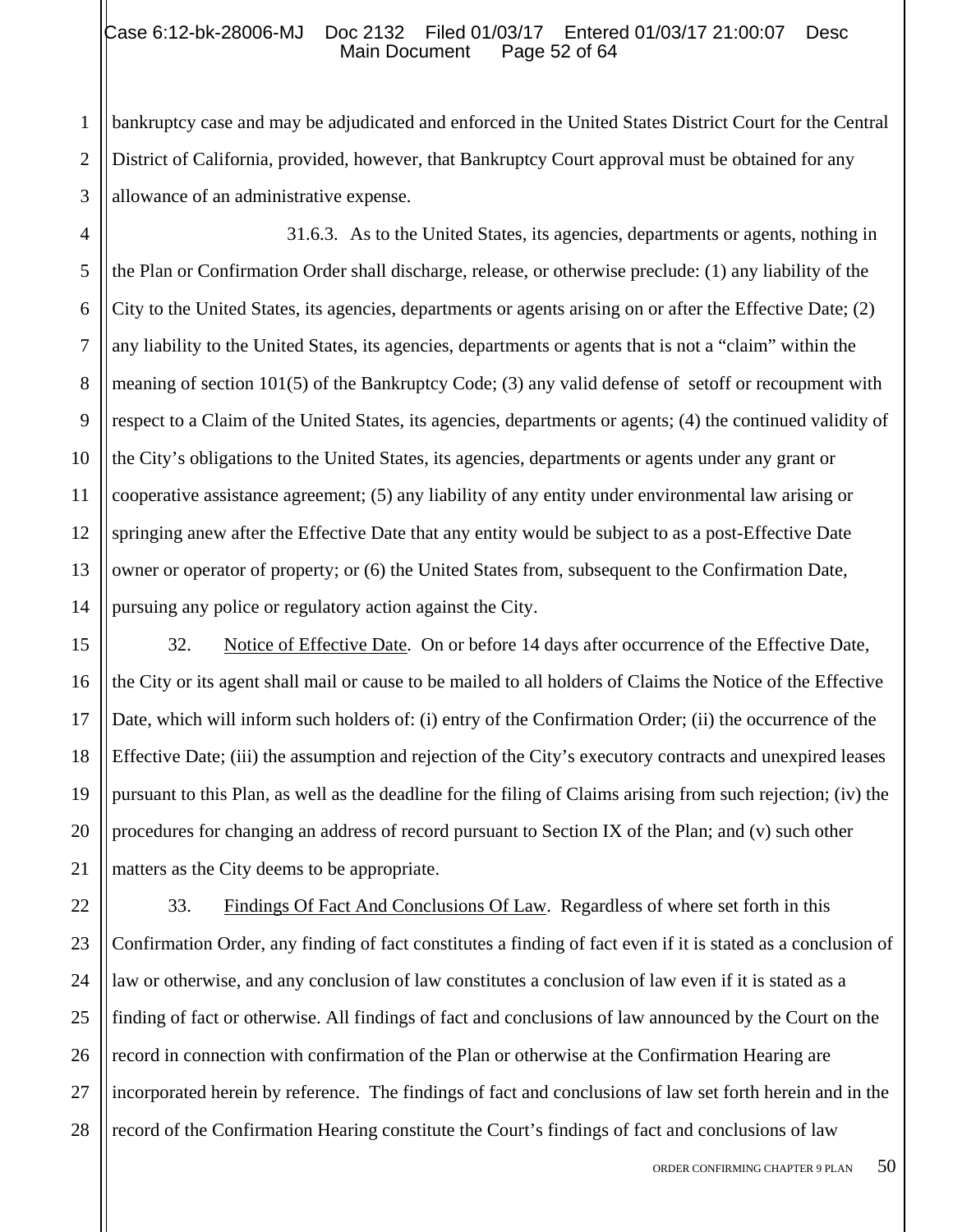|                | Case 6:12-bk-28006-MJ Doc 2132 Filed 01/03/17 Entered 01/03/17 21:00:07 Desc<br>Main Document<br>Page 53 of 64 |  |  |  |  |  |
|----------------|----------------------------------------------------------------------------------------------------------------|--|--|--|--|--|
| $\mathbf{1}$   | pursuant to Rule 52 of the Federal Rules of Civil Procedure, as made applicable herein by Bankruptcy           |  |  |  |  |  |
| $\overline{2}$ | Rules 7052 and 9014.                                                                                           |  |  |  |  |  |
| 3              |                                                                                                                |  |  |  |  |  |
| $\overline{4}$ |                                                                                                                |  |  |  |  |  |
| 5              | THE HONORABLE MEREDITH A. JURY,                                                                                |  |  |  |  |  |
| 6              | UNITED STATES BANKRUPTCY JUDGE                                                                                 |  |  |  |  |  |
| $\overline{7}$ |                                                                                                                |  |  |  |  |  |
| 8              |                                                                                                                |  |  |  |  |  |
| 9              |                                                                                                                |  |  |  |  |  |
| 10             |                                                                                                                |  |  |  |  |  |
| 11             |                                                                                                                |  |  |  |  |  |
| 12             |                                                                                                                |  |  |  |  |  |
| 13             |                                                                                                                |  |  |  |  |  |
| 14             |                                                                                                                |  |  |  |  |  |
| 15             |                                                                                                                |  |  |  |  |  |
| 16<br>17       |                                                                                                                |  |  |  |  |  |
| 18             |                                                                                                                |  |  |  |  |  |
| 19             |                                                                                                                |  |  |  |  |  |
| 20             |                                                                                                                |  |  |  |  |  |
| 21             |                                                                                                                |  |  |  |  |  |
| 22             |                                                                                                                |  |  |  |  |  |
| 23             |                                                                                                                |  |  |  |  |  |
| 24             |                                                                                                                |  |  |  |  |  |
| $25\,$         |                                                                                                                |  |  |  |  |  |
| 26             |                                                                                                                |  |  |  |  |  |
| 27             |                                                                                                                |  |  |  |  |  |
| 28             |                                                                                                                |  |  |  |  |  |
|                | 51<br>ORDER CONFIRMING CHAPTER 9 PLAN                                                                          |  |  |  |  |  |
|                |                                                                                                                |  |  |  |  |  |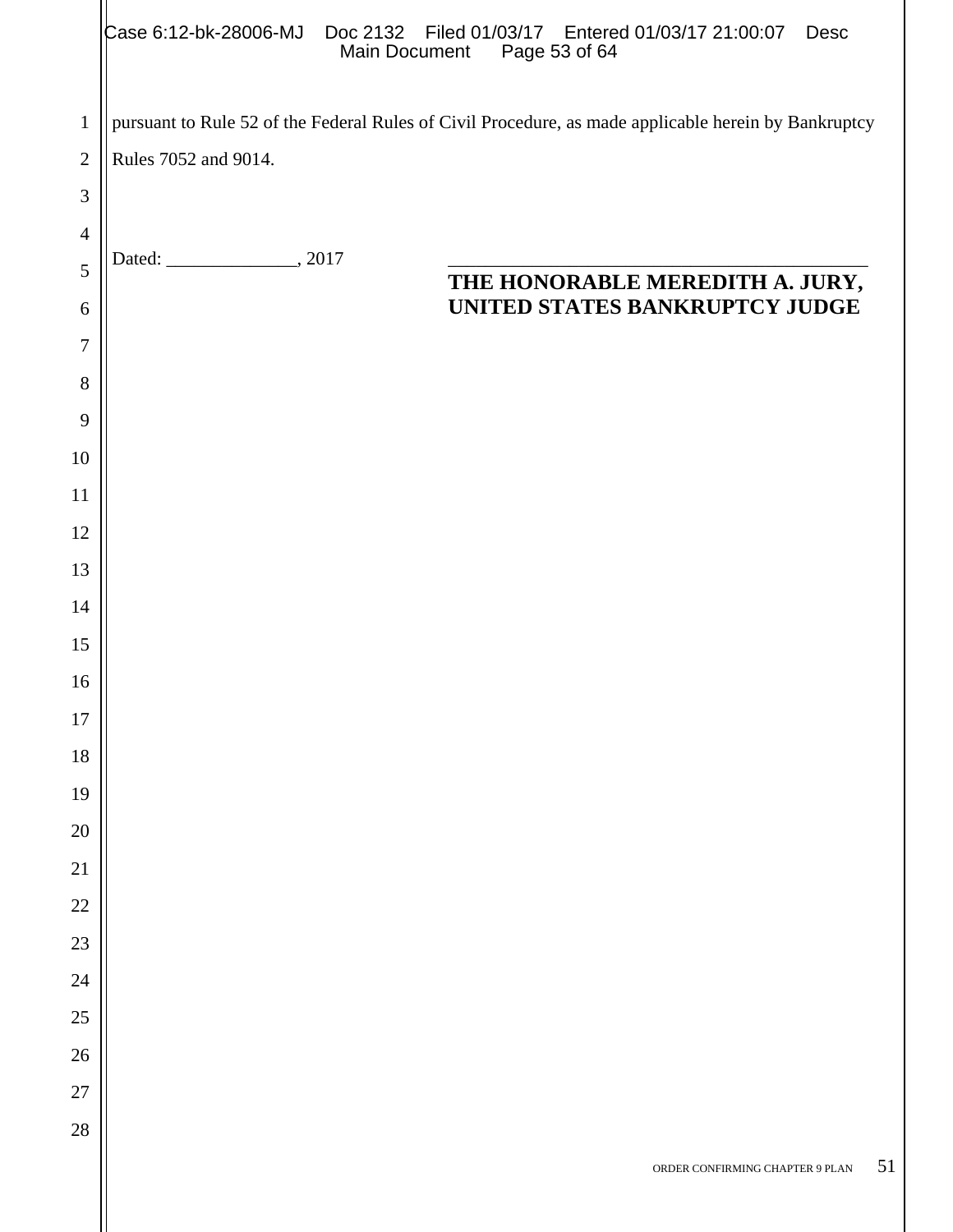# **Exhibit A to "Order Confirming Third Amended Plan for the Adjustment of Debts of the City of San Bernardino, California (July 29, 2016), as Modified"**

THIRD AMENDED PLAN FOR THE ADJUSTMENT OF DEBTS OF THE CITY OF SAN BERNARDINO, CALIFORNIA (JULY 29, 2016), AS MODIFIED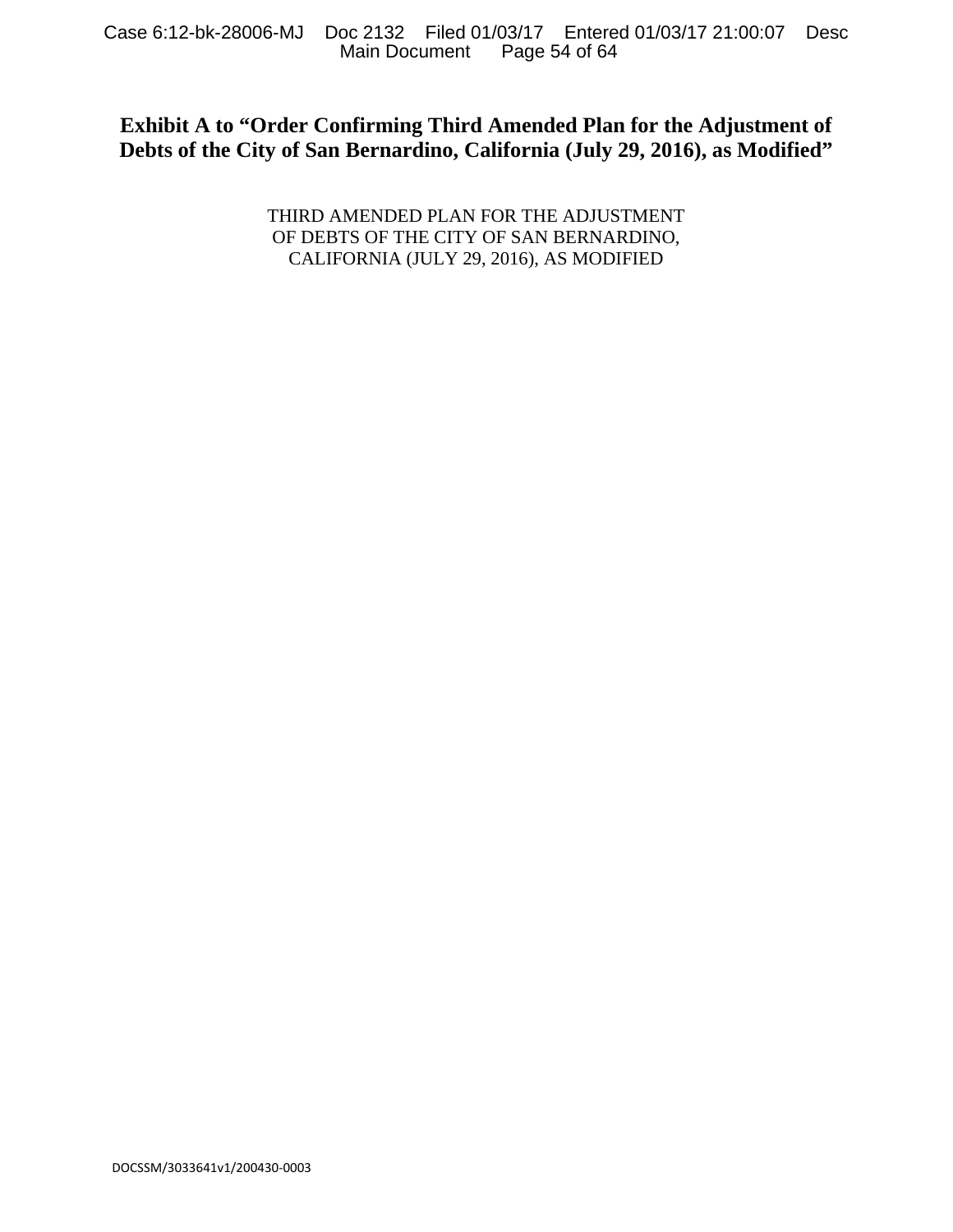# **Exhibit B to "Order Confirming Third Amended Plan for the Adjustment of Debts of the City of San Bernardino, California (July 29, 2016), as Modified"**

Schedule of: (a) lawsuits pending against the City in which pre-Confirmation Date claims against Indemnified Parties are asserted; and (b) pre-Confirmation Date claims asserted against Indemnified Parties as to which the City has received notice but that no lawsuit has yet been filed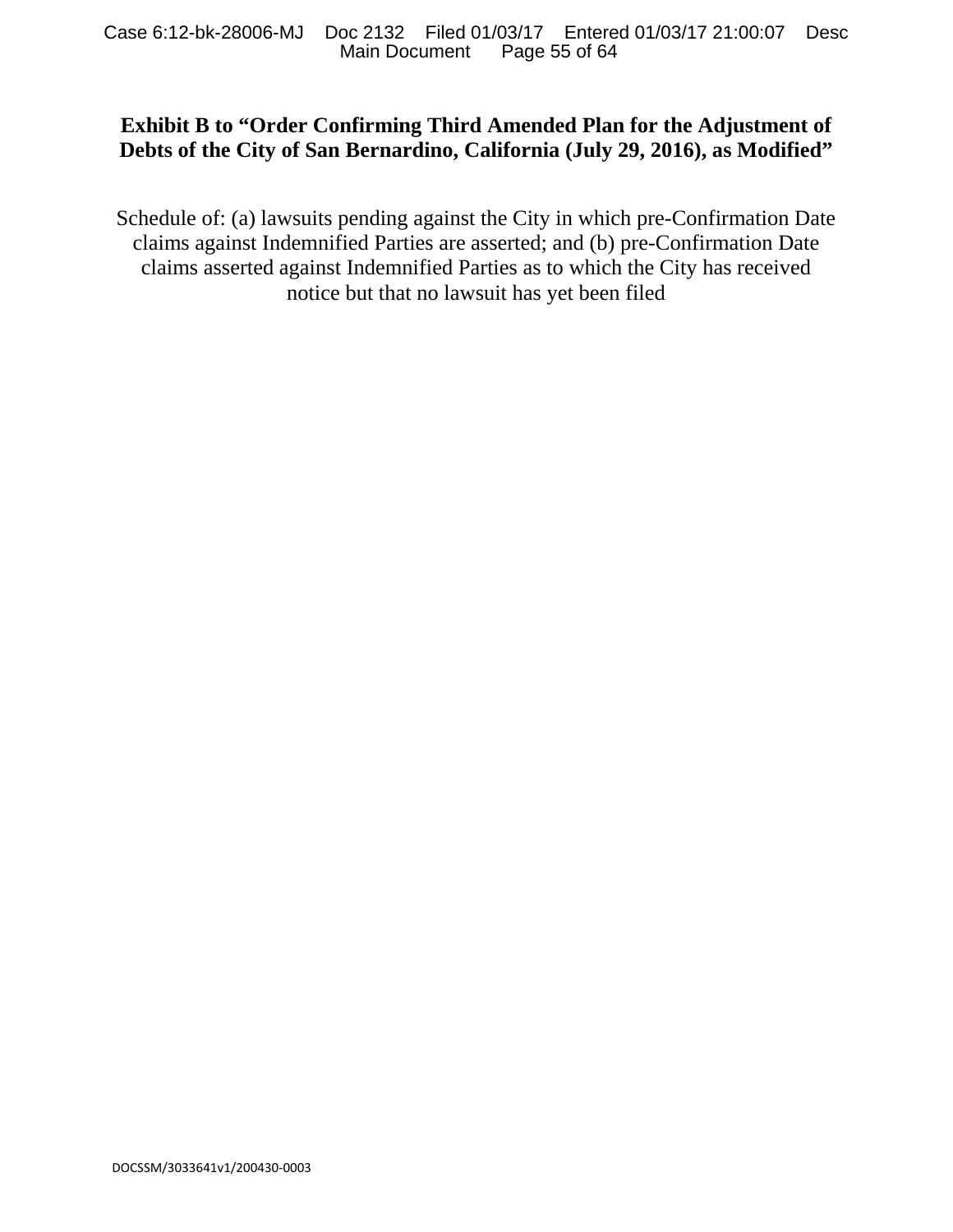# **PROOF OF SERVICE OF DOCUMENT**

I am over the age of 18 and not a party to this bankruptcy case or adversary proceeding. My business address is:

100 Wilshire Blvd., 4<sup>th</sup> Floor, Santa Monica, CA 90401

A true and correct copy of the foregoing document entitled: **NOTICE OF LODGMENT OF ORDER IN BANKRUPTCY CASE** will be served or was served **(a)** on the judge in chambers in the form and manner required by LBR 5005-2(d); and **(b)** in the manner stated below:

**1**. **TO BE SERVED BY THE COURT VIA NOTICE OF ELECTRONIC FILING (NEF)**: Pursuant to controlling General Orders and LBR, the foregoing document will be served by the court via NEF and hyperlink to the document. On (*date*) 01/03/2017, I checked the CM/ECF docket for this bankruptcy case or adversary proceeding and determined that the following persons are on the Electronic Mail Notice List to receive NEF transmission at the email addresses stated below:

The United States trustee will be served electronically by the court to: United States Trustee (RS) ustpregion16.rs.ecf@usdoj.gov

#### ATTORNEYS FOR DEBTOR

Paul R. Glassman pglassman@sycr.com Fred Neufeld fneufeld@sycr.com Laura L. Buchanan lbuchanan@sycr.com

OBJECTING PARTY PAUL TRIPLETT Duane R Folke folkeslaw@hotmail.com

#### OBJECTING PARTY ROVINSKI RENTER

David A Tilem davidtilem@tilemlaw.com, DavidTilem@ecf.inforuptcy.com;malissamurguia@tilemlaw.com; joanfidelson@tilemlaw.com;JoanFidelson@ecf.inforuptcy.com;MalissaMurguia@ecf.inforuptcy.com; SylviaTilemLaw@gmail.com

OBJECTING PARTY JAVIER BANUELOS Richard P Herman rherman@richardphermanlaw.com

OBJECTING PARTY BIG INDEPENDENT CITIES EXCESS POOL JOINT POWERS AUTHORITY ("BICEP") Franklin C Adams franklin.adams@bbklaw.com, arthur.johnston@bbklaw.com;lisa.spencer@bbklaw.com; Cathy Ta cathy.ta@bbklaw.com, Arthur.Johnston@bbklaw.com;lisa.spencer@bbklaw.com

Franklin C Adams on behalf of Creditor San Bernardino Associated Governments franklin.adams@bbklaw.com, arthur.johnston@bbklaw.com;lisa.spencer@bbklaw.com

Franklin C Adams on behalf of Creditor San Bernardino Local Agency Formation Commission franklin.adams@bbklaw.com, arthur.johnston@bbklaw.com;lisa.spencer@bbklaw.com;

Franklin C Adams on behalf of Big Independent Cities Excess Pool Joint Powers Authority ("BICEP") franklin.adams@bbklaw.com, arthur.johnston@bbklaw.com;lisa.spencer@bbklaw.com;

Andrew K Alper on behalf of Interested Party Courtesy NEF aalper@frandzel.com, ekidder@frandzel.com

Christian U Anyiam on behalf of Claimant Gustavo Arzola anyiamlawfirminc@gmail.com, chrisanyiam4law@gmail.com

Thomas V Askounis on behalf of Interested Party Courtesy NEF taskounis@askounisdarcy.com

This form is mandatory. It has been approved for use by the United States Bankruptcy Court for the Central District of California.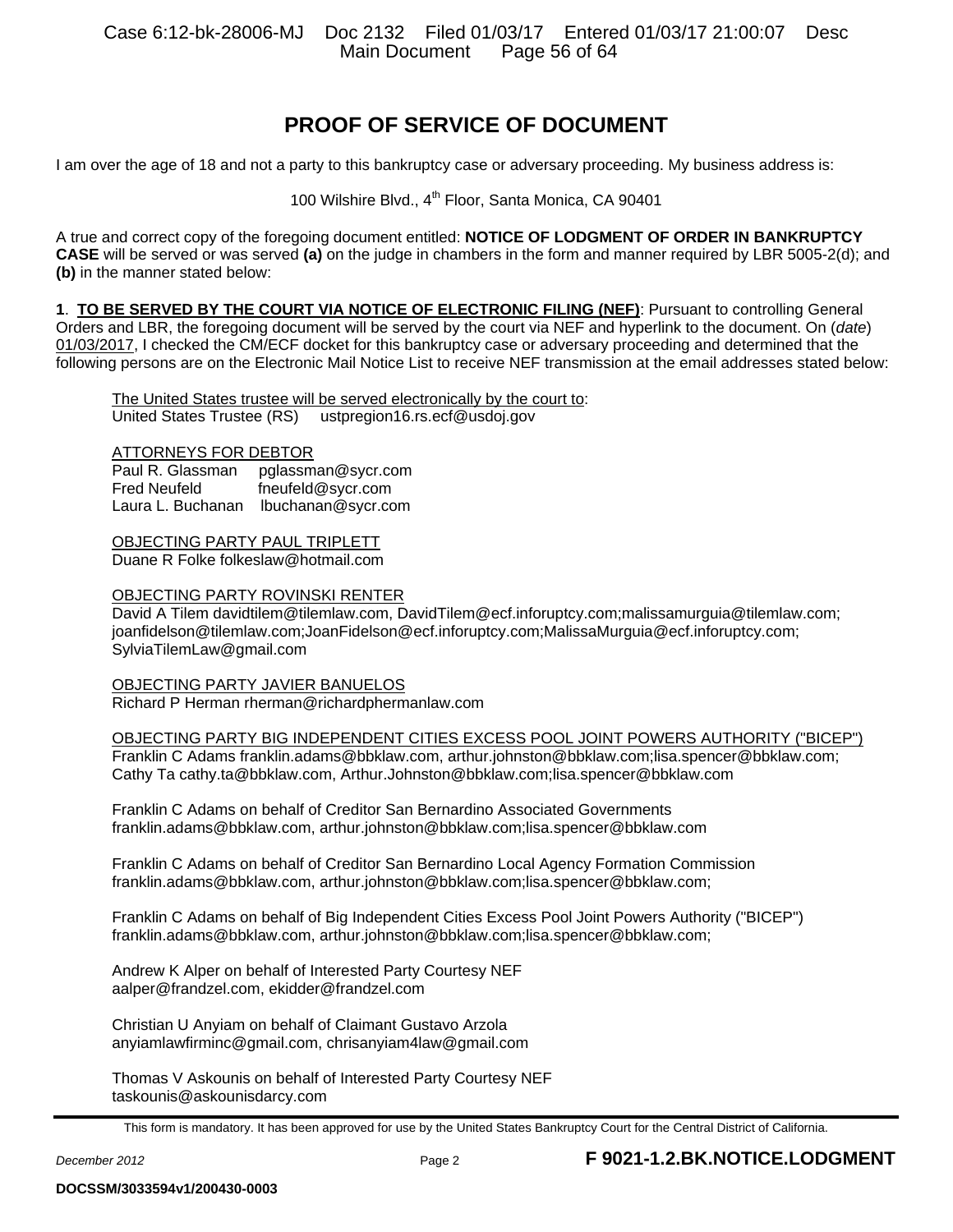Moises A Aviles on behalf of Creditors Arcadio Bucio, and Guadalupe Garfias aviles.associates@gmail.com

Marjorie Barrios on behalf of Raymond Newberry, Patricia Mendoza, Maria Aboytia, Juana Pulido, Jesus Pulido, Jonathan Pulido, Richard Gonzalez Lozada, Melinda McNeal, Bertha Lozada, Mildred Lytwynec, Nicholas Lytwynec, Gloria Basua, and Others Similarly Situated iecivillaw@gmail.com, mbarrios@mbarrios.com

Marjorie Barrios on behalf of The Estate of Fernando Melgoza iecivillaw@gmail.com, mbarrios@mbarrios.com

James Cornell Behrens for Interested Party Ambac Assurance Corporation jbehrens@milbank.com

Julie A Belezzuoli on behalf of Defendant California Department of Finance julie.belezzuoli@kayescholer.com, maocbca@kayescholer.com

Julie A Belezzuoli on behalf of Defendant Office of State Controller, State of California julie.belezzuoli@kayescholer.com, maocbca@kayescholer.com

Julie A Belezzuoli on behalf of Defendant Ana J Matosantos julie.belezzuoli@kayescholer.com, maocbca@kayescholer.com

Julie A Belezzuoli on behalf of Defendant John Chiang julie.belezzuoli@kayescholer.com, maocbca@kayescholer.com

Anthony Bisconti on behalf of Creditor Certain Retired Employees of the City of San Bernardino tbisconti@bmkattorneys.com, admin@bmkattorneys.com

Joseph N Bolander on behalf of Creditor Edward Andrade Joe@CastilloHarper.com, Joe@CastilloHarper.com

Jeffrey E Bjork on behalf of Interested Party Courtesy NEF jbjork@sidley.com

Michael D Boutell on behalf of Creditor Comerica Bank mdbell@comerica.com

J Scott Bovitz on behalf of Creditor U.S. TelePacific Corp. bovitz@bovitz-spitzer.com

John A Boyd on behalf of Interested Party Thompson & Colegate LLP fednotice@tclaw.net

Jeffrey W Broker on behalf of Creditor The Glen Aire Mobilehome Park Corporation jbroker@brokerlaw.biz

Laura L Buchanan on behalf of Debtor City of San Bernardino, California lbuchanan@sycr.com

Michael J Bujold on behalf of U.S. Trustee United States Trustee (RS) Michael.J.Bujold@usdoj.gov

Christopher Celentino on behalf of Party Erste Europaische Pfandbrief- und Kommunalkreditbank

This form is mandatory. It has been approved for use by the United States Bankruptcy Court for the Central District of California.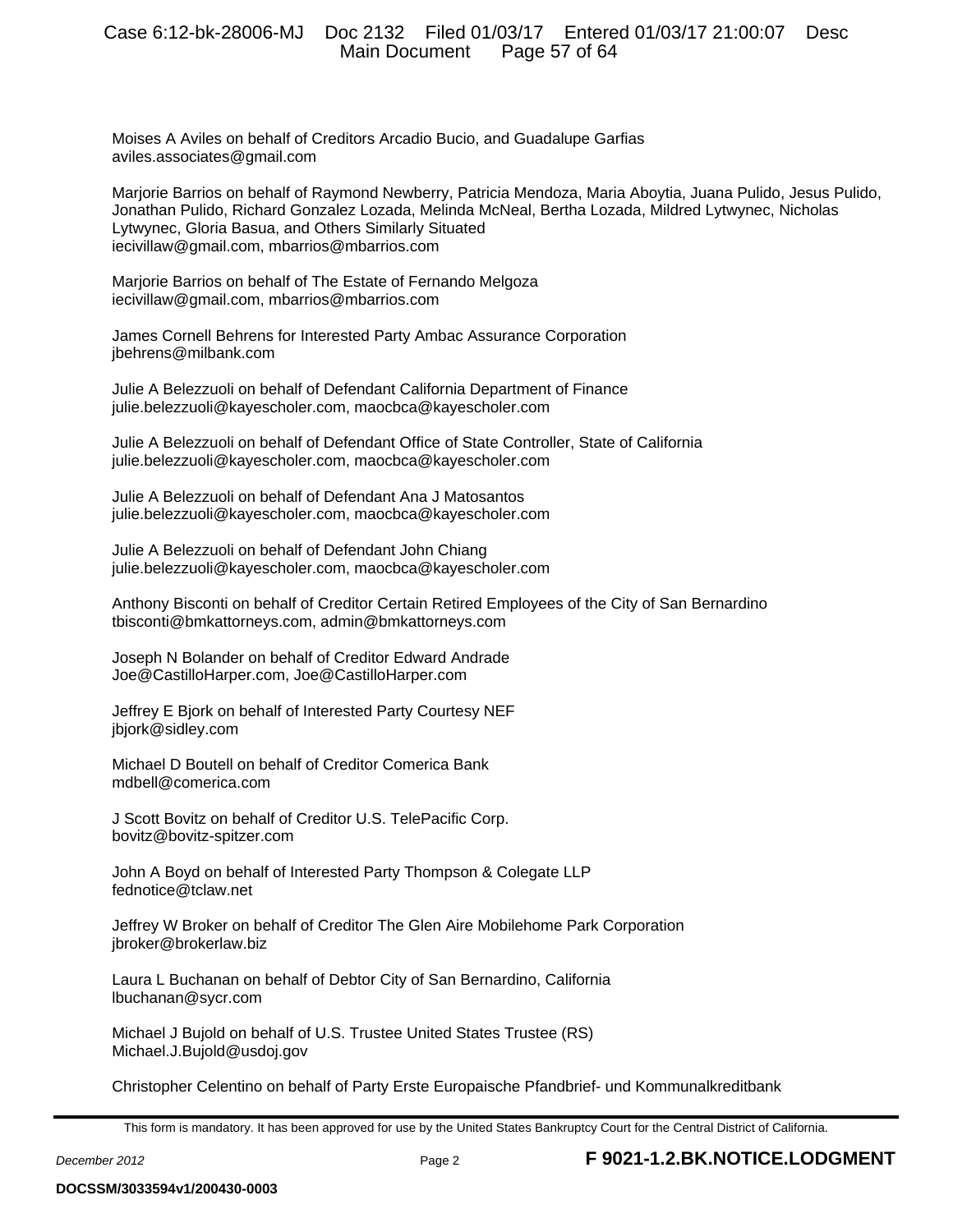Aktiengesellschaft in Luxemburg S.A. celentinoc@ballardspahr.com, burkec@ballardspahr.com

Lisa W Chao on behalf of California Infrastructure and Economic Development Bank lisa.chao@doj.ca.gov

Shirley Cho on behalf of Interested Party National Public Finance Guarantee Corp. scho@pszjlaw.com

Carol Chow on behalf of Interested Parties CMB INFRASTRUCTURE INVESTMENT GROUP III, LP, CMB INFRASTRUCTURE INVESTMENT GROUP V, LP AND CMB INFRASTRUCTURE INVESTMENT GROUP VI-C, LP carol.chow@ffslaw.com

Alicia Clough on behalf of Defendant California Department of Finance aclough@loeb.com, ladocket@loeb.com;klyles@loeb.com;mnielson@loeb.com

Alicia Clough on behalf of Defendant Office of State Controller, State of California aclough@loeb.com, ladocket@loeb.com;klyles@loeb.com;mnielson@loeb.com

Alicia Clough on behalf of Defendant State of California aclough@loeb.com, ladocket@loeb.com;klyles@loeb.com;mnielson@loeb.com

Alicia Clough on behalf of Defendant Ana J Matosantos aclough@loeb.com, ladocket@loeb.com;klyles@loeb.com;mnielson@loeb.com

Alicia Clough on behalf of Defendant John Chiang aclough@loeb.com, ladocket@loeb.com;klyles@loeb.com;mnielson@loeb.com

Marc S Cohen on behalf of Defendant California Department of Finance mscohen@loeb.com, klyles@loeb.com;mnielson@loeb.com;ladocket@loeb.com

Marc S Cohen on behalf of Defendant Office of State Controller, State of California mscohen@loeb.com, klyles@loeb.com;mnielson@loeb.com;ladocket@loeb.com

Marc S Cohen on behalf of Defendant State of California mscohen@loeb.com, klyles@loeb.com;mnielson@loeb.com;ladocket@loeb.com

Marc S Cohen on behalf of Defendant Ana J Matosantos mscohen@loeb.com, klyles@loeb.com;mnielson@loeb.com;ladocket@loeb.com

Marc S Cohen on behalf of Defendant John Chiang mscohen@loeb.com, klyles@loeb.com;mnielson@loeb.com;ladocket@loeb.com

Christopher J Cox on behalf of Interested Party National Public Finance Guarantee Corp. chris.cox@weil.com, janine.chong@weil.com

Christina M Craige on behalf of Interested Party Courtesy NEF ccraige@sidley.com

Alex Darcy on behalf of Creditor Marquette Bank adarcy@askounisdarcy.com, rwoolley@askounisdarcy.com,taskounis@askounisdarcy.com

Susan S Davis on behalf of Interested Party Courtesy NEF sdavis@coxcastle.com

This form is mandatory. It has been approved for use by the United States Bankruptcy Court for the Central District of California.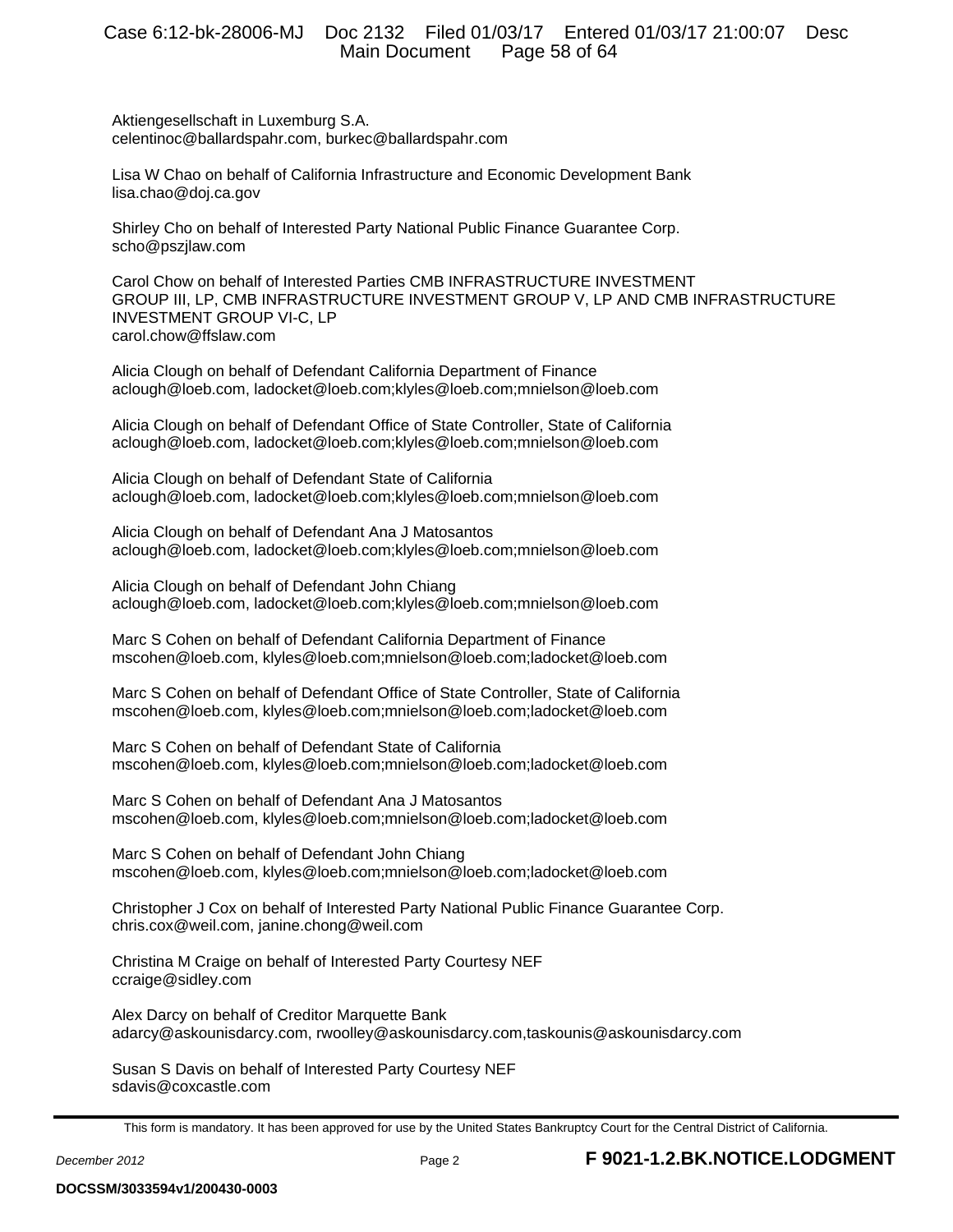Robert H Dewberry on behalf of Creditor Allison Mechanical, Inc. robert.dewberry@dewlaw.net

Donn A Dimichele on behalf of Debtor City of San Bernardino dimichele\_do@sbcity.org, brigman\_ch@sbcity.org

Todd J Dressel on behalf of Creditor Pinnacle Public Finance, Inc. dressel@chapman.com, lillbyrd@chapman.com

Warren M Ellis on behalf of Claimant Jesus Castaneda warren.m.ellis@gmail.com, ciprianturcu@presumeinnocence.com

Scott Ewing on behalf of Interested Party Rust Consulting/Omni Bankruptcy contact@omnimgt.com, sewing@omnimgt.com;katie@omnimgt.com

John A Farmer on behalf of Creditor County of San Bernardino, California jfarmer@orrick.com

John C Feely on behalf of Claimant Broadway Capital LLC johnconrad85@gmail.com, john@lblegal.org

Lazaro E Fernandez on behalf of Creditor Lori Tillery, Michael Wade, Michael Anthony Rey, Terrel Markham, et al., Attornwy fo J.A. et al., Cedric may Sr., et al., Sheryl Jackson lef17@pacbell.net, lef-karina@pacbell.net;lef-mari@pacbell.net;lefkarina@gmail.com

M Douglas Flahaut on behalf of Interested Party Wells Fargo Bank, N.A. flahaut.douglas@arentfox.com

Duane R Folke on behalf of Creditor Paul Triplett folkeslaw@hotmail.com

Dale K Galipo on behalf of Attorney Dale K Galipo dalekgalipo@yahoo.com, mpartow@galipolaw.com;lcostanza@galipolaw.com;rvasquez@galipolaw.com

Dale K Galipo on behalf of Michael Wade, Michael Anthony Rey, Terrel Markham, et al., Attornwy fo J.A. et al., Cedric may Sr., et al., Sheryl Jackson dalekgalipo@yahoo.com, mpartow@galipolaw.com;lcostanza@galipolaw.com;rvasquez@galipolaw.com

Victoria C Geary on behalf of Defendant California State Board Of Equalization victoria.geary@boe.ca.gov

Victoria C Geary on behalf of Defendant Cynthia Bridges victoria.geary@boe.ca.gov

Paul R. Glassman on behalf of Debtor City of San Bernardino, California pglassman@sycr.com

Paul R. Glassman on behalf of Plaintiff City of San Bernardino, California pglassman@sycr.com

Richard H Golubow on behalf of Glen Aire Mobilehome Park Corporation, Pacific Palms Mobilehome Park Corporation, Friendly Village Mobilehome Park Corporation, Orangewood Mobilehome Park Corporation and Affordable Community Living Corporation fka California Mobilehome Park Corporation fka San Bernardino Mobilehome Park Corporation

This form is mandatory. It has been approved for use by the United States Bankruptcy Court for the Central District of California.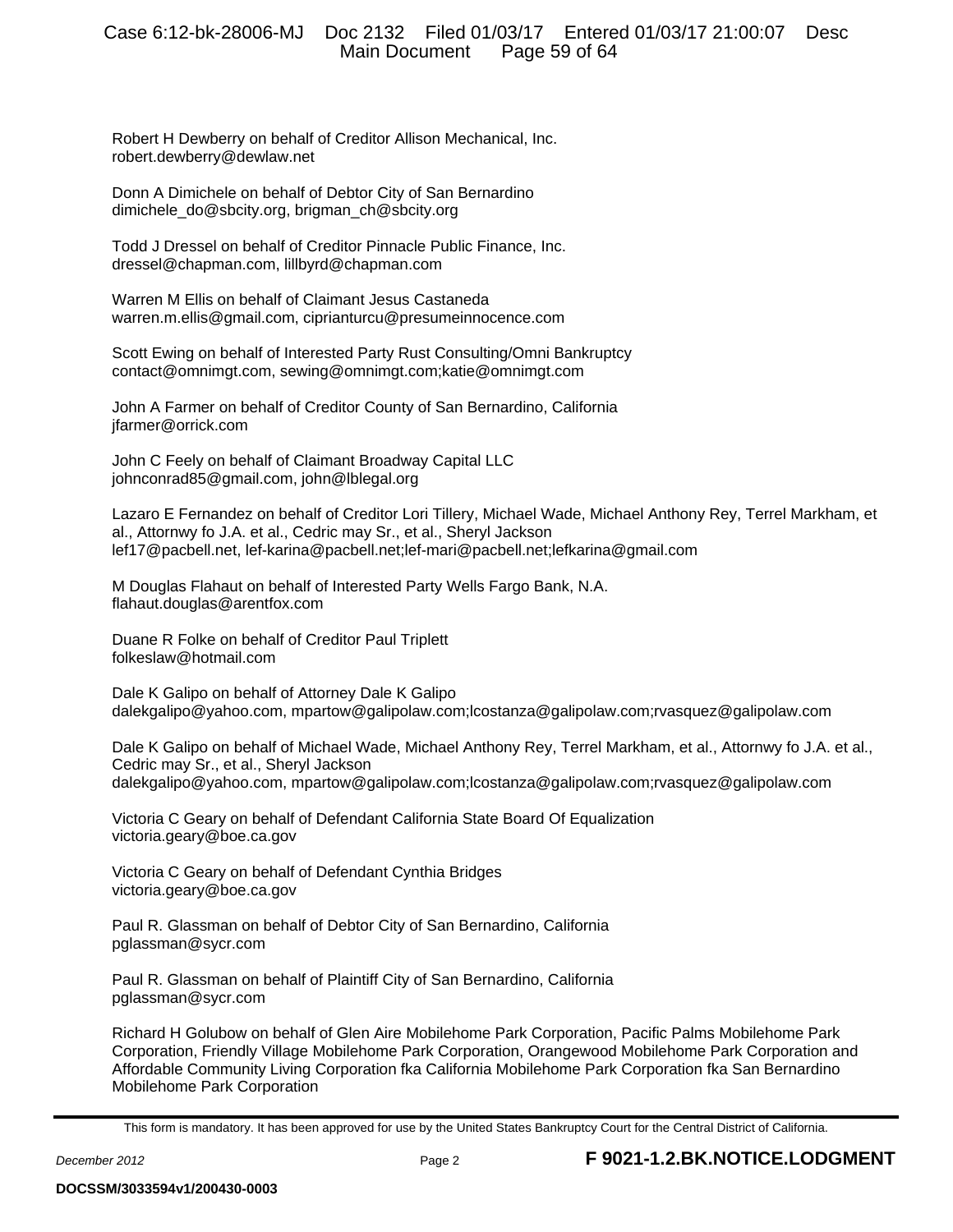rgolubow@winthropcouchot.com, pj@winthropcouchot.com;vcorbin@winthropcouchot.com; mconour@winthropcouchot.com

David M Goodrich on behalf of Creditor San Bernardino City Professional Firefighters Local 891 dgoodrich@sulmeyerlaw.com, asokolowski@sulmeyerlaw.com, dgoodrich@ecf.inforuptcy.com, slee@sulmeyerlaw.com

Morton J Grabel on behalf of Claimant Lorrie Pauly mortgrabel@aol.com, rowena@flatrocklegal.com

Christian Graham on behalf of Creditor Miramontes Const. Co., Inc. cgraham23@dlblaw.net

Everett L Green on behalf of U.S. Trustee United States Trustee (RS) everett.l.green@usdoj.gov

Asa S Hami on behalf of Creditor San Bernardino City Professional Firefighters Local 891 ahami@sulmeyerlaw.com, agonzalez@sulmeyerlaw.com;agonzalez@ecf.inforuptcy.com;ahami@ecf.inforuptcy.com

James A Hayes on behalf of Interested Party Courtesy NEF jhayes@jamesahayesaplc.com

Eric M Heller on behalf of Interested Party Internal Revenue Service eric.m.heller@irscounsel.treas.gov

Richard P Herman on behalf of Creditor Javier Banuelos rherman@richardphermanlaw.com

Jeffery D Hermann on behalf of Creditor and Defendant County of San Bernardino, California jhermann@orrick.com

Whitman L Holt on behalf of Interested Party Courtesy NEF wholt@ktbslaw.com

Michelle C Hribar on behalf of Interested Party San Bernardino Public Employees Association mch@sdlaborlaw.com, sak@sdlaborlaw.com

Steven J. Katzman on behalf of Creditor Certain Retired Employees of the City of San Bernardino SKatzman@bmkattorneys.com, admin@bmkattorneys.com

Steven J. Katzman on behalf of Official Committee Of Retired Employees SKatzman@bmkattorneys.com, admin@bmkattorneys.com

Jane Kespradit on behalf of Interested Party Courtesy NEF jane.kespradit@limruger.com, amy.lee@limruger.com

Chris Kuhner on behalf of Creditors Matthew Sharkey, Kathleen Cryder, Timothy Williamson and Joshua **Guitierrez** c.kuhner@kornfieldlaw.com

Mette H Kurth on behalf of Interested Party Courtesy NEF kurth.mette@arentfox.com;pchlum@foxrothschild.com

Sandra W Lavigna on behalf of Interested Party U. S. Securities and Exchange Commission

This form is mandatory. It has been approved for use by the United States Bankruptcy Court for the Central District of California.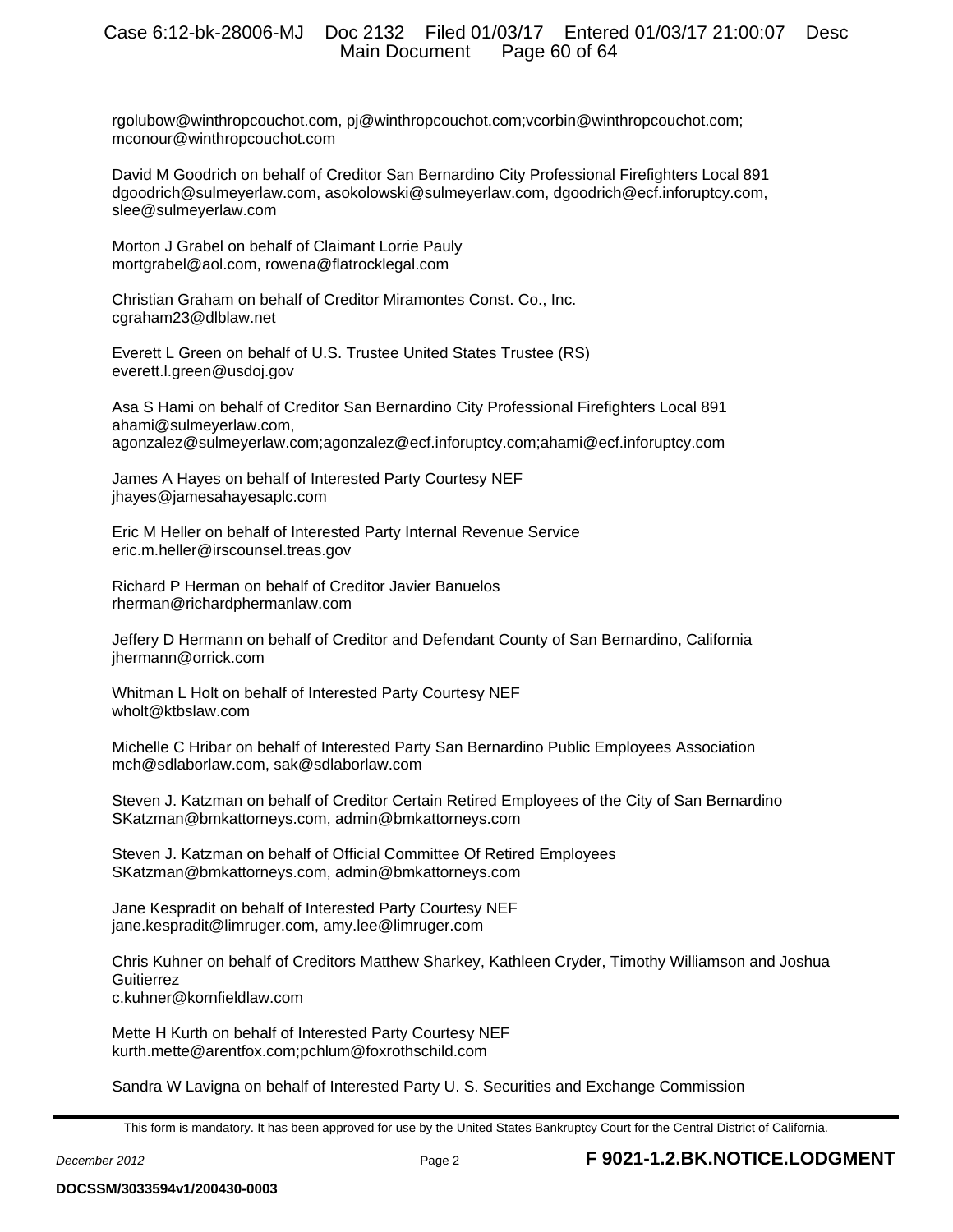lavignas@sec.gov

Michael B Lubic on behalf of Interested Party California Public Employees' Retirement System michael.lubic@klgates.com, jonathan.randolph@klgates.com

Michael C Maddux on behalf of Creditor Asinia Johnson 1mcmnla@gmail.com, mikemadduxlaw@gmail.com

Vincent J Marriott on behalf of Erste Europäische Pfandbriefund Kommunalkreditbank AG in Luxemburg Pearsonj@ballardspahr.com

Vincent J Marriott on behalf of Erste Europäische Pfandbriefund Kommunalkreditbank AG in Luxemburg Marriott@ballardspahr.com, Pearsonj@ballardspahr.com

David J McCarty on behalf of Interested Party David J. McCarty dmccarty@sheppardmullin.com, nparker@sheppardmullin.com

Reed M Mercado on behalf of Interested Party M. Reed Mercado rmercado@sheppardmullin.com

Dawn A Messick on behalf of Interested Party Courtesy NEF messickd@ballardspahr.com, munyona@ballardspahr.com

Fred Neufeld on behalf of Debtor City of San Bernardino, California fneufeld@sycr.com

Aron M Oliner on behalf of Interested Party San Bernardino Police Officers Association roliner@duanemorris.com

Scott H Olson on behalf of Creditor Kohl's Department Stores, Inc. solson@vedderprice.com, ecfdocket@vedderprice.com,jcano@vedderprice.com, jparker@vedderprice.com

Allan S Ono on behalf of Interested Party Courtesy NEF allan.ono@doj.ca.gov, beatriz.davalos@doj.ca.gov

James F Penman [former City Attorney of the City of San Bernardino]

Mark D Potter on behalf of Creditor Creditor Timothy Crowley mark@potterhandy.com, rhondahandy@potterhandy.com;kevin@potterhandy.com

Dean G Rallis, Jr on behalf of Interested Party Courtesy NEF drallis@afrct.com;msinclair@afrct.com; AFRCTECF@afrct.com;mpham@afrct.com; yblum@afrct.com

Manoj D Ramia on behalf of Creditor California Public Employees' Retirement System manoj.ramia@klgates.com, klgatesbankruptcy@klgates.com

Jason E Rios on behalf of Creditor California Public Employees' Retirement System jrios@ffwplaw.com, lnlasley@ffwplaw.com

Esperanza Rojo on behalf of Interested Party Rust Consulting/Omni Bankruptcy contact@omnimgt.com, sewing@omnimgt.com

Kenneth N Russak on behalf of Interested Party Courtesy NEF krussak@frandzel.com, dmoore@frandzel.com

This form is mandatory. It has been approved for use by the United States Bankruptcy Court for the Central District of California.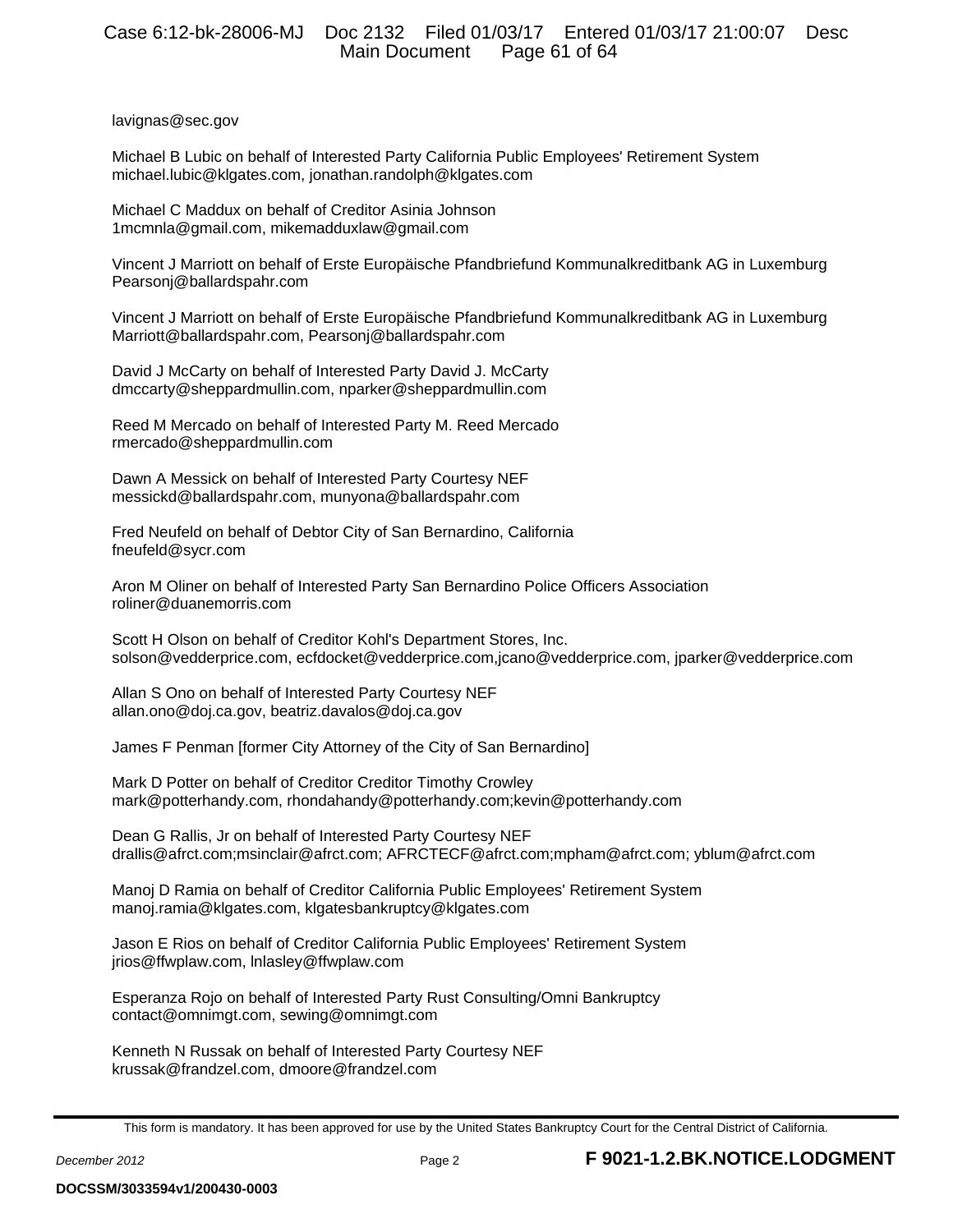Timothy M Ryan on behalf of Claimant The Bank of New York Mellon FKA The Bank of New York, as Trustee for the certificate holders of the CWABS, INC. Asset-Backed Certificates, Series 2006-26 tryan@theryanfirm.com, ecf@theryanfirm.com

Timothy M Ryan on behalf of Claimant The Bank of New York Mellon FKA The Bank of New York, as Trustee for the certificate holders of the CWABS, INC. Asset-Backed Certificates, Series 2006-18 tryan@theryanfirm.com, ecf@theryanfirm.com

Vicki I Sarmiento on behalf of Claimants X.J.G., as minor by and through guardian ad litem Angelina Saenz, C.A. as minor Gonzalez by and through guardian ad litem Rosalsela Avalos, Brunilda Gonzalez, Angelina Cesar, Zochilt Gutierrez, Sasha Gonzalez vsarmiento@vis-law.com, jfregoso@vis-law.com

Mark C Schnitzer on behalf of Attorney Mark C. Schnitzer mschnitzer@rhlaw.com, mcschnitzer@gmail.com

John R Setlich on behalf of Claimant Francisca Zina Gomez John R Setlich jrsetlich@setlichlaw.com

Diane S Shaw on behalf of Interested Party Courtesy NEF diane.shaw@doj.ca.gov

Ariella T Simonds on behalf of Interested Party Courtesy NEF asimonds@sidley.com

Jason D Strabo on behalf of Creditor U.S. Bank National Association, not individually, but as Indenture Trustee jstrabo@mwe.com, kbeasley@mwe.com;jmariani@mwe.com

Cathy Ta on behalf of Big Independent Cities Excess Pool Joint Powers Authority ("BICEP") cathy.ta@bbklaw.com, Arthur.Johnston@bbklaw.com;lisa.spencer@bbklaw.com

Mohammad Tehrani on behalf of U.S. Trustee United States Trustee (RS) Mohammad.V.Tehrani@usdoj.gov

David A Tilem on behalf of Creditor Rovinski Renter davidtilem@tilemlaw.com, DavidTilem@ecf.inforuptcy.com;malissamurguia@tilemlaw.com; joanfidelson@tilemlaw.com;JoanFidelson@ecf.inforuptcy.com;MalissaMurguia@ecf.inforuptcy.com; SylviaTilemLaw@gmail.com

Sheila Totorp on behalf of Creditor Landmark American Insurance Company stotorp@clausen.com, jbrzezinski@clausen.com

Benjamin R Trachtman on behalf of Interested Party Courtesy NEF btrachtman@trachtmanlaw.com, sstraka@trachtmanlaw.com

Matthew J Troy on behalf of Creditor United States of America matthew.troy@usdoj.gov

United States Trustee (RS) ustpregion16.rs.ecf@usdoj.gov

Anne A Uyeda on behalf of Official Committee Of Retired Employees auyeda@bmkattorneys.com; admin@bmkattorneys.com

Annie Verdries on behalf of Interested Party Courtesy NEF

This form is mandatory. It has been approved for use by the United States Bankruptcy Court for the Central District of California.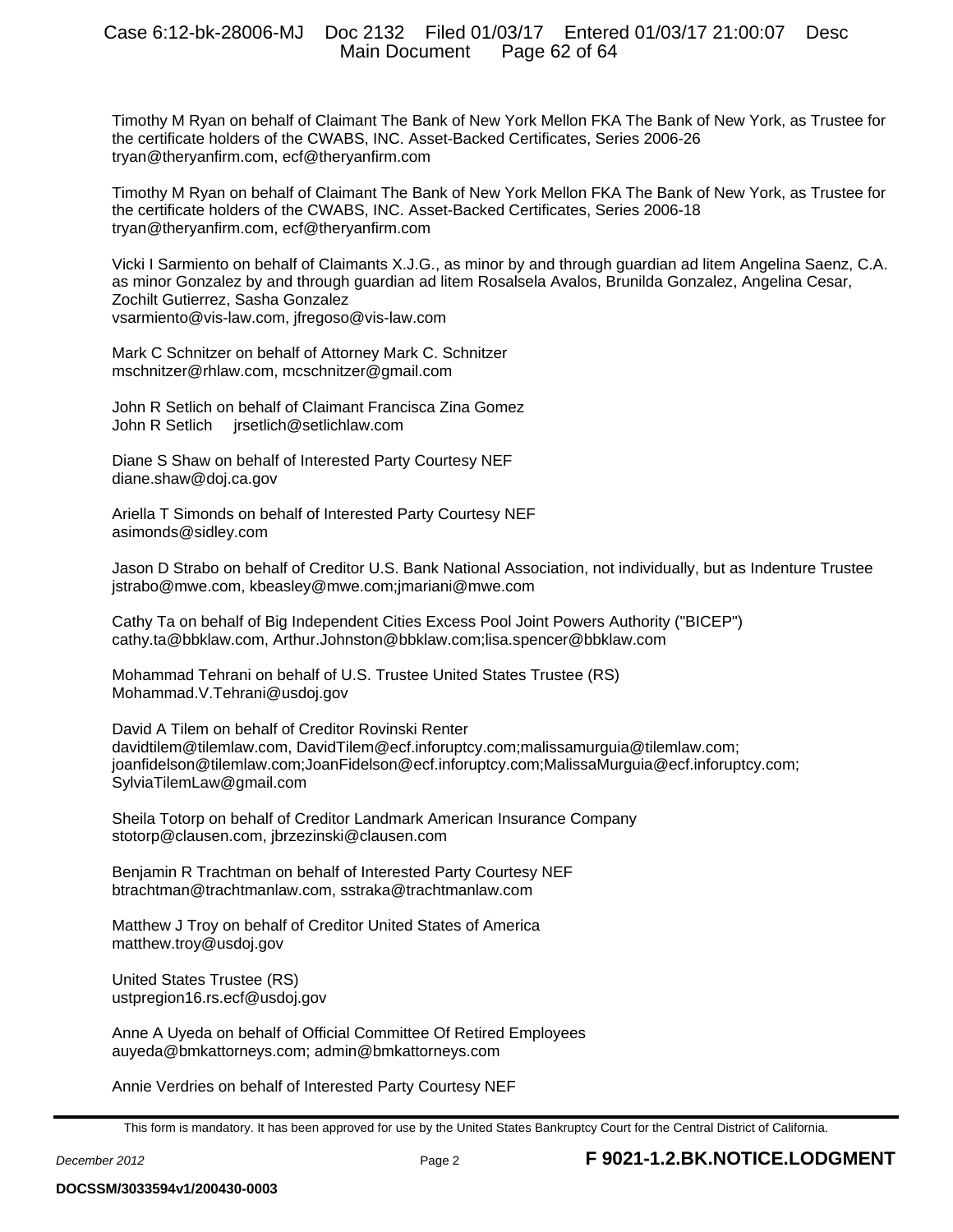|                                                                                                                                                                                                                                                                                                                                                                                                                                                                                                                                                                                                                          | <b>Main Document</b> |  | Case 6:12-bk-28006-MJ  Doc 2132  Filed 01/03/17  Entered 01/03/17  21:00:07<br>Page 63 of 64     | Desc |
|--------------------------------------------------------------------------------------------------------------------------------------------------------------------------------------------------------------------------------------------------------------------------------------------------------------------------------------------------------------------------------------------------------------------------------------------------------------------------------------------------------------------------------------------------------------------------------------------------------------------------|----------------------|--|--------------------------------------------------------------------------------------------------|------|
| verdries@lbbslaw.com, Autodocket@lbbslaw.com                                                                                                                                                                                                                                                                                                                                                                                                                                                                                                                                                                             |                      |  |                                                                                                  |      |
| Brian D Wesley on behalf of Interested Party Courtesy NEF<br>brian.wesley@doj.ca.gov                                                                                                                                                                                                                                                                                                                                                                                                                                                                                                                                     |                      |  |                                                                                                  |      |
| Arnold H Wuhrman on behalf of Creditor Serenity Legal Services, P.C.<br>Wuhrman@serenitylls.com                                                                                                                                                                                                                                                                                                                                                                                                                                                                                                                          |                      |  |                                                                                                  |      |
| Clarisse Young on behalf of Interested Party Courtesy NEF<br>youngshumaker@smcounsel.com, levern@smcounsel.com                                                                                                                                                                                                                                                                                                                                                                                                                                                                                                           |                      |  | Service information continued on attached page                                                   |      |
| 2. <b>SERVED BY UNITED STATES MAIL:</b> On (date) 01/03/2017, I served the following persons and/or entities at the last<br>known addresses in this bankruptcy case or adversary proceeding by placing a true and correct copy thereof in a sealed<br>envelope in the United States mail, first class, postage prepaid, and addressed as follows. Listing the judge here<br>constitutes a declaration that mailing to the judge will be completed no later than 24 hours after the document is filed.                                                                                                                    |                      |  |                                                                                                  |      |
|                                                                                                                                                                                                                                                                                                                                                                                                                                                                                                                                                                                                                          |                      |  | Service information continued on attached page                                                   |      |
| 3. SERVED BY PERSONAL DELIVERY, OVERNIGHT MAIL, FACSIMILE TRANSMISSION OR EMAIL (state method<br>for each person or entity served): Pursuant to F.R.Civ.P. 5 and/or controlling LBR, on (date) 01/03/2017, I served the<br>following persons and/or entities by personal delivery, overnight mail service, or (for those who consented in writing to<br>such service method), by facsimile transmission and/or email as follows. Listing the judge here constitutes a declaration<br>that personal delivery on, or overnight mail to, the judge will be completed no later than 24 hours after the document is<br>filed. |                      |  |                                                                                                  |      |
| PRESIDING JUDGE'S COPY<br>Honorable Meredith A. Jury (Overnight Delivery)<br>U.S. Bankruptcy Court<br>3420 Twelfth Street, Suite 325<br>Riverside, CA 92501-3819<br>Via overnight mail with Golden State Overnight (www.gso.com) Delivery Tracking number: 534553069                                                                                                                                                                                                                                                                                                                                                     |                      |  |                                                                                                  |      |
| UNITED STATES TRUSTEE<br>Office of the United States Trustee (Overnight Delivery)<br>3801 University Ave<br>Suite 720<br>Riverside, CA 92501                                                                                                                                                                                                                                                                                                                                                                                                                                                                             |                      |  | Via overnight mail with Golden State Overnight (www.gso.com) Delivery Tracking number: 534553799 |      |
| <b>OBJECTING PARTY WILLIAM J. SCHMART (Overnight Delivery)</b><br>William J. Schmart<br>1275 E. Date Street, #102<br>San Bernardino, CA 92404-4257                                                                                                                                                                                                                                                                                                                                                                                                                                                                       |                      |  | Via overnight mail with Golden State Overnight (www.gso.com) Delivery Tracking number: 534553199 |      |
| <b>OBJECTING PARTY DAVID J. PARKE (Overnight Delivery)</b><br>David J. Parke<br>3198 Parkside Drive<br>San Bernardino, CA 92404                                                                                                                                                                                                                                                                                                                                                                                                                                                                                          |                      |  | Via overnight mail with Golden State Overnight (www.gso.com) Delivery Tracking number: 534553298 |      |
|                                                                                                                                                                                                                                                                                                                                                                                                                                                                                                                                                                                                                          |                      |  |                                                                                                  |      |

This form is mandatory. It has been approved for use by the United States Bankruptcy Court for the Central District of California.

**DOCSSM/3033594v1/200430-0003**